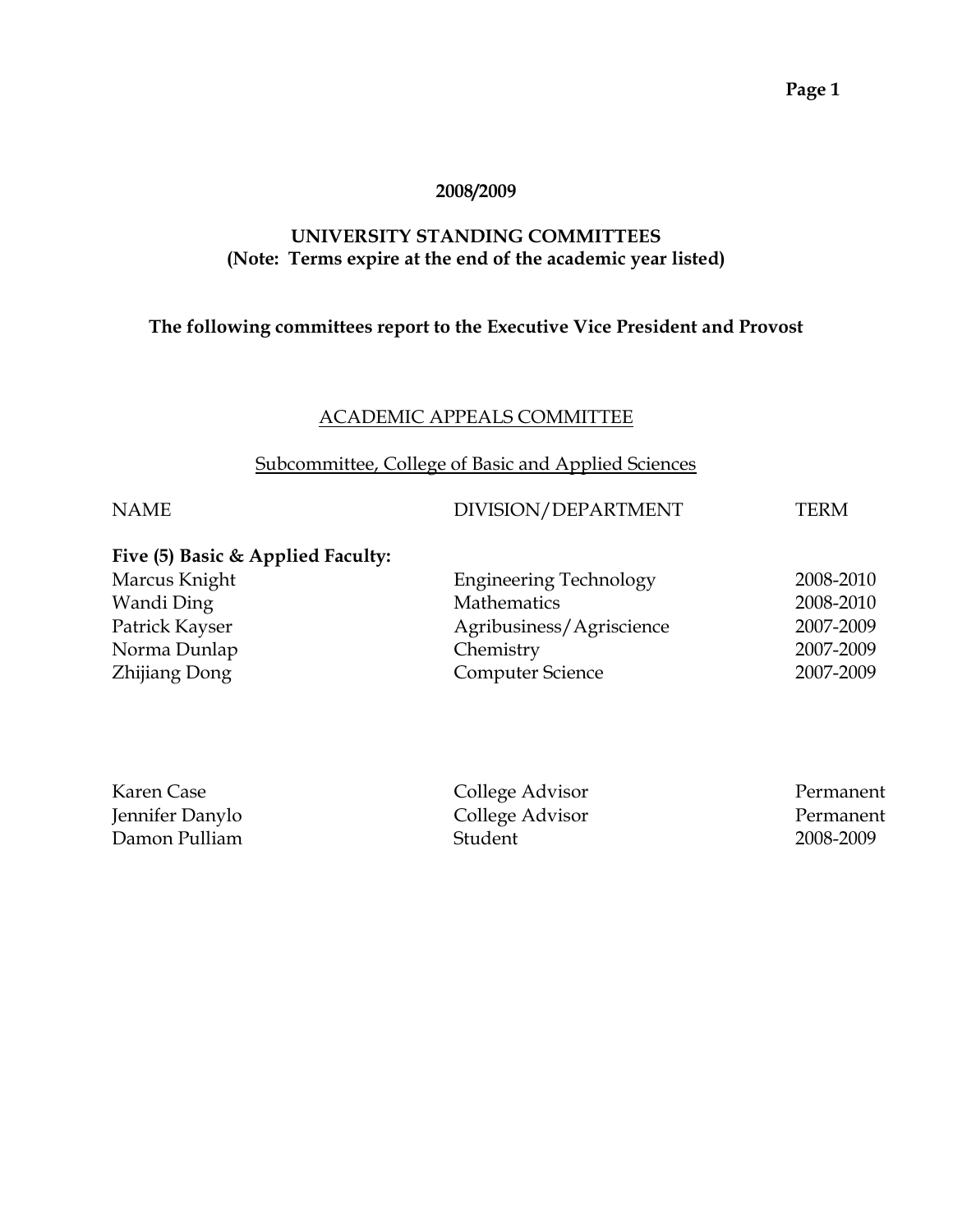## Subcommittee, College of Business

| <b>NAME</b>                | DIVISION/DEPARTMENT      | <b>TERM</b> |
|----------------------------|--------------------------|-------------|
| Five (5) Business Faculty: |                          |             |
| DeAnna Kempf               | Management/Mktg          | 2008-2010   |
| Kenneth Tillery            | Management/Mktg          | 2008-2010   |
| Rachel Wilson              | Bus Com/Entrepreneurship | 2007-2009   |
| Martha Balachandran        | Bus Com/Entrepreneurship | 2007-2009   |
| Ron Moser                  | Management/Mktg          | 2007-2009   |

| College Advisor | Permanent |
|-----------------|-----------|
| College Advisor | Permanent |
| College Advisor | Permanent |
| Student         | 2008-2009 |
|                 |           |

# Subcommittee, College of Education and Behavioral Science

| <b>NAME</b>                 | DIVISION/DEPARTMENT   | TERM      |
|-----------------------------|-----------------------|-----------|
| Five (5) Education Faculty: |                       |           |
| Alyson Bass                 | Elementary/Special Ed | 2008-2010 |
| Ann Campbell                | Elementary/Special Ed | 2008-2010 |
| Vacant                      |                       | 2008-2009 |
| Robyn Ridgley               | Human Sciences        | 2007-2009 |
| Dana Fuller                 | Psychology            | 2007-2009 |
| Sandie Norton               | College Advisor       | Permanent |
| <b>Amber Dorsey</b>         | Student               | 2008-2009 |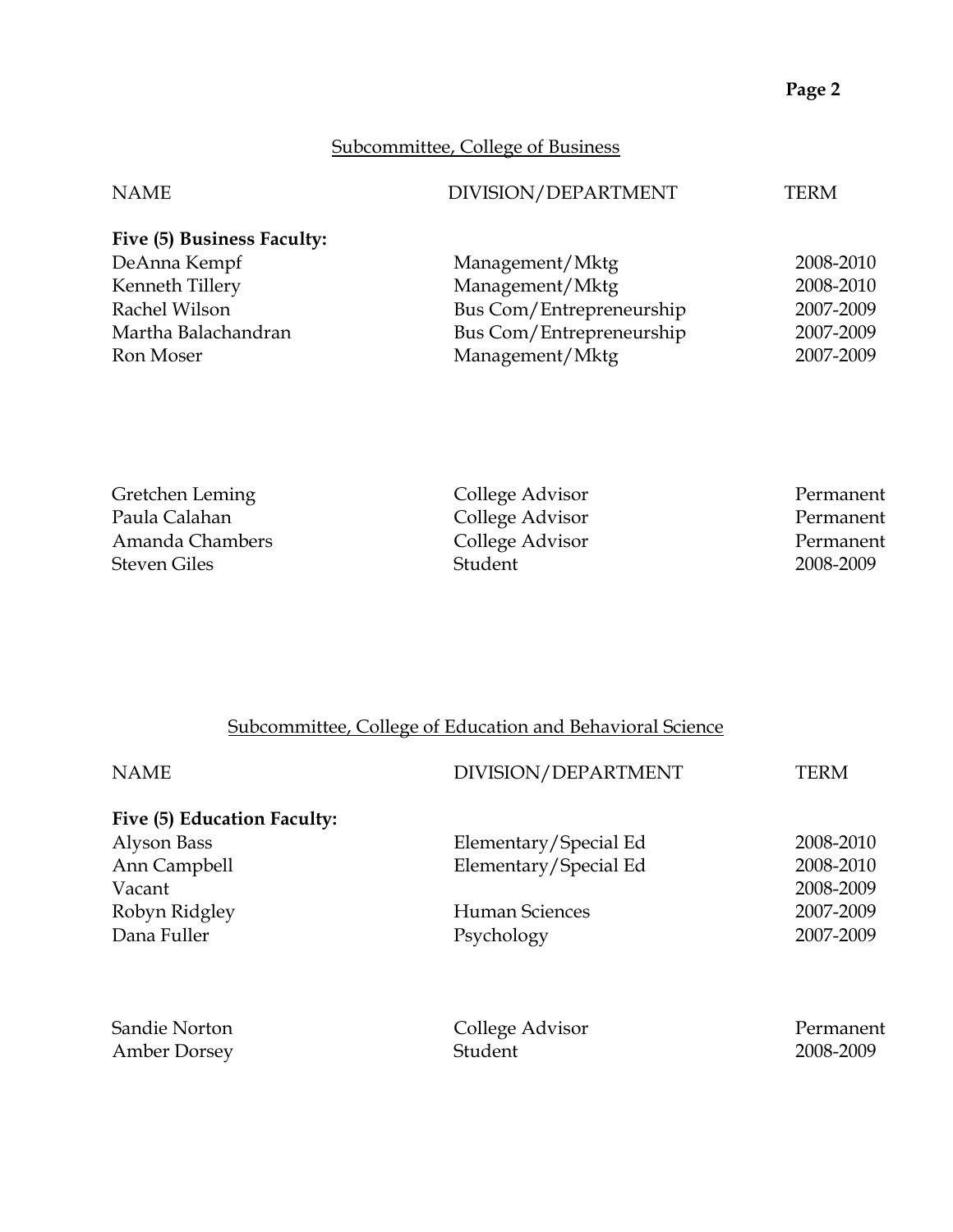# Subcommittee, College of Liberal Arts

| <b>NAME</b>                                                                                                                               | DIVISION/DEPARTMENT                                                                               | <b>TERM</b>                                                   |
|-------------------------------------------------------------------------------------------------------------------------------------------|---------------------------------------------------------------------------------------------------|---------------------------------------------------------------|
| Five (5) Liberal Arts Faculty:<br>Theresa McBreen<br>Dewayne Pigg<br>Ellen Donovan<br>Christoph Rosenmuller<br>Tommy Macon                | Foreign Lang/Literatures<br>Music<br>English<br>History<br>Speech/Theatre                         | 2008-2010<br>2008-2010<br>2007-2009<br>2007-2009<br>2007-2009 |
| Judy Albakry<br>Lucy Langworthy<br><b>Steven Disser</b>                                                                                   | College Advisor<br>College Advisor<br>Student                                                     | Permanent<br>Permanent<br>2008-2009                           |
|                                                                                                                                           | <b>Subcommittee, College of Mass Communication</b>                                                |                                                               |
| <b>NAME</b>                                                                                                                               | DIVISION/DEPARTMENT                                                                               | <b>TERM</b>                                                   |
| Five (5) Mass Communication<br>Faculty:<br>Jason Vance<br>Stephanie Taylor<br>Clare Bratten<br>Jacqueline Dowdy<br><b>Cosette Collier</b> | Library<br>Recording Industry Mgmt<br>Electronic Media Com<br>Library<br>Recording Industry Mgmt. | 2008-2010<br>2008-2010<br>2008-2010<br>2007-2009<br>2007-2009 |
| Sarah Jackson<br>Hattie Traylor<br><b>Mallory Phillips</b>                                                                                | College Advisor<br>College Advisor<br>Student                                                     | Permanent<br>Permanent<br>2008-2009                           |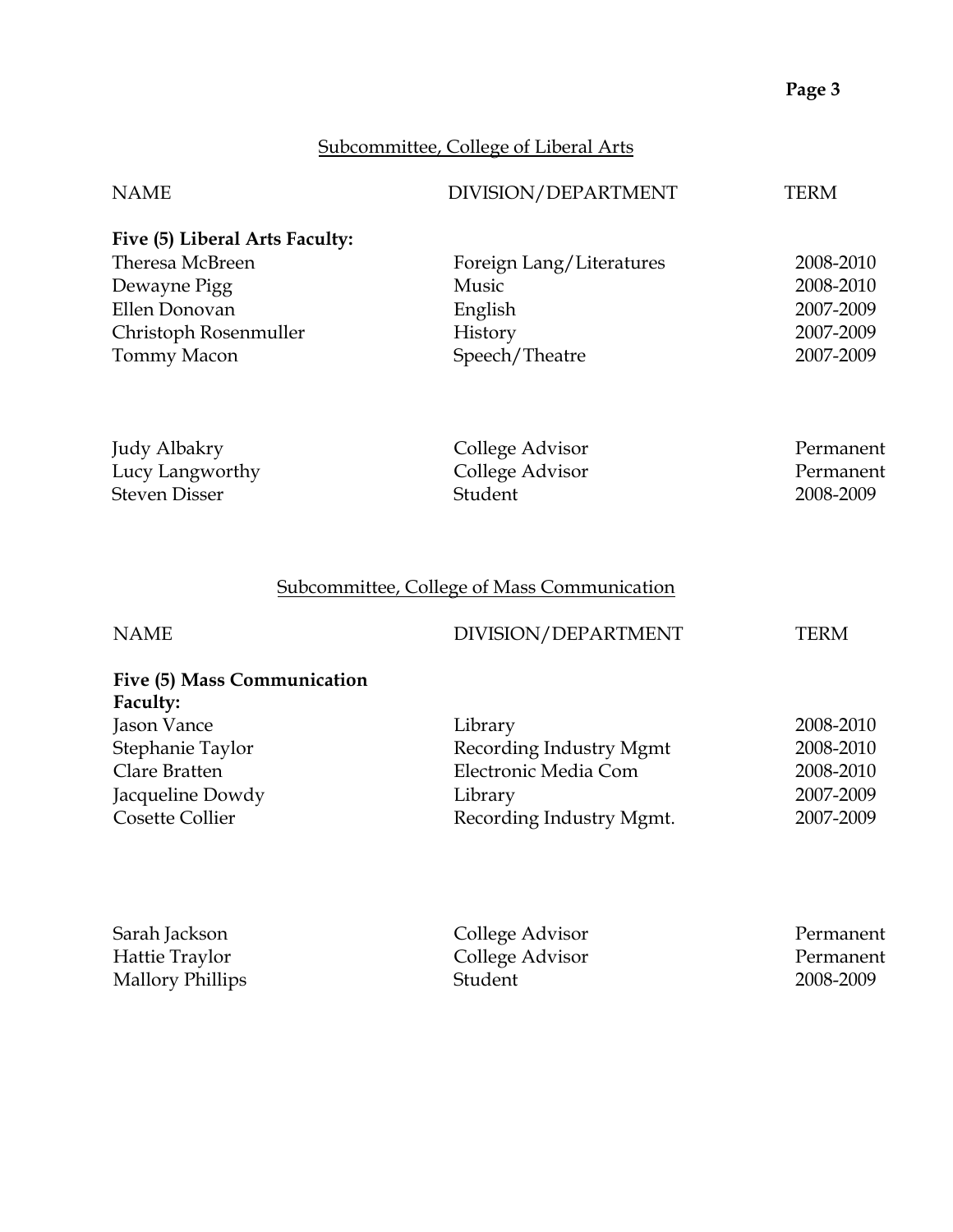# Subcommittee, Undeclared Majors and Academic Enrichment

| <b>NAME</b>                  | DIVISION/DEPARTMENT         | TERM      |
|------------------------------|-----------------------------|-----------|
| Four (4) Academic Enrichment |                             |           |
| Faculty:                     |                             |           |
| Maria Revell                 | $B \& A/Nursing$            | 2008-2010 |
| Sandra Neal                  | Education/Health/Human Perf | 2008-2010 |
| Felicia Miyakawa             | Liberal Arts/Music          | 2008-2010 |
| Mohammed Albakry             | Liberal Arts/English        | 2007-2009 |

|                                 | 2008-2010                                                            |
|---------------------------------|----------------------------------------------------------------------|
|                                 | Permanent                                                            |
| Director, Academic Support Ctr. | Permanent                                                            |
| Director, Adult Services Center | Permanent                                                            |
| Student                         | 2008-2009                                                            |
|                                 | Advisor, Academic Support Ctr.<br>Advisor, Cont Ed/Distance Learning |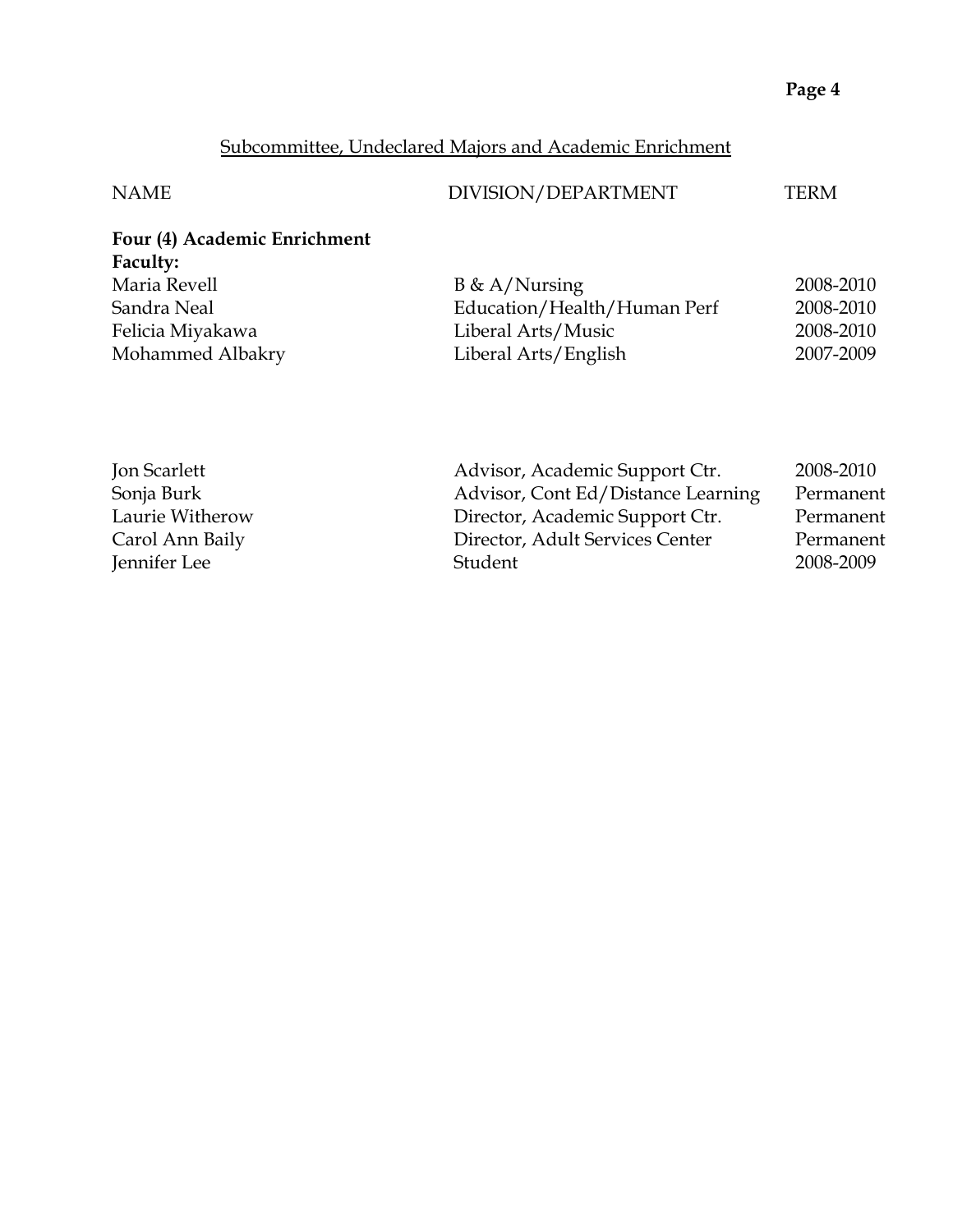## ANIMAL CARE AND USE COMMITTEE (Special Purpose Committee)

| <b>NAME</b>                                                              | DIVISION/DEPARTMENT                                                                                                    | <b>TERM</b>                                                   |
|--------------------------------------------------------------------------|------------------------------------------------------------------------------------------------------------------------|---------------------------------------------------------------|
| Max Ervin<br>Lara Daniel<br>Angela Mertig<br>George Benz<br>Vincent Cobb | $B \& A/Biology$<br>Business/Accounting<br>Liberal Arts/Sociology/Anthropology<br>$B \& A/Biology$<br>$B \& A/Biology$ | 2007-2010<br>2007-2010<br>2007-2010<br>2006-2009<br>2006-2009 |
| John Haffner<br>Mitchell Mote                                            | Veterinarian/Horse Science Center<br><b>Community Representative</b>                                                   |                                                               |
| Michael Allen<br>Tara Prairie                                            | Vice Provost/Research<br>Compliance Officer                                                                            | Ex-Officio<br>Ex-Officio                                      |
| Two (2) Students:<br>(Vacant)<br>Thomas Koch                             | Graduate Student<br>Undergraduate Student                                                                              | 2008-2009<br>2008-2009                                        |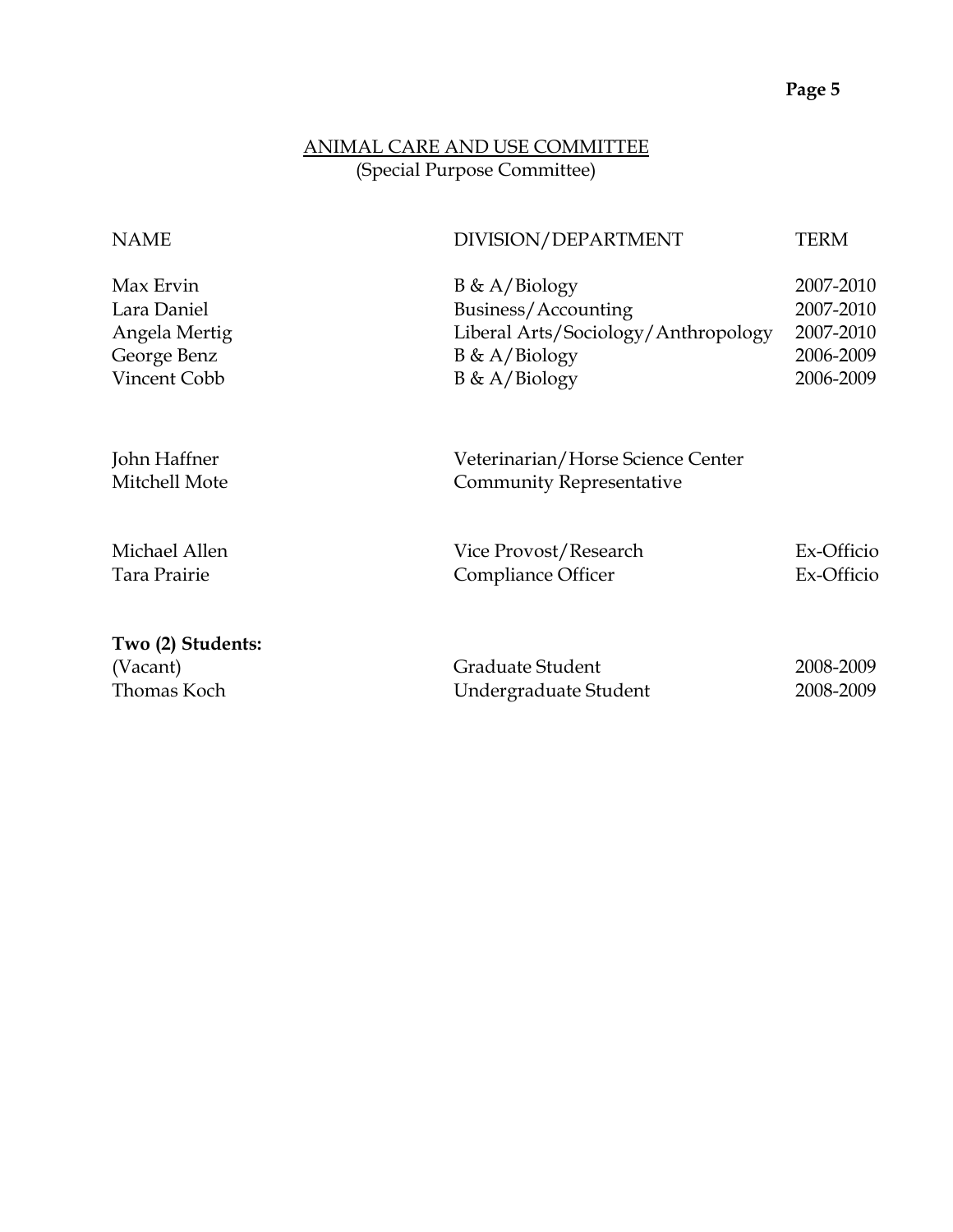### ATHLETIC COMMITTEE

| <b>NAME</b>            | DIVISION/DEPARTMENT                                        | <b>TERM</b> |
|------------------------|------------------------------------------------------------|-------------|
|                        | One (1) Faculty Each Undergraduate College (3 year terms): |             |
| Karen Ward             | $B \& A/Nursing$                                           | 2008-2011   |
| Louis Haas             | Liberal Arts/History                                       | 2008-2011   |
| Zeny Panol             | Mass Com/Journalism                                        | 2007-2010   |
| Gordon Freeman         | Business/Computer Info Systems                             | 2006-2009   |
| Sandy Neal             | Education/Health/Human Perf                                | 2006-2009   |
| 2 At-Large Faculty:    |                                                            |             |
| Ken Rushlow            | Education/Elementary/Special Ed                            | 2008-2011   |
| Don Campbell           | B & A/Mathematical Sciences                                | 2006-2009   |
| <b>Terry Whiteside</b> | President's Representative                                 | Permanent   |
| Chris Massaro          | <b>Athletic Director</b>                                   | Ex-Officio  |
| Diane Turnham          | Senior Women's Administrator                               | Ex-Officio  |
| Joseph Hawkins         | Outgoing Chair, Athletic Committee                         | 2008-2009   |
| Don Witherspoon        | President, BRAA                                            | Ex-Officio  |
| 2 Students:            |                                                            |             |
| <b>Brad Hutson</b>     | Student                                                    | 2008-2009   |
| Will Shults            | Student                                                    | 2008-2009   |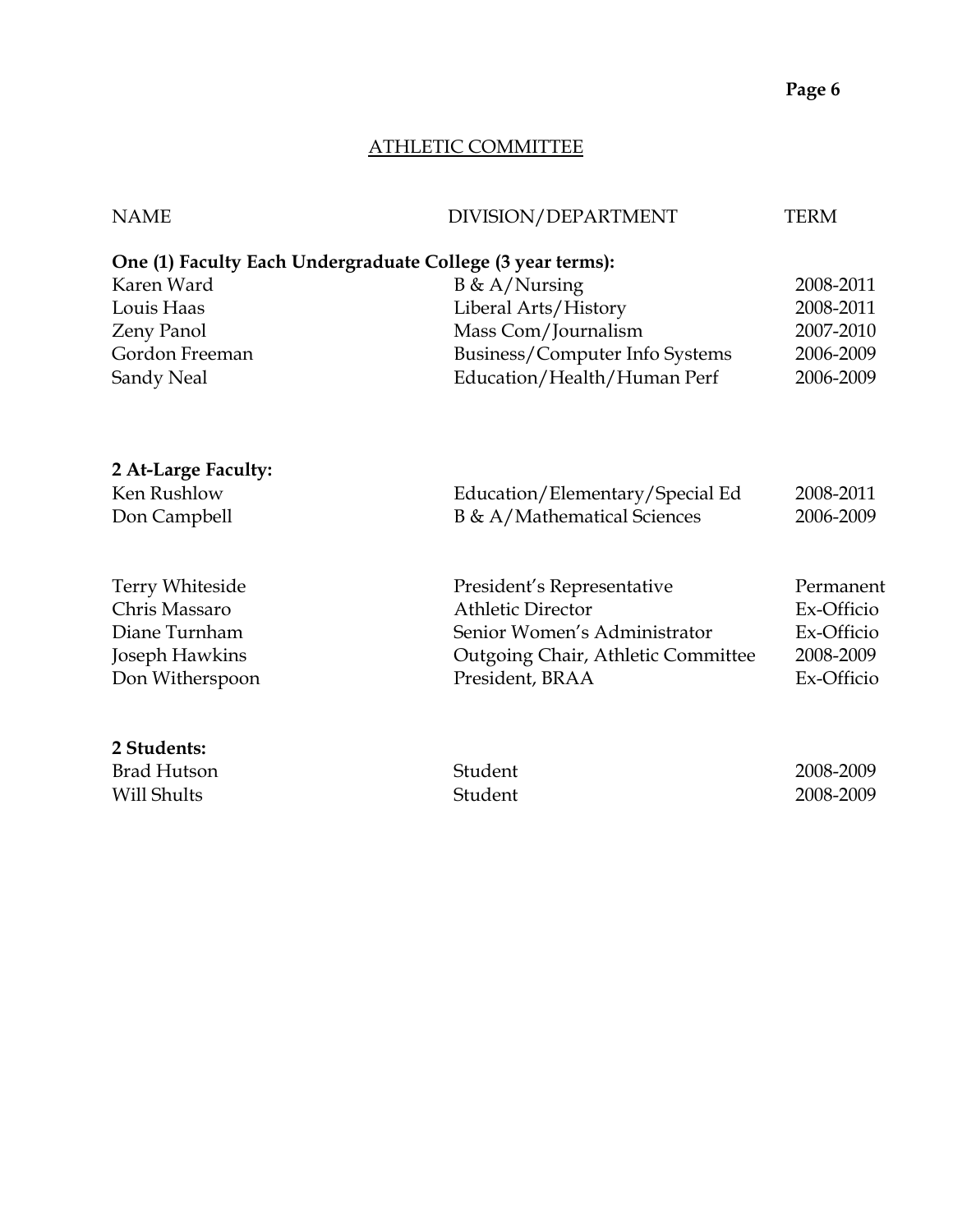#### ATHLETIC COMPLIANCE COMMITTEE

## NAME DIVISION/DEPARTMENT TERM

Jessica Carter B & A/Agribusiness/Agriscience 2008-2010 Mary Ellen Fromuth Education/Psychology 2008-2010 David Otts Mass Com/Academic Enrichment 2008-2010

James Rost Dir., Student Athlete Enhancement Center/Athletic Academic Advisor Wynnifred Counts Athletic Academic Advisor Donna Victory Athletic Certification Officer Robbie Snapp Financial Aid Officer Terry Whiteside Faculty Athletic Representative Daryl Simpson Director of Compliance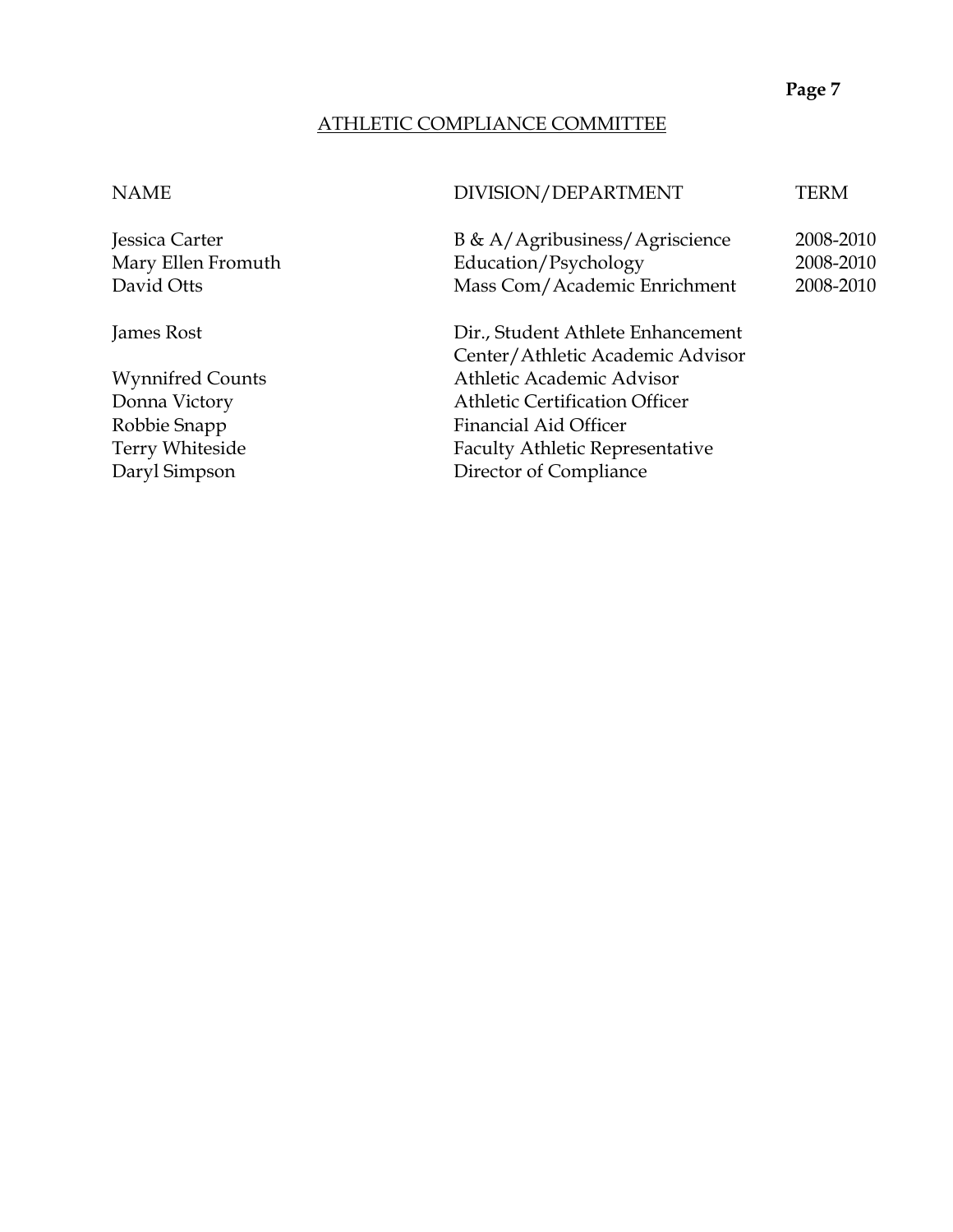#### CAREER ACHIEVEMENT AWARD COMMITTEE

| <b>NAME</b> | DIVISION/DEPARTMENT | <b>TERM</b> |
|-------------|---------------------|-------------|
|             |                     |             |

### **Two (2) Tenured Faculty (Professor or Associate Professor)-Each Undergraduate College:** B & A/Mathematical Sciences 2008-2010 Bichaka Fayissa Business/Economics/Finance 2008-2010

| Bichaka Fayissa     | Business/Economics/Finance          | 2008-2010 |
|---------------------|-------------------------------------|-----------|
| Alyson Bass         | Education/Elementary/Spec Ed        | 2008-2010 |
| Kevin Smith         | Liberal Arts/Sociology/Anthropology | 2008-2010 |
| (Vacant)            | Mass Com/                           | 2008-2010 |
| Xiaoya Zha          | B & A/Mathematical Sciences         | 2007-2009 |
| Ron Moser           | Business/Management/Mktg            | 2007-2009 |
| Richard Bauer       | Education/Psychology                | 2007-2009 |
| <b>Sharon Smith</b> | Liberal Arts/Speech/Theatre         | 2007-2009 |
| John Dougan         | Mass Com/Recording Industry         | 2007-2009 |
|                     |                                     |           |

| James Burton | Dean, College of Business | 2008-2009 |
|--------------|---------------------------|-----------|
|--------------|---------------------------|-----------|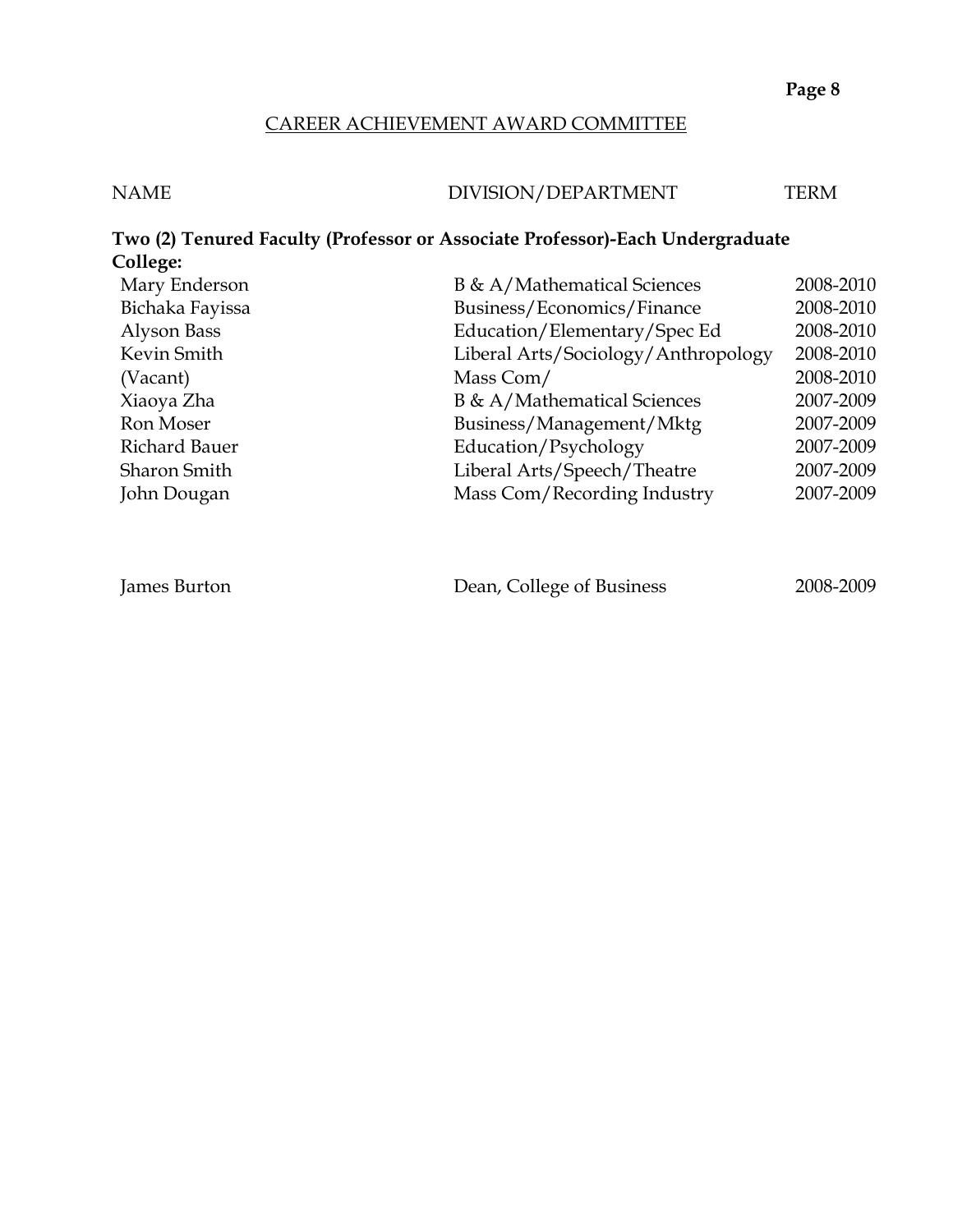### CAMPUS NON-VIOLENCE COMMITTEE

| DIVISION/DEPARTMENT               | TERM                                                                                                                    |
|-----------------------------------|-------------------------------------------------------------------------------------------------------------------------|
| Liberal Arts/English              | 2007-2009                                                                                                               |
| Director, Human Resource Services |                                                                                                                         |
|                                   | 2008-2010                                                                                                               |
|                                   |                                                                                                                         |
|                                   |                                                                                                                         |
| President, Faculty Senate         |                                                                                                                         |
| President, SGA                    |                                                                                                                         |
| Director, JAWC                    |                                                                                                                         |
| Legal Assistant to the President  | Ex-Officio                                                                                                              |
|                                   | Director, Public Safety<br><b>Counseling Services</b><br>Assoc V P & Dean, Student Life<br><b>Campus Safety Officer</b> |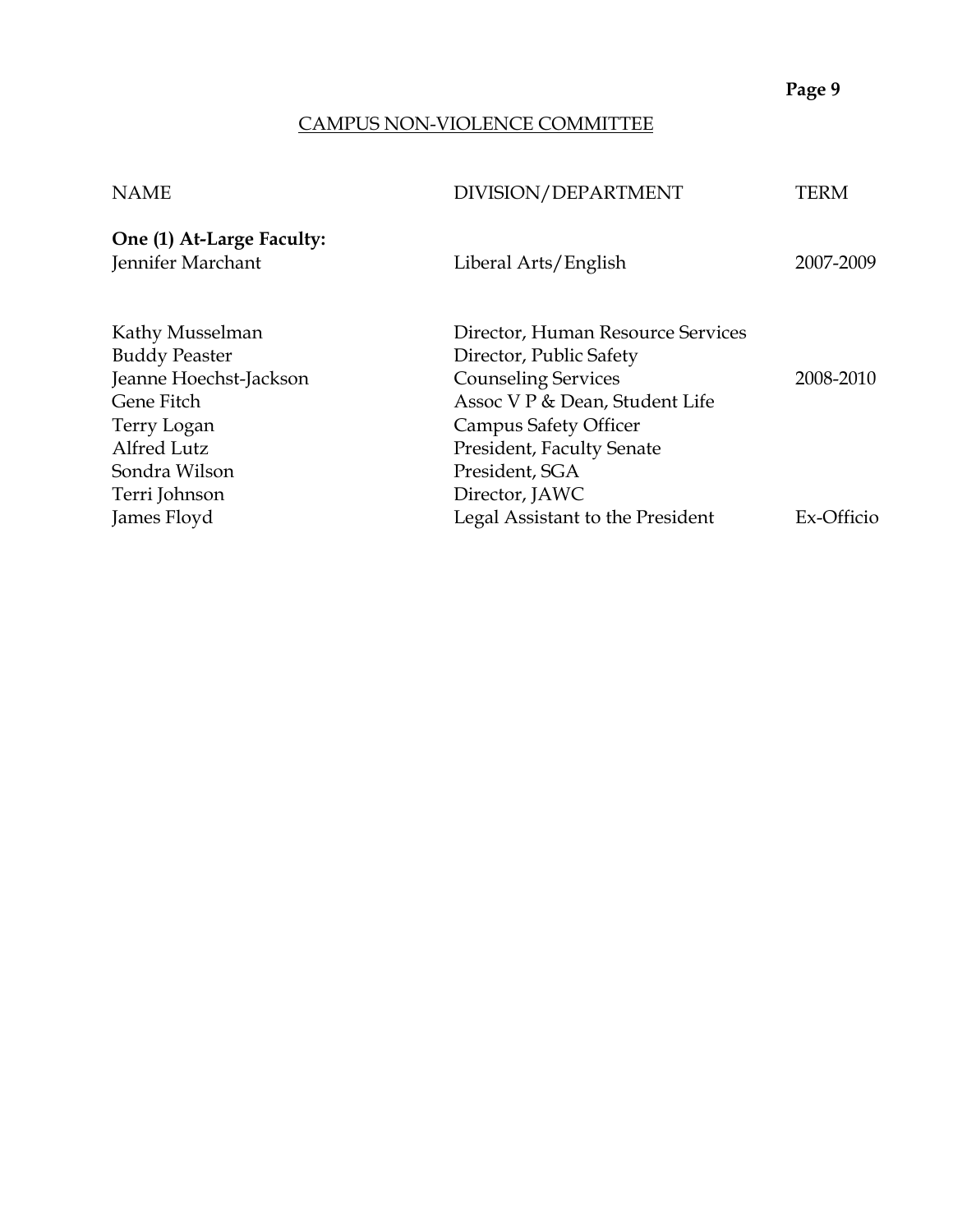## COUNCIL ON TEACHER EDUCATION

| <b>NAME</b>                                   | DIVISION/DEPARTMENT                                         | <b>TERM</b> |
|-----------------------------------------------|-------------------------------------------------------------|-------------|
| Harold Whiteside                              | Dean, College of Education and<br><b>Behavioral Science</b> | Chair       |
| Connie Jones                                  | Chair, Elementary/Special Education                         |             |
| Jim Huffman                                   | Chair, Educational Leadership                               |             |
| Dellmar Walker                                | Chair, Human Sciences                                       |             |
| Two (2) Education Faculty:                    |                                                             |             |
| Jeremy Winters                                | Education/Elementary/Spec Ed                                | 2007-2009   |
| Mary Lou Veal                                 | Education/Health/Human Perf                                 | 2008-2010   |
| Three (3) Faculty Outside Education           |                                                             |             |
| College:                                      |                                                             |             |
| Patricia Patterson                            | $B \& A/Chemistry$                                          | 2007-2009   |
| Theresa McBreen                               | Liberal Arts/Foreign Lang/Literatures                       | 2007-2009   |
| <b>Bonnie Rushlow</b>                         | Liberal Arts/Art                                            | 2008-2010   |
|                                               |                                                             |             |
| Two (2) Public School Licensed Practitioners: |                                                             |             |
| Ivan Duggin                                   | Principal, Holloway High School                             | 2007-2009   |
| Regina Payne                                  | Principal, Bradley Academy                                  | 2007-2009   |
| Tammie Brown                                  | Int Director, Clinical/Lab Experiences                      | Ex-Officio  |
| Phillip Waldrop                               | Assoc Dean, Teacher Education                               | Ex-Officio  |
| Two (2) Students:                             |                                                             |             |
| (Vacant)                                      | Graduate Student                                            | 2008-2009   |
| Christina Davidson                            | Undergraduate Student                                       | 2008-2009   |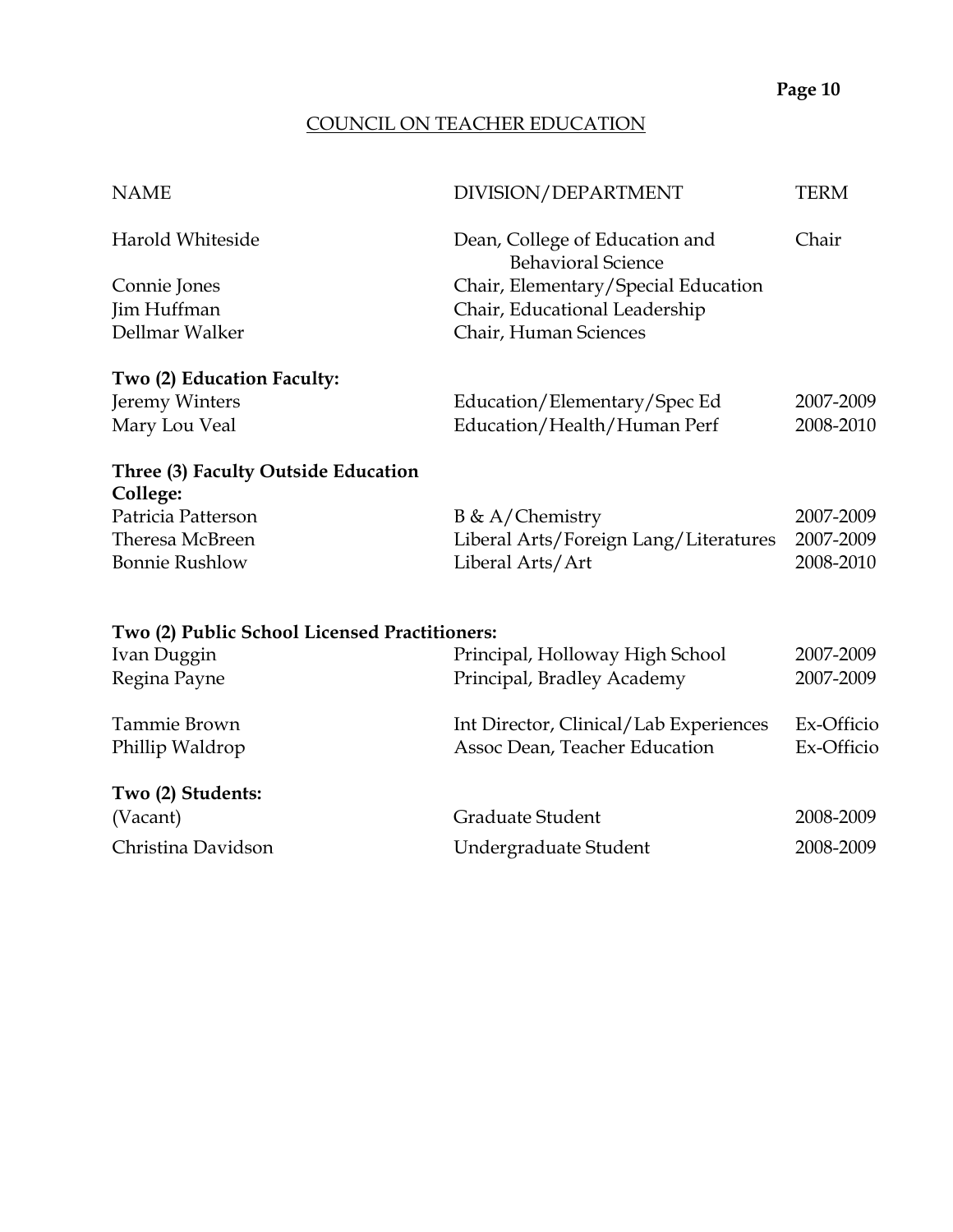## CURRICULUM COMMITTEE

# NAME DIVISION/DEPARTMENT TERM

| Two (2) Faculty Each Undergraduate<br>College: |                                     |           |
|------------------------------------------------|-------------------------------------|-----------|
| <b>Stuart Fowler</b>                           | Business/Economics/Finance          | 2008-2010 |
| Wayne Dornan                                   | $B \& A/Aerospace$                  | 2008-2010 |
| DeAnna Kempf                                   | Business/Management/Mktg            | 2008-2010 |
| Jim Calder                                     | Education/Elementary/Special Ed     | 2008-2010 |
| Deana Raffo                                    | Liberal Arts/Speech/Theatre         | 2008-2010 |
| Michael Fleming                                | Mass Com/Recording Industry Mgmt    | 2008-2010 |
| Terrence Lee                                   | $B \& A/Chemistry$                  | 2007-2009 |
| Helen Binkley                                  | Education/Health/Human Perf         | 2007-2009 |
| Foster Amey                                    | Liberal Arts/Sociology/Anthropology | 2007-2009 |
| Sanjay Asthana                                 | Mass Com/Journalism                 | 2007-2009 |

| <b>Bill Badley</b> | Director, General Education | Ex-Officio |
|--------------------|-----------------------------|------------|
| Teresa Thomas      | Director of Records         | Ex-Officio |

# **Two (2) Students/Upper Class Representatives:**

| Ellie Bledsoe | Student | 2008-2009 |
|---------------|---------|-----------|
| Carlissa Shaw | Student | 2008-2009 |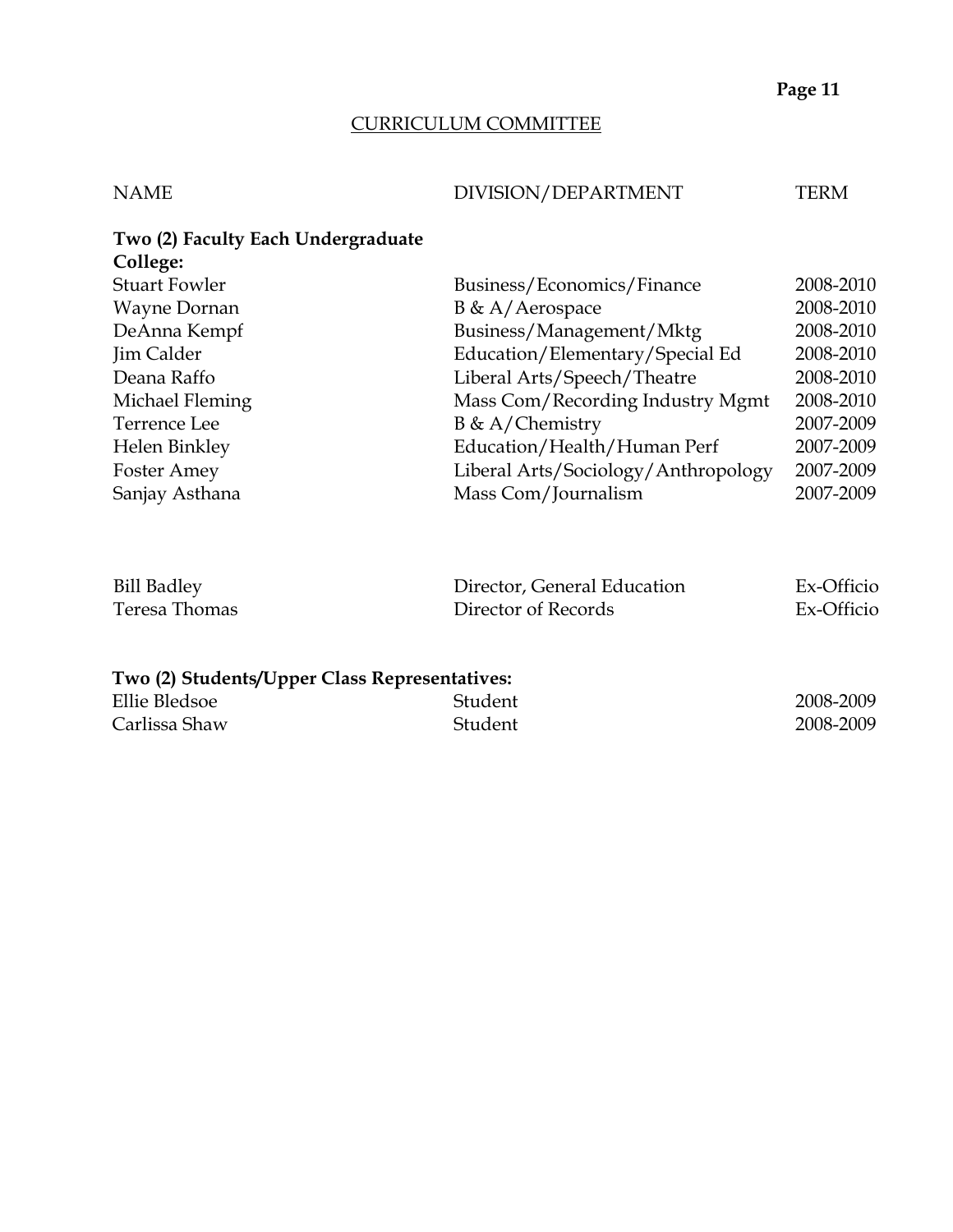#### FACULTY APPEALS COMMITTEE

| <b>NAME</b> | DIVISION/DEPARTMENT | TERM |
|-------------|---------------------|------|

## **Two (2) Tenured Professors, Each Undergraduate College:**

| Jenny Sauls         | $B \& A/Nursing$                    | 2008-2010 |
|---------------------|-------------------------------------|-----------|
| Jong-Sung Lee       | Business/Computer Info Systems      | 2008-2010 |
| Donald Kendrick     | Education/Psychology                | 2008-2010 |
| Gretchen Webber     | Liberal Arts/Sociology/Anthropology | 2008-2010 |
| (Vacant)            | Mass Com/                           | 2008-2010 |
| Paul Lee            | B & A/Physics/Astronomy             | 2007-2009 |
| Barbara Haskew      | Business/Economics/Finance          | 2007-2009 |
| Janet Colson        | <b>Education/Human Sciences</b>     | 2007-2009 |
| George Vernardarkis | Liberal Arts/Political Science      | 2007-2009 |
| Suann Alexander     | Mass Com/Library                    | 2007-2009 |

| Three (3) Alternates: |               |           |
|-----------------------|---------------|-----------|
| (Vacant)              | Liberal Arts/ | 2008-2010 |
| (Vacant               | B & A/        | 2008-2010 |
| (Vacant)              | B & A/        | 2008-2009 |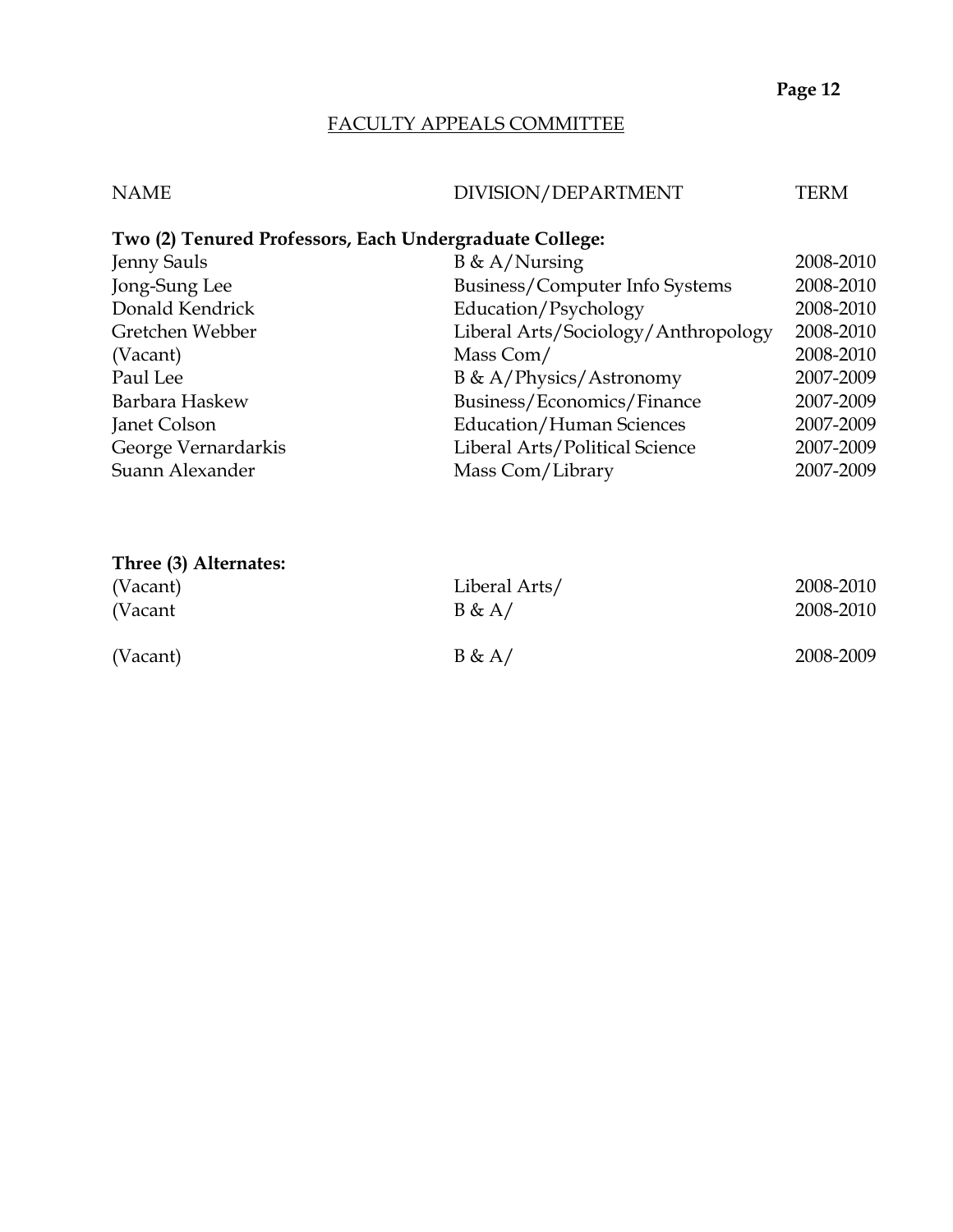#### FACULTY DEVELOPMENT COMMITTEE

| <b>NAME</b> | DIVISION/DEPARTMENT | TERN |
|-------------|---------------------|------|
|             |                     |      |

| One (1) Faculty, Each Undergraduate |                                  |           |
|-------------------------------------|----------------------------------|-----------|
| College:                            |                                  |           |
| (Vacant)                            | Education/                       | 2008-2010 |
| Marilyn Wood                        | Mass Com/Recording Industry Mgmt | 2008-2010 |
| Anhua Lin                           | B & A/Mathematical Sciences      | 2007-2009 |

| (Vacant)     | Education/                            | 2008-2010 |
|--------------|---------------------------------------|-----------|
| Marilyn Wood | Mass Com/Recording Industry Mgmt      | 2008-2010 |
| Anhua Lin    | B & A/Mathematical Sciences           | 2007-2009 |
| Mamit Deme   | Business/Economics/Finance            | 2007-2009 |
| Oscar Diaz   | Liberal Arts/Foreign Lang/Literatures | 2007-2009 |
|              |                                       |           |

# **Two (2) At-Large Faculty:**

| Laura Dubek<br>(Vacant) | Liberal Arts/English          | 2008-2010<br>2008-2010 |
|-------------------------|-------------------------------|------------------------|
| <b>Bill Badley</b>      | <b>Assistant Vice Provost</b> | Ex-Officio             |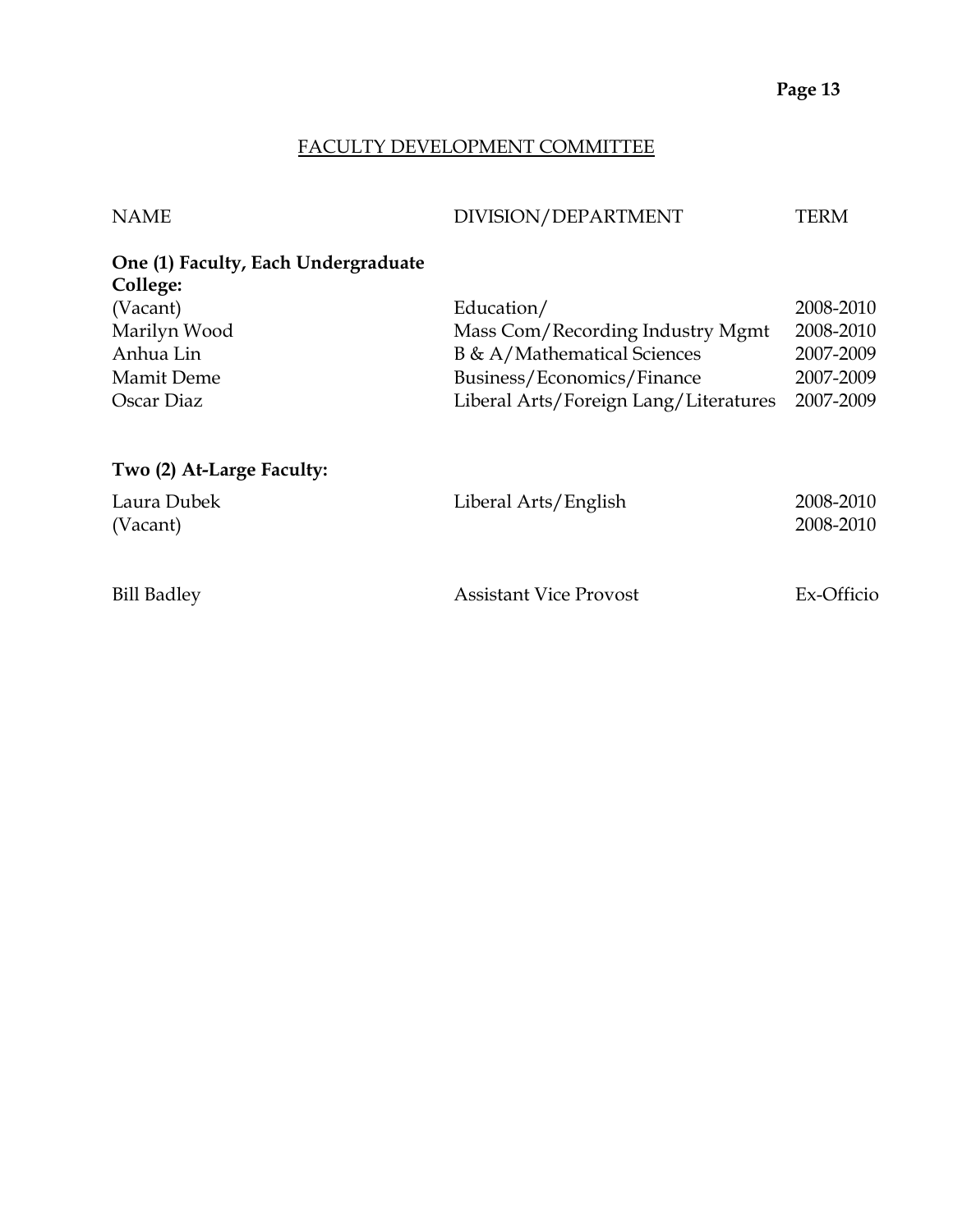#### FACULTY RESEARCH AND CREATIVE ACTIVITY COMMITTEE

#### NAME DIVISION/DEPARTMENT TERM

#### **Two (2) Faculty, Each Undergraduate College:**

| Bichaka Fayissa | Business/Economics/Finance          | 2008-2010 |
|-----------------|-------------------------------------|-----------|
| Thuhang Tran    | Business/Management/Mktg            | 2008-2010 |
| Mark Anshel     | Education/Health/Human Perf         | 2008-2010 |
| Jeremy Rich     | Liberal Arts/History                | 2008-2010 |
| Vicky MacLean   | Liberal Arts/Sociology/Anthropology | 2008-2010 |
| Joseph Akins    | Mass Com/Recording Industry Mgmt    | 2008-2010 |
| Rong Luo        | B & A/Mathematical Sciences         | 2007-2009 |
| Daniel Prather  | $B \& A/Aerospace$                  | 2007-2009 |
| Robin Lee       | Education/Psychology                | 2007-2009 |
| Mary Nichols    | Mass Com/Electronic Media Com       | 2007-2009 |
|                 |                                     |           |

#### **Four (4) At-Large Faculty:**

| Andrienne Friedli | $B \& A/Chemistry$                    | 2007-2009 |
|-------------------|---------------------------------------|-----------|
| Karim Salman      | B & A/Engineering Technology          | 2007-2009 |
| Nuria Novella     | Liberal Arts/Foreign Lang/Literatures | 2007-2009 |
| Scott Boyd        | Liberal Arts/Speech/Theatre           | 2007-2009 |

| Michael Allen       | Vice Provost, Research                | Ex-Officio |
|---------------------|---------------------------------------|------------|
| Robert Carlton      | Professor of Physics                  | Ex-Officio |
| Peter Cunningham    | Assoc Dean, Graduate Studies          | Ex-Officio |
| Myra Norman         | Director, Sponsored Programs          | Ex-Officio |
| Samantha Cantrell   | Specialist, Sponsored Programs        | Ex-Officio |
| <b>Sharon Smith</b> | Specialist, Sponsored Programs        | Ex-Officio |
| Faye Parham         | Director, Institutional Effectiveness | Consultant |
| Lucinda Lea         | Vice President, Info Technology       | Consultant |
| (Vacant)            | Director, Development                 | Consultant |
|                     |                                       |            |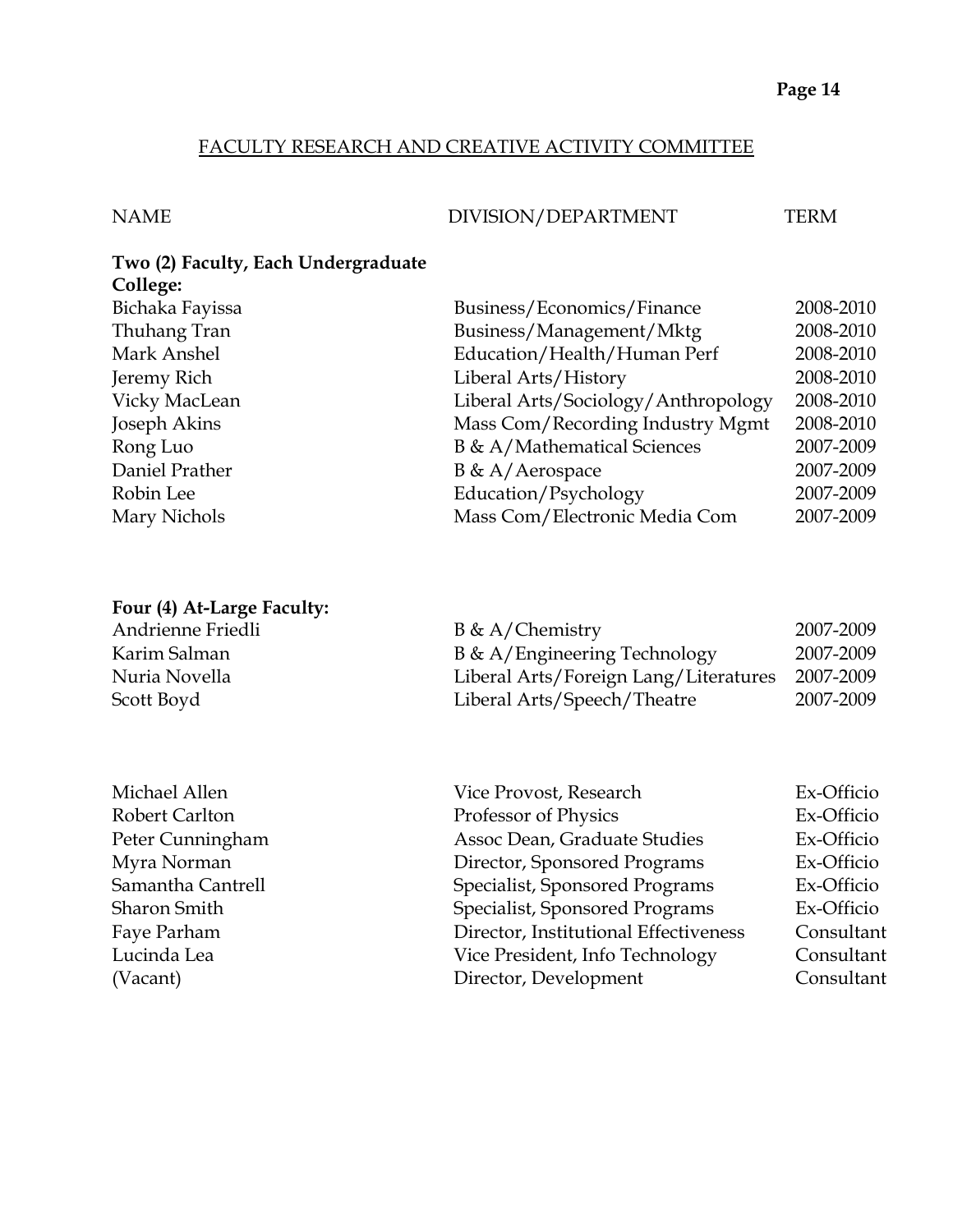### UNIVERSITY COMMITTEE ON GENERAL EDUCATION

#### NAME DIVISION/DEPARTMENT TERM

| Three (3) Faculty, Each Undergraduate |                                      |                          |
|---------------------------------------|--------------------------------------|--------------------------|
| College (3-year terms):               |                                      |                          |
| Sheron Salyer                         | $B \& A/Nursing$                     | 2008-2011                |
| (Vacant)                              | Business/                            | 2008-2011                |
| Helen Binkley                         | Education/Health/Human Perf          | 2008-2011                |
| Sheila Otto                           | Liberal Arts/English                 | 2008-2011                |
| (Vacant)                              | Mass Com/                            | 2008-2011                |
| Abdul Khaliq                          | B & A/Mathematical Sciences          | 2007-2010                |
| Richard Mpoyi                         | Business/Management/Mktg             | 2007-2010                |
| (Vacant)                              | Education/Health/Human Perf          | 2007-2010                |
| Louis Haas                            | Liberal Arts/History                 | 2007-2010                |
| Jo Williams                           | Mass Com/Library                     | 2007-2010                |
| Saleh Sbenaty                         | B & A/Engineering Technology         | 2006-2009                |
| Mirza Murtaza                         | Business/Computer Info Systems       | 2006-2009                |
| Georgann Ross                         | Education/Elementary/Special Ed      | 2007-2009                |
| Russell Church                        | Liberal Arts/Speech/Theatre          | 2007-2009                |
| Edward Kimbrell                       | Mass Com/Journalism                  | 2006-2009                |
| <b>Bill Badley</b>                    | Director, General Education          | Ex-Officio               |
| Diane Miller                          | Vice Provost/Academic Affairs        | Ex-Officio               |
| $E_{\alpha\nu\alpha}$ Darbam          | Director Institutional Effectiveness | $\Gamma_{\rm V}$ Officia |

| Diane Miller    | Vice Provost/Academic Affairs                  | Ex-Officio |
|-----------------|------------------------------------------------|------------|
| Faye Parham     | Director, Institutional Effectiveness          | Ex-Officio |
| Roy Moore       | Dean (recommended/Dean's Council)              | Ex-Officio |
| Rebecca Fischer | Chair (recommended/Chair's Council) Ex-Officio |            |
|                 |                                                |            |

#### **Two (2) SGA Members:**

Examples Avent 2008-2009<br>
Charles Avent 2008-2009<br>
Student 2008-2009<br>
2008-2009 Rebecca Cathey **2008-2009** Student 2008-2009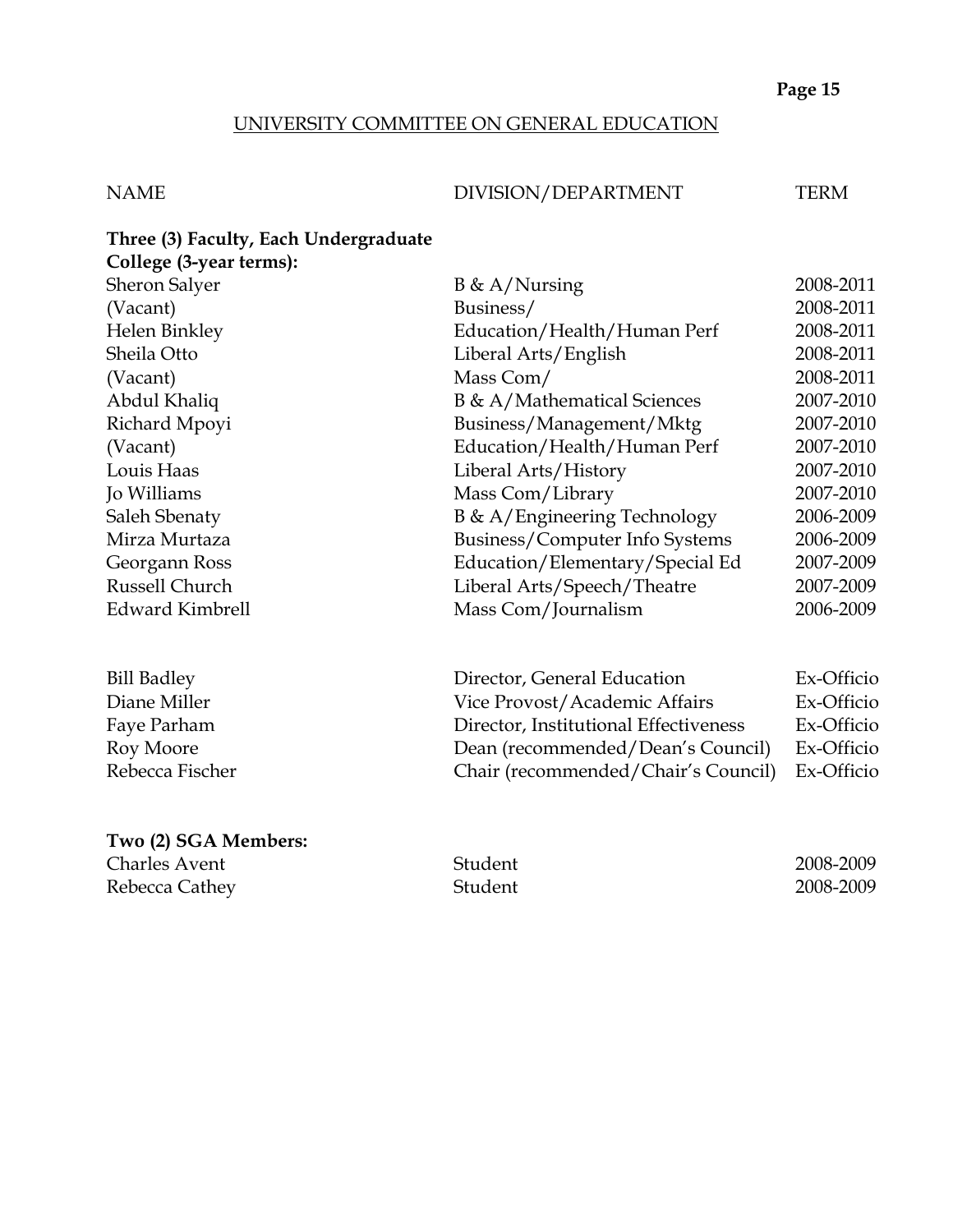# College of Basic and Applied Sciences

| <b>NAME</b>                                    | DIVISION/DEPARTMENT            | TERM       |
|------------------------------------------------|--------------------------------|------------|
| Four (4) Basic & Applied Faculty:              |                                |            |
| Chong Chen                                     | <b>Engineering Technology</b>  | 2008-2010  |
| Jennifer Dooley                                | <b>Mathematical Sciences</b>   | 2008-2010  |
| Maria Revell                                   | Nursing                        | 2008-2010  |
| Paul Kline                                     | Chemistry                      | 2007-2009  |
| One (1) Basic & Applied Student:               |                                |            |
| Loren Jordan                                   | Student                        | 2008-2009  |
| Two (2) Basic & Applied Faculty<br>Alternates: |                                |            |
| Joe Hawkins                                    | Aerospace                      | 2008-2010  |
| Marcus Knight                                  | <b>Engineering Technology</b>  | 2008-2010  |
| One (1) Basic & Applied Student<br>Alternate:  |                                |            |
| Meredith Howell                                | Student                        | 2008-2009  |
|                                                |                                |            |
| Diane Miller                                   | Vice Provost, Academic Affairs | Ex-Officio |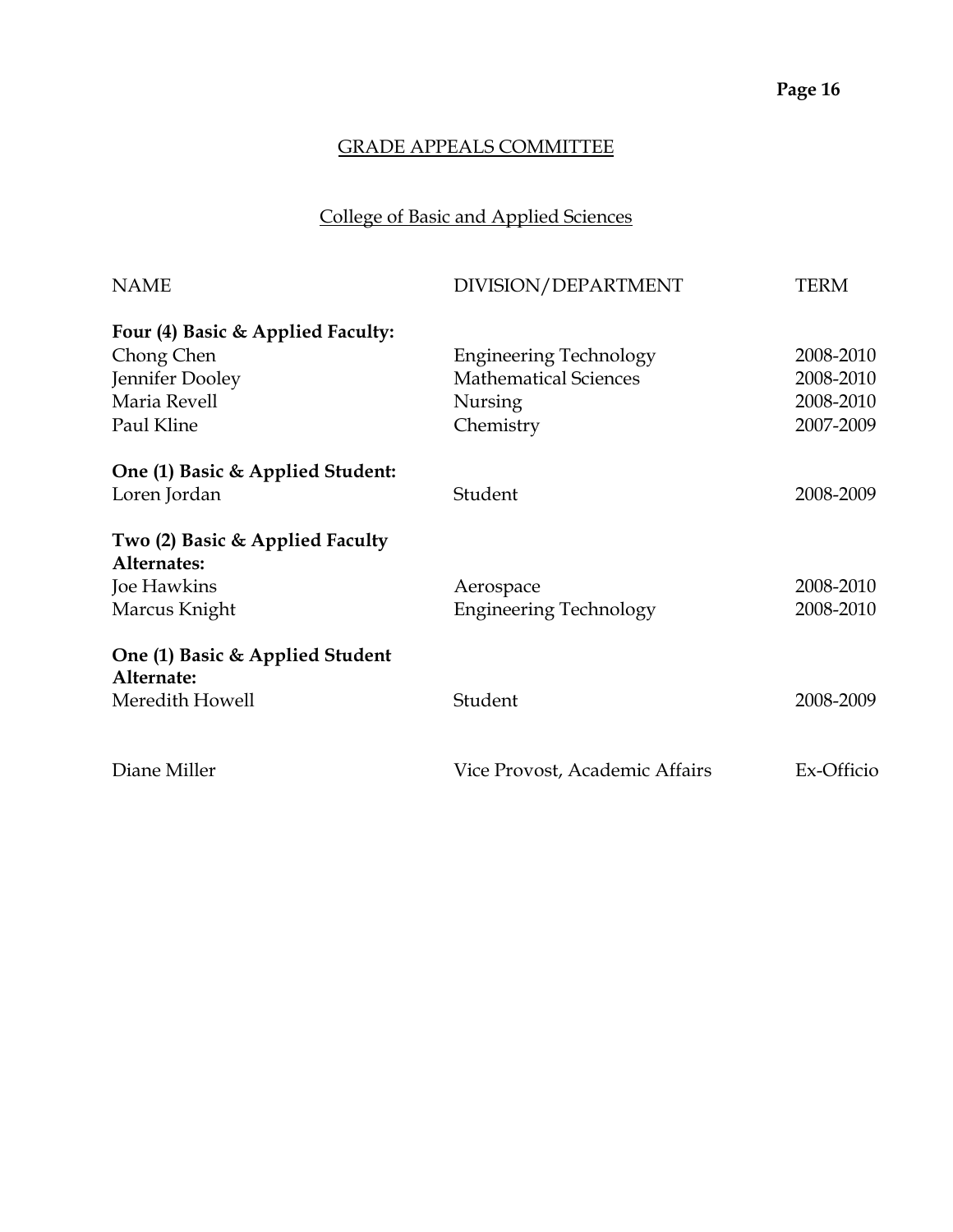College of Business

| <b>NAME</b>                          | DIVISION/DEPARTMENT                 | <b>TERM</b> |
|--------------------------------------|-------------------------------------|-------------|
| Four (4) Business Faculty:           |                                     |             |
| <b>Wayne Rollins</b>                 | Bus Com/Entrepreneurship            | 2008-2010   |
| Anthon Eff                           | Economics/Finance                   | 2008-2010   |
| Earl Thomas                          | Management/Marketing                | 2008-2010   |
| <b>Steven Morris</b>                 | <b>Computer Information Systems</b> | 2007-2009   |
| One (1) Business Student:            |                                     |             |
| Michael Johnson                      | Student                             | 2008-2009   |
| Two (2) Business Faculty Alternates: |                                     |             |
| Carla Jones                          | <b>Computer Information Systems</b> | 2007-2009   |
| Dan Reynolds                         | Accounting                          | 2007-2009   |
| One (1) Business Student Alternate:  |                                     |             |
| Stephanie Levine                     | Student                             | 2008-2009   |
| Diane Miller                         | Vice Provost, Academic Affairs      | Ex-Officio  |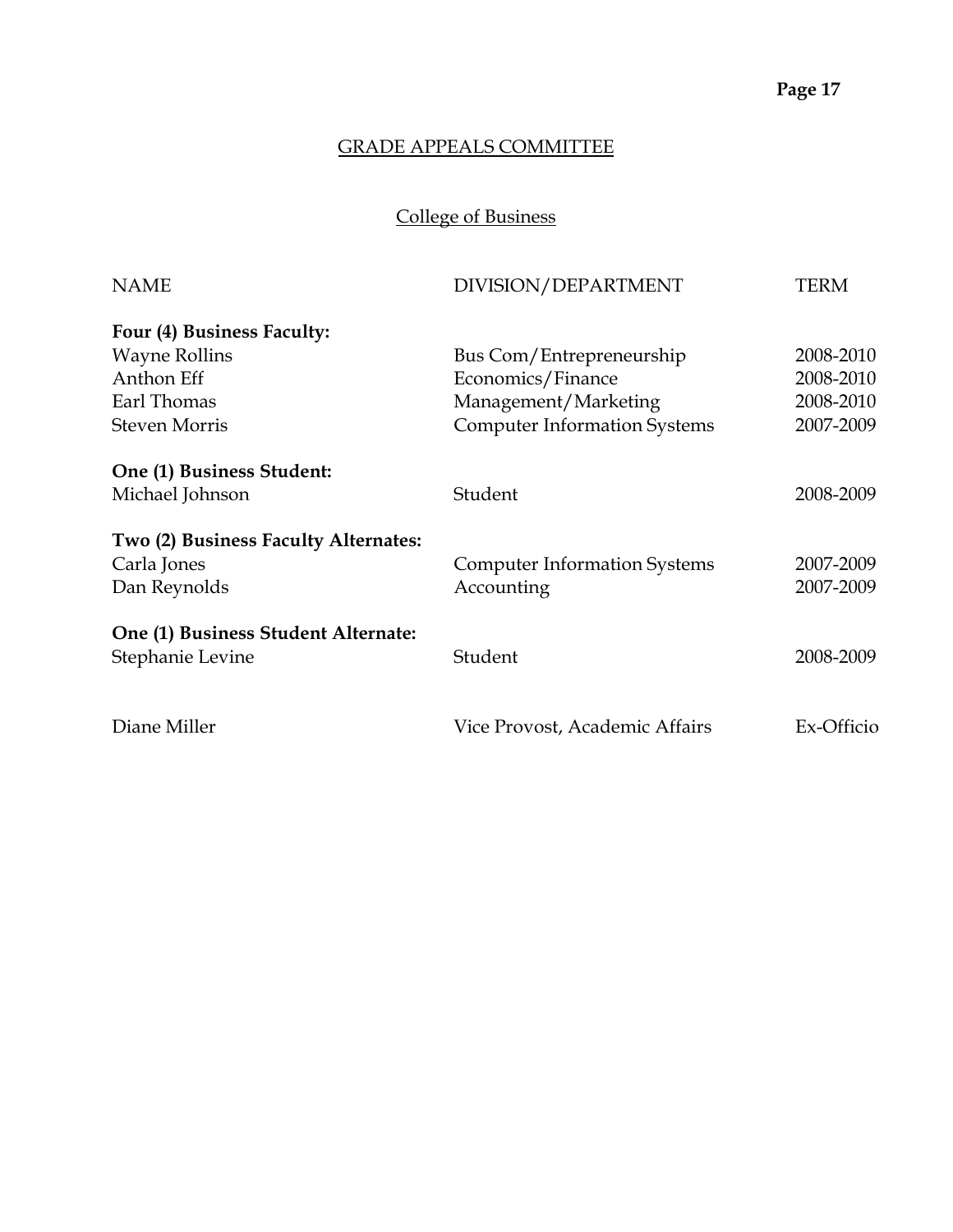# College of Education and Behavioral Science

| <b>NAME</b>                           | DIVISION/DEPARTMENT            | <b>TERM</b> |
|---------------------------------------|--------------------------------|-------------|
| Four (4) Education Faculty:           |                                |             |
| Jerden Johnson                        | Psychology                     | 2008-2010   |
| Carol Detmer                          | Human Sciences                 | 2008-2010   |
| (Vacant)                              |                                | 2008-2009   |
| Rebecca Watts                         | Educational Leadership         | 2007-2009   |
| One (1) Education Student:            |                                |             |
| <b>Amber Dorsey</b>                   | Student                        | 2008-2009   |
| Two (2) Education Faculty Alternates: |                                |             |
| <b>Beverly Boulware</b>               | Elementary/Special Ed          | 2008-2010   |
| Minsoo Kang                           | Health/Human Performance       | 2007-2009   |
| One (1) Education Student Alternate:  |                                |             |
| (Vacant)                              | Student                        | 2008-2009   |
| Diane Miller                          | Vice Provost, Academic Affairs | Ex-Officio  |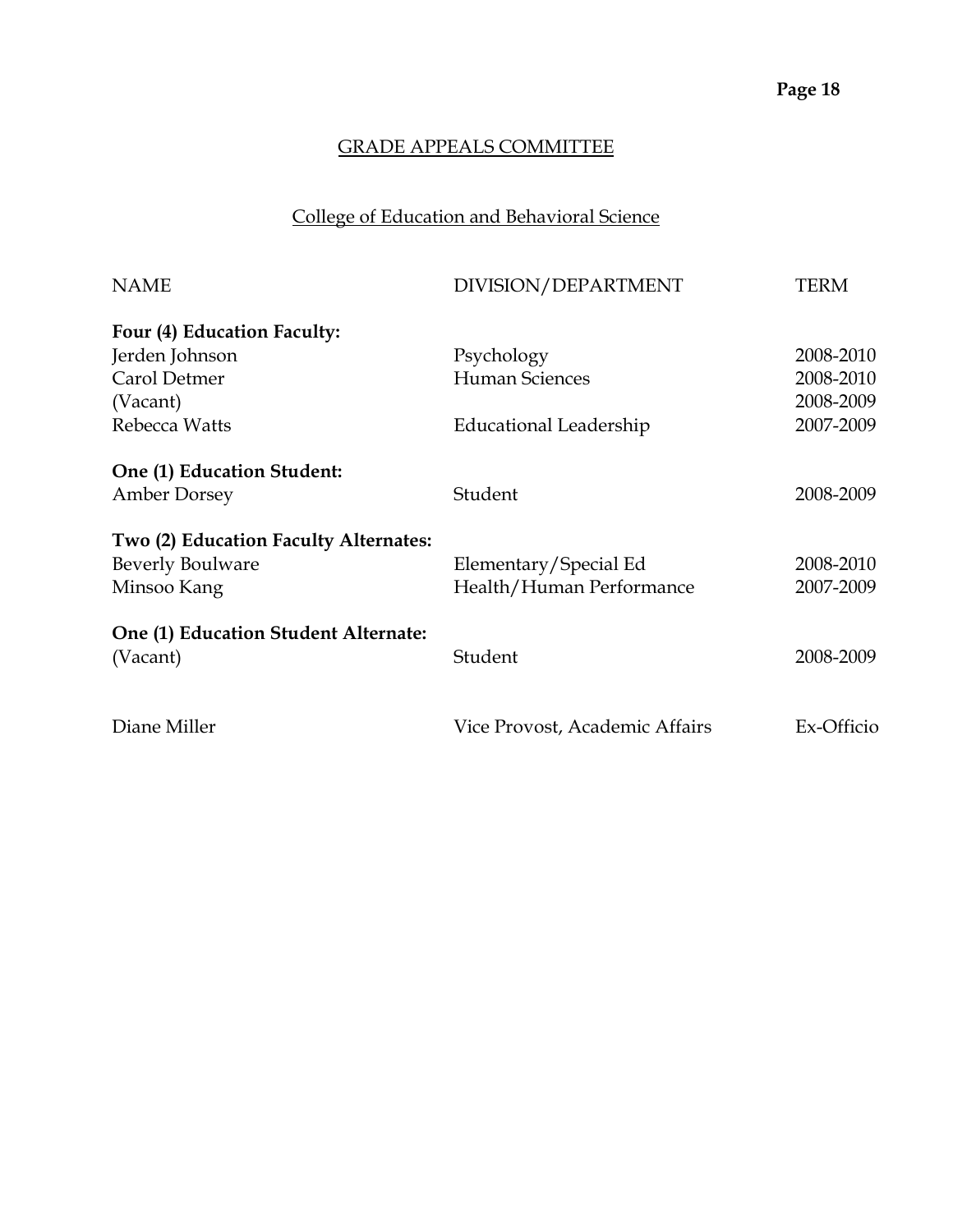# College of Liberal Arts

| <b>NAME</b>                                | DIVISION/DEPARTMENT            | <b>TERM</b> |
|--------------------------------------------|--------------------------------|-------------|
| Four (4) Liberal Arts Faculty:             |                                |             |
| Sandra Cavender                            | English                        | 2008-2010   |
| Kenneth Lancaster                          | Social Work                    | 2008-2010   |
| <b>Brian Hinote</b>                        | Sociology/Anthropology         | 2008-2010   |
| Elvira Casal                               | English                        | 2007-2009   |
| One (1) Liberal Arts Student:              |                                |             |
| Chelsea Beaty                              | Student                        | 2008-2009   |
| Two (2) Liberal Arts Faculty               |                                |             |
| Alternates:                                |                                |             |
| Craig Carter                               | Sociology/Anthropology         | 2008-2010   |
| Jeremy Rich                                | History                        | 2007-2009   |
| One (1) Liberal Arts Student<br>Alternate: |                                |             |
| Danny Bounds                               | Student                        | 2008-2009   |
| Diane Miller                               | Vice Provost, Academic Affairs | Ex-Officio  |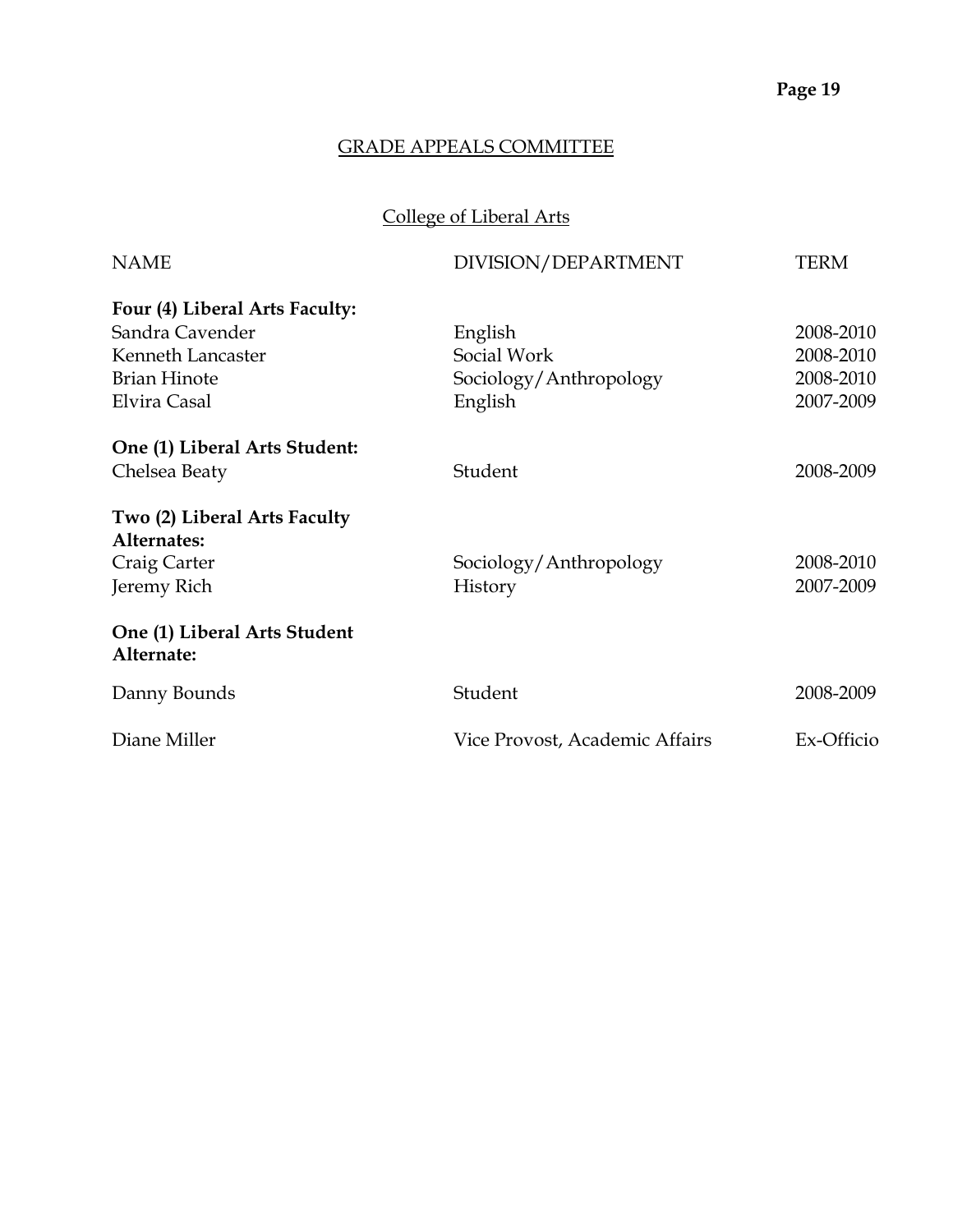# College of Mass Communication

| <b>NAME</b>                                             | DIVISION/DEPARTMENT            | <b>TERM</b> |
|---------------------------------------------------------|--------------------------------|-------------|
| Four (4) Mass Communication<br>Faculty:                 |                                |             |
| <b>Sharon Parente</b>                                   | Library                        | 2008-2010   |
| Ramona DeSalvo                                          | Recording Industry Mgmt        | 2008-2010   |
| (Vacant)                                                |                                | 2008-2010   |
| Roger Heinrich                                          | Electronic Media Com           | 2007-2009   |
|                                                         |                                |             |
| One (1) Mass Communication<br>Student:                  |                                |             |
| Deonna Bounds                                           | Student                        | 2008-2009   |
| Two (2) Mass Communication Faculty<br>Alternates:       |                                |             |
| (Vacant)                                                |                                | 2008-2010   |
| <b>William Crabtree</b>                                 | Recording Industry Mgmt        | 2007-2009   |
| One (1) Mass Communication<br><b>Student Alternate:</b> |                                |             |
| Asha Allen                                              | Student                        | 2008-2009   |
| Diane Miller                                            | Vice Provost, Academic Affairs | Ex-Officio  |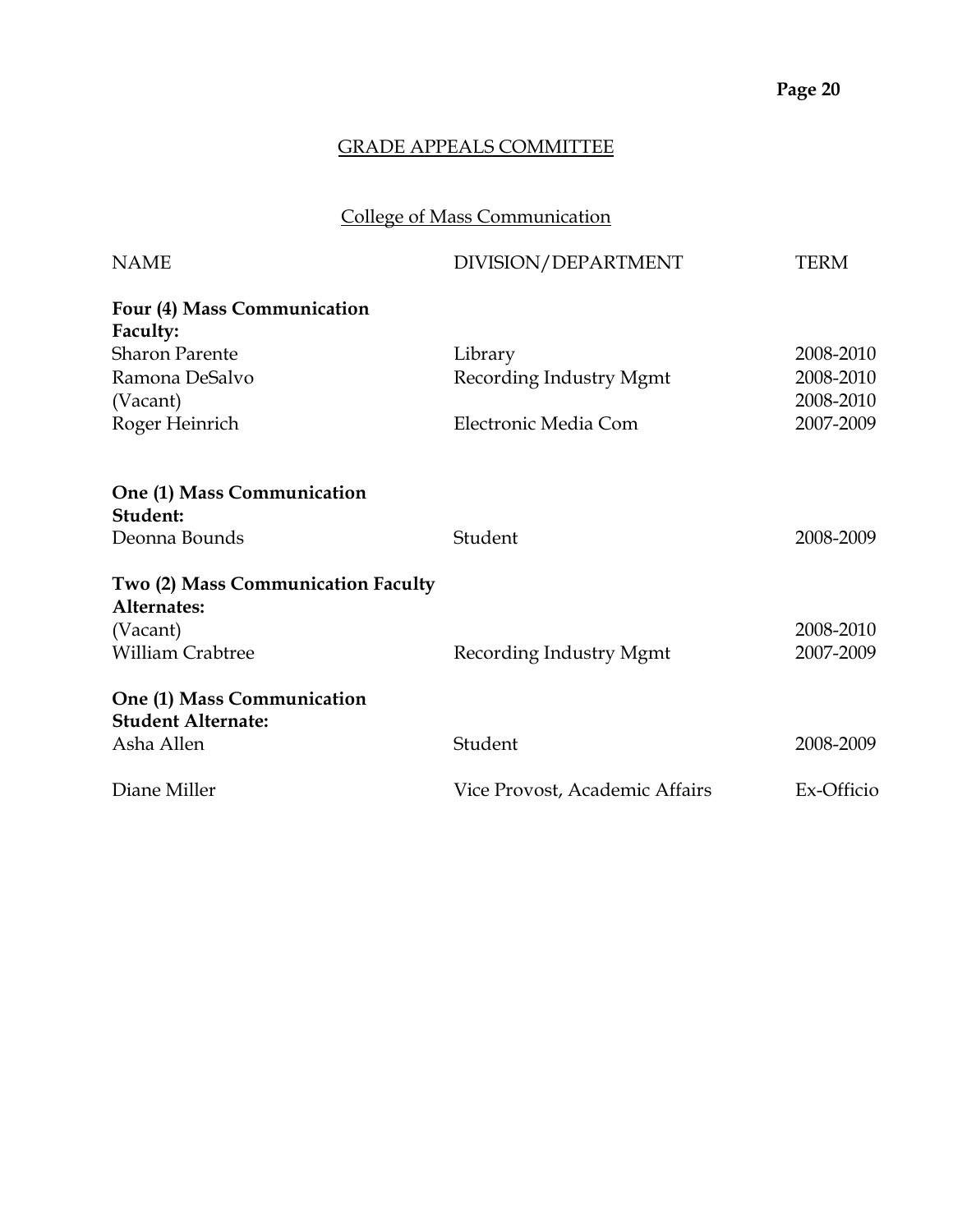### GRADUATE COUNCIL

#### NAME DIVISION/DEPARTMENT TERM

### **Three (3) Graduate Faculty-Each Undergraduate College:**

| Gore Ervin         | $B \& A/Biology$                    | 2008-2011 |
|--------------------|-------------------------------------|-----------|
| Vince Smith        | Bus Com/Entrepreneurship            | 2008-2011 |
| Dorothy Craig      | Education/Educational Leadership    | 2008-2011 |
| Clare Bratten      | Mass Com/Electronic Media Com       | 2008-2011 |
| <b>Bren Martin</b> | Liberal Arts/History                | 2008-2011 |
| Medha Sarkar       | B & A/Computer Science              | 2007-2010 |
| Kevin James        | Business/Accounting                 | 2007-2010 |
| Terri Davis        | Education/Psychology                | 2007-2010 |
| Clayton Harris     | Liberal Arts/Geosciences            | 2007-2010 |
| Jane Marcellus     | Mass Com/Journalism                 | 2007-2010 |
| Ronald Ferrara     | B & A/Aerospace                     | 2006-2009 |
| Wen Jang Jih       | Business/Computer Info Systems      | 2006-2009 |
| Mary Lou Veal      | Education/Health/Human Perf         | 2006-2009 |
| Jackie Eller       | Liberal Arts/Sociology/Anthropology | 2006-2009 |
| Robert Kalwinsky   | Mass Com/Electronic Media Com       | 2007-2009 |
|                    |                                     |           |

#### **Graduate & All Academic Deans:**

| Michael Allen    | Dean, Graduate Studies               | Ex-Officio |
|------------------|--------------------------------------|------------|
| John McDaniel    | Dean, Liberal Arts                   | Ex-Officio |
| Tom Cheatham     | Dean, Basic & Applied Sciences       | Ex-Officio |
| Roy Moore        | Dean, Mass Communication             | Ex-Officio |
| Jim Burton       | Dean, Business                       | Ex-Officio |
| Mike Boyle       | Dean, Continuing Education           | Ex-Officio |
| Harold Whiteside | Interim Dean, Edu/Behavioral Science | Ex-Officio |

#### **Two (2) Graduate Students:**

Chassen Haynes **Graduate Student** 2008-2009 Melissa Moss Graduate Student 2008-2009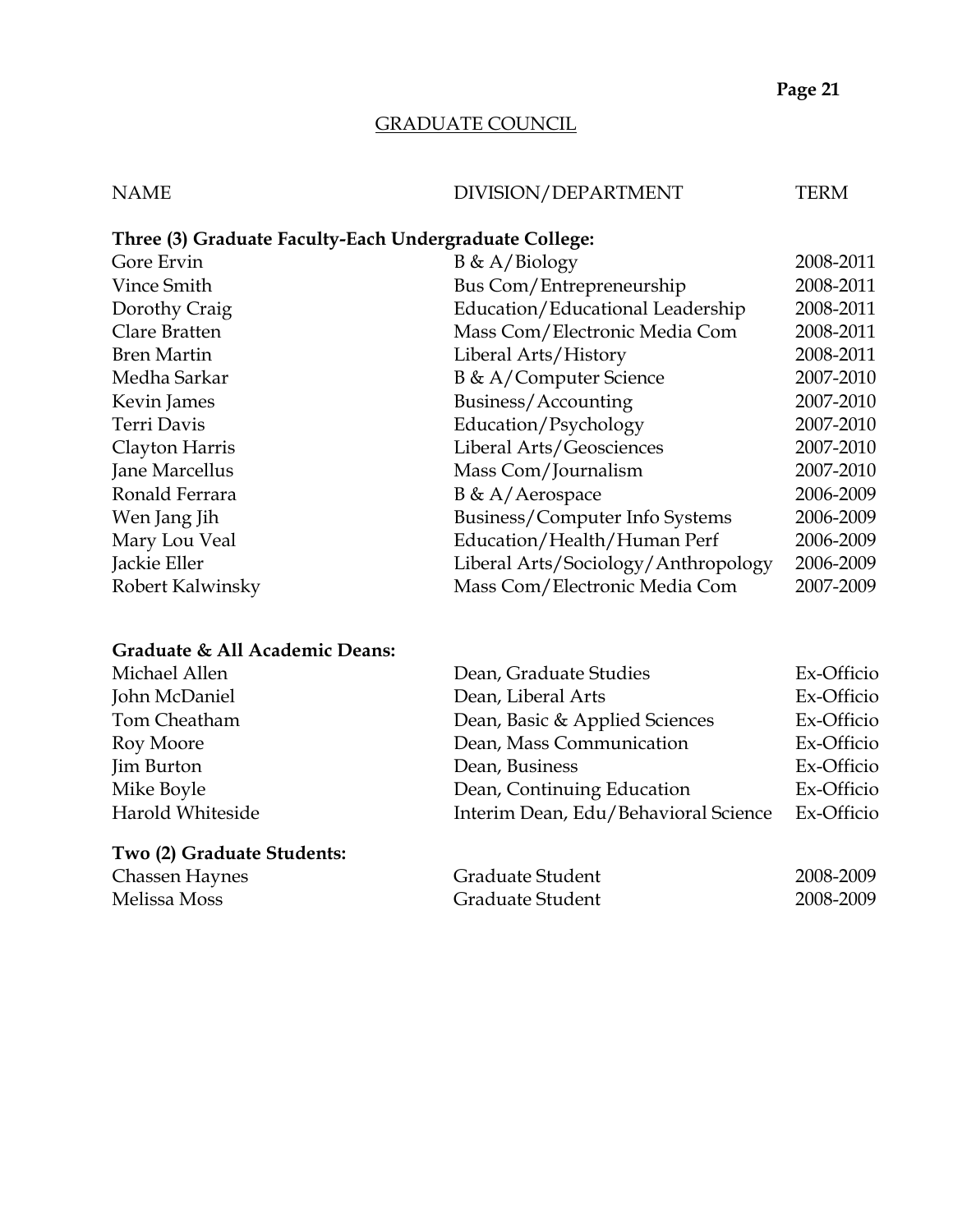## HONORS COUNCIL

| <b>NAME</b>                                                         | DIVISION/DEPARTMENT                              | <b>TERM</b>            |
|---------------------------------------------------------------------|--------------------------------------------------|------------------------|
| Two (2) Honors Faculty-Each                                         |                                                  |                        |
| Undergraduate College (3-year terms):                               |                                                  |                        |
| Preston MacDougall                                                  | $B \& A/Chemistry$                               | 2007-2010              |
| David Foote                                                         | Business/Management/Mktg                         | 2007-2010              |
| Gloria Hamilton                                                     | Education/Psychology                             | 2007-2010              |
| Allen Hibbard                                                       | Liberal Arts/English                             | 2007-2010              |
| <b>Richard Barnet</b>                                               | Mass Com/Recording Industry Mgmt                 | 2007-2010              |
| Rebecca Seipelt                                                     | $B \& A/Biology$                                 | 2006-2009              |
| Earl Thomas                                                         | Business/Management/Mktg                         | 2006-2009              |
| Catherine Stogner                                                   | <b>Education/Human Sciences</b>                  | 2006-2009              |
| Richard Hansen                                                      | Liberal Arts/Speech/Theatre                      | 2006-2009              |
| <b>Ron Kates</b>                                                    | Liberal Arts/English                             | 2008-2009              |
| John Vile                                                           | Dean, Honors College                             | Ex-Officio             |
| Two (2) Honors College Students:<br>Chloe Robinson<br>Kyle Williams | Honors College Student<br>Honors College Student | 2008-2009<br>2008-2009 |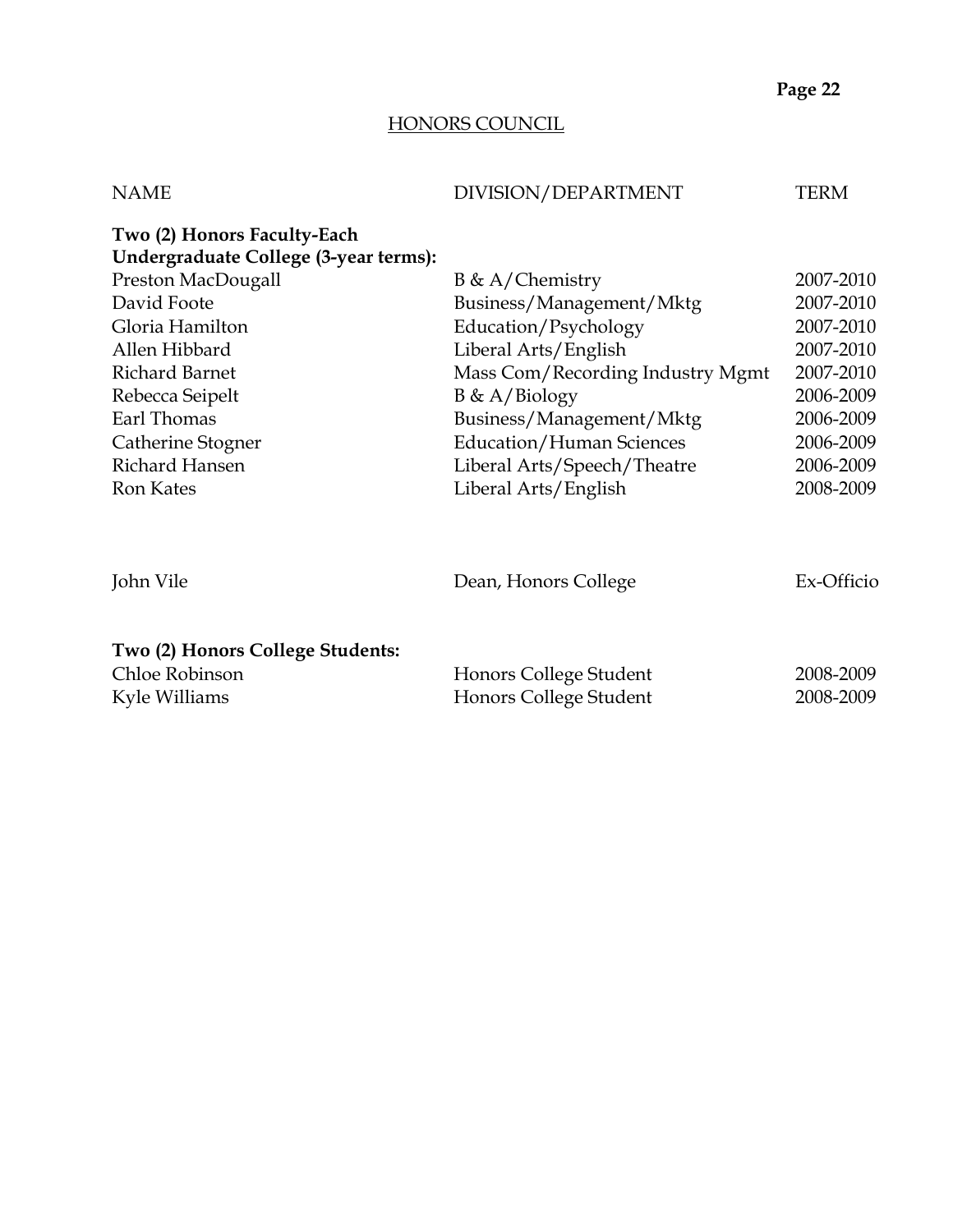## INSTITUTIONAL BIOSAFETY COMMITTEE (Special Purpose Committee)

| <b>NAME</b>                     | DIVISION/DEPARTMENT | <b>TERM</b> |
|---------------------------------|---------------------|-------------|
| <b>Bruce Cahoon</b>             | $B \& A/Biology$    | 2006-2009   |
| Mary Ferone                     | $B \& A/Biology$    | 2006-2009   |
| Amy Jetton                      | $B \& A/Biology$    | 2006-2009   |
| <b>Anthony Newsome</b>          | $B \& A/Biology$    | 2006-2009   |
| Rebecca Seipelt                 | $B \& A/Biology$    | 2006-2009   |
| Steve Wright                    | $B \& A/Biology$    | 2006-2009   |
| Two Members not Affiliated with |                     |             |
| University:                     |                     |             |
| David Weaver                    | <b>DVM</b>          | 2007-2010   |
| Tim Hooker                      |                     | 2006-2009   |

| Tara Prairie | Compliance Officer | Ex-Officio |
|--------------|--------------------|------------|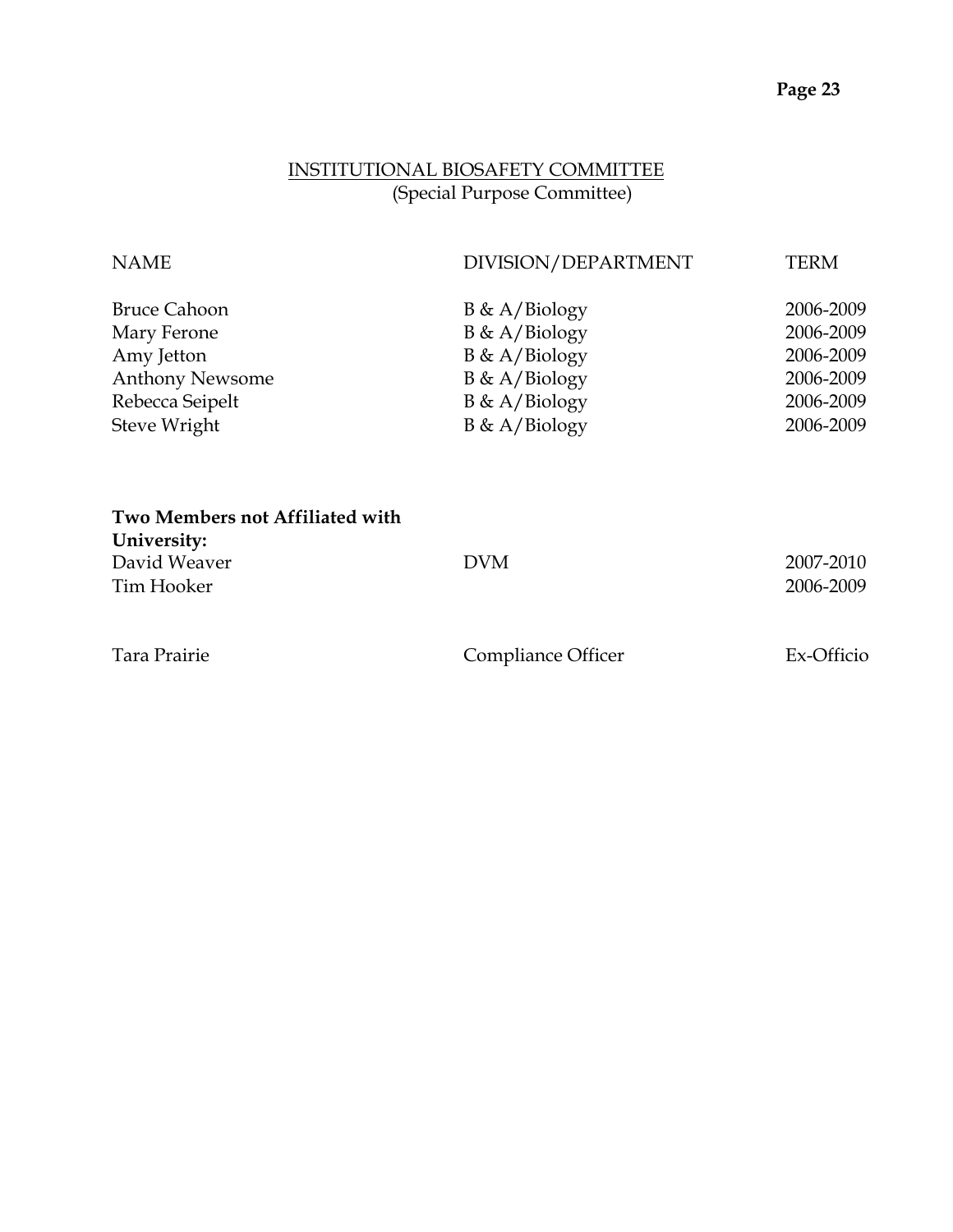# UNIVERSITY INSTITUTIONAL EFFECTIVENESS COMMITTEE\* (Special Purpose Committee)

| DIVISION/DEPARTMENT               | <b>TERM</b> |
|-----------------------------------|-------------|
|                                   |             |
| B & A/                            | 2007-2008   |
| Business/Computer Info Systems    | 2007-2008   |
| Education/                        | 2007-2008   |
| Liberal Arts/Social Work          | 2007-2008   |
| Mass Com/Journalism               | 2007-2008   |
| Senior Vice President             | 2007-2008   |
| Assoc Dean/Cont Ed/Distance Learn | 2007-2008   |
| <b>President/Faculty Senate</b>   | 2007-2008   |
| Library                           | 2006-2008   |
| Exec Vice Pres/Provost            | Permanent   |
| Exec Dir/Inst Effectiveness       | Permanent   |
| <b>Asst Vice Provost</b>          | Permanent   |
| Dean/Graduate Studies             | Permanent   |
|                                   |             |

\*Changes in membership to be recommended by Fay Parham.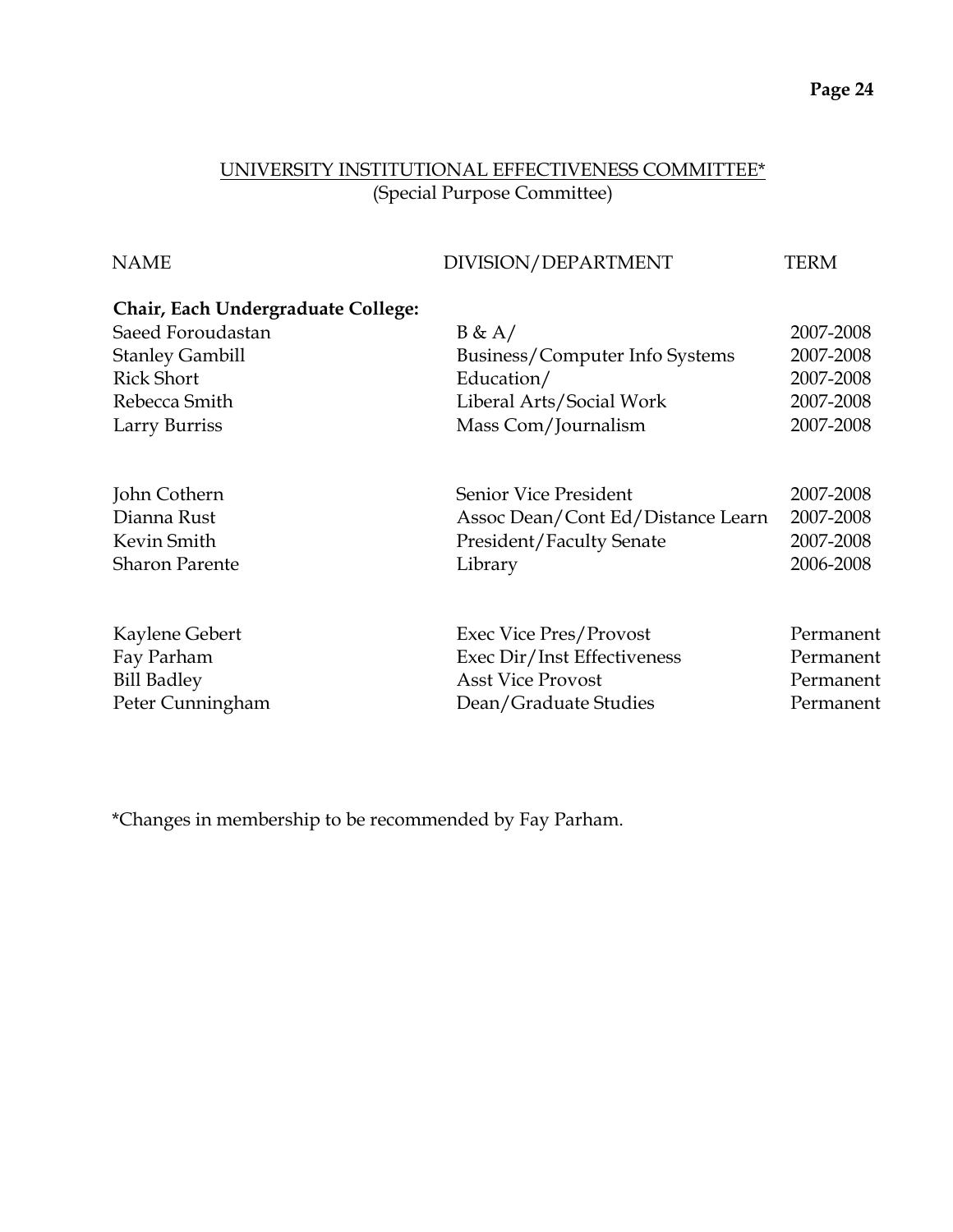### INSTITUTIONAL REVIEW BOARD (Special Purpose Committee)

# NAME DIVISION/DEPARTMENT TERM  $\frac{1}{R}$   $\frac{1}{R}$   $\frac{1}{R}$   $\frac{1}{R}$   $\frac{1}{R}$   $\frac{1}{R}$   $\frac{1}{R}$

| Joseph Hawkins        | $B \& A/Aerospace$                  | 2008-2011 |
|-----------------------|-------------------------------------|-----------|
| (Vacant)              |                                     | 2008-2011 |
| <b>Cyrille Magne</b>  | Education/Psychology                | 2008-2011 |
| Aleka Blackwell       | Liberal Arts/English                | 2008-2011 |
| William Leggett       | Liberal Arts/Sociology/Anthropology | 2008-2011 |
| Max Ervin             | $B \& A/Biology$                    | 2007-2010 |
| Leighann McInnis      | $B \& A/Nursing$                    | 2007-2010 |
| Patrick Geho          | Business/Bus Com/Entrepreneurship   | 2007-2010 |
| Will Langston         | Education/Psychology                | 2007-2010 |
| Lisa Pruitt           | Liberal Arts/History                | 2007-2010 |
| Cheryl Flanigan       | Liberal Arts/English                | 2007-2010 |
| <b>Bob Kalwinsky</b>  | Mass Com/Electronic Media Com       | 2007-2010 |
| Melinda Korzaan       | Business/Computer Info Systems      | 2006-2009 |
| <b>Timothy Graeff</b> | Business/Management/Mktg            | 2006-2009 |
| Robert Rogers         | <b>Education/Criminal Justice</b>   | 2006-2009 |
| Victoria Shelar       | Education/Health/Human Perf         | 2006-2009 |
|                       |                                     |           |

| Retired Surgeon                                                             | 2007-2010                              |
|-----------------------------------------------------------------------------|----------------------------------------|
|                                                                             |                                        |
| Retired Murfreesboro City Schools                                           | 2006-2009                              |
| <b>Retired MTSU Faculty</b>                                                 | 2007-2010                              |
|                                                                             | 2007-2010                              |
| Vice Provost/Research<br>Compliance Officer<br>Director, Sponsored Programs | Ex-Officio<br>Ex-Officio<br>Ex-Officio |
| Graduate Student<br>Undergraduate Student                                   | 2008-2009<br>2008-2009                 |
|                                                                             |                                        |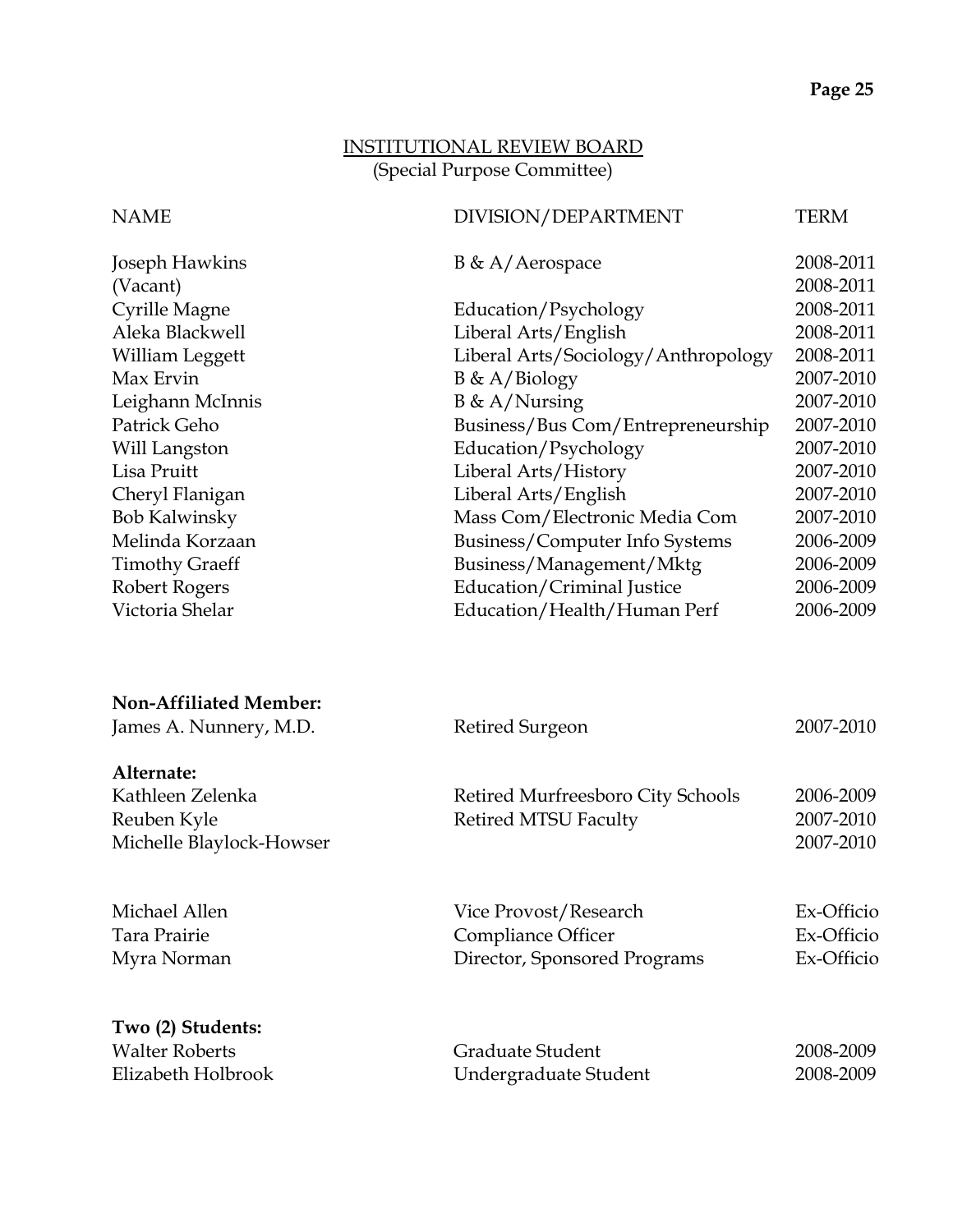#### INSTRUCTIONAL EVALUATION AND DEVELOPMENT COMMITTEE

| <b>NAME</b>                                                                                                                                                            | DIVISION/DEPARTMENT                                                                                                                                                                                                                                                                                               | <b>TERM</b>                                                                                                                    |
|------------------------------------------------------------------------------------------------------------------------------------------------------------------------|-------------------------------------------------------------------------------------------------------------------------------------------------------------------------------------------------------------------------------------------------------------------------------------------------------------------|--------------------------------------------------------------------------------------------------------------------------------|
| Wendy Beckman<br>Gordon Freeman<br>Franco Zengaro<br>Ann McCullough<br>Joseph Akins<br>Karim Salman<br>Ronda Henderson<br>Monica Wallace<br>Erin Anfinson<br>John Hill | $B \& A/Aerospace$<br>Business/Computer Info Systems<br>Education/Health/Human Perf<br>Liberal Arts/For Lang/Literatures<br>Mass Com/Recording Industry Mgmt<br>B & A/Engineering Technology<br>Business/Bus Com/Entrepreneurship<br>Education/Psychology<br>Liberal Arts/Art<br>Mass Com/Recording Industry Mgmt | 2008-2010<br>2008-2010<br>2008-2010<br>2008-2010<br>2008-2010<br>2007-2009<br>2007-2009<br>2007-2009<br>2007-2009<br>2007-2009 |
| One (1) Instructional Technology Support Center Staff:<br>Gail Fedak                                                                                                   | <b>Instructional Technology Support Ctr</b>                                                                                                                                                                                                                                                                       | Ex-Officio                                                                                                                     |
| <b>Bill Badley</b>                                                                                                                                                     | Asst Vice Provost/Director, Gen Ed                                                                                                                                                                                                                                                                                | Ex-Officio                                                                                                                     |
| Two (2) Students:<br>Justin Hart<br>Deonna Bounds                                                                                                                      | Student<br>Student                                                                                                                                                                                                                                                                                                | 2008-2009<br>2008-2009                                                                                                         |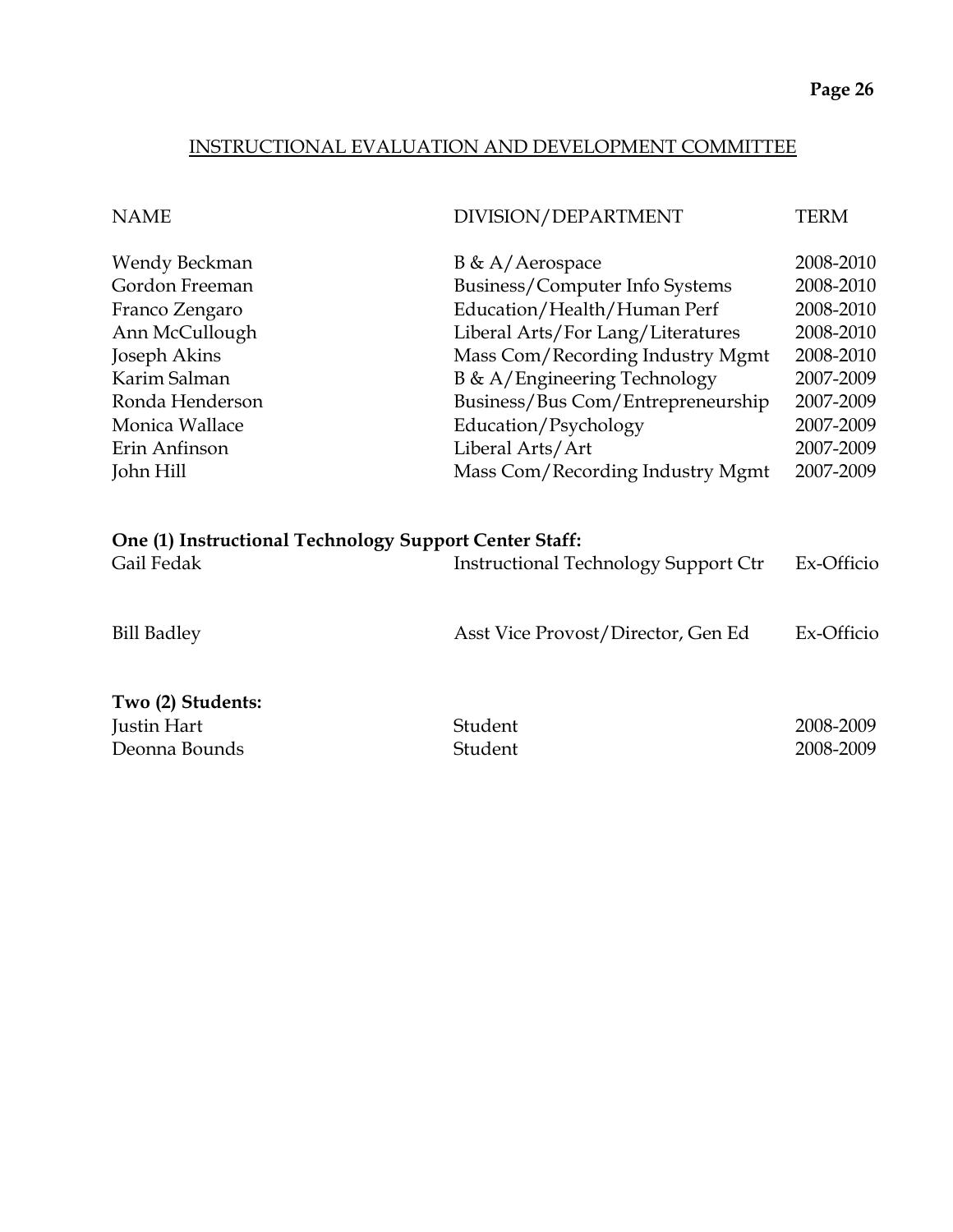#### INTERNATIONAL EDUCATION AND EXCHANGE COMMITTEE (Special Purpose)

#### NAME DIVISION/DEPARTMENT TERM

# **One (1) Faculty, Each Undergraduate College:** Andrei Korobkov Liberal Arts/Political Science 2007-2010 Saeed Foroudastan B & A/Associate Dean 2006-2009 Kim Sokoya Business/Management/Mktg 2006-2009 Jane Williams Education/Educational Leadership 2006-2009 Robert Spires/Ping Zheng Mass Com/Electronic Media Com 2006-2009 Nancy Goldberg **Honors College** 2006-2009 Deborah Mistron KIIS Program 2005-2008 Doug Heffington Global Studies 2007-2010 Karen Case ISEP Consortium 2007-2010 Ayumi Sawada UMAP Consortium 2007-2010 Tom Heine Exchange Program 2007-2010 Paul Fischer/Scott Boyd CCSA 2007-2010 Anne Sloan Special Assistant to the Provost Ex-Officio Diane Turnham Associate Athletic Director Ex-Officio Charlie Gregory Director, Campus Recreation Ex-Officio Jennifer Campbell Director, MT Abroad Ex-Officio Peter Cunningham Dean, Graduate Studies Ex-Officio Clare Bratten Faculty Senate Liaison Ex-Officio **Two (2) Students:** (Vacant) Exchange Student 2008-2009 (Vacant) Study Abroad 2008-2009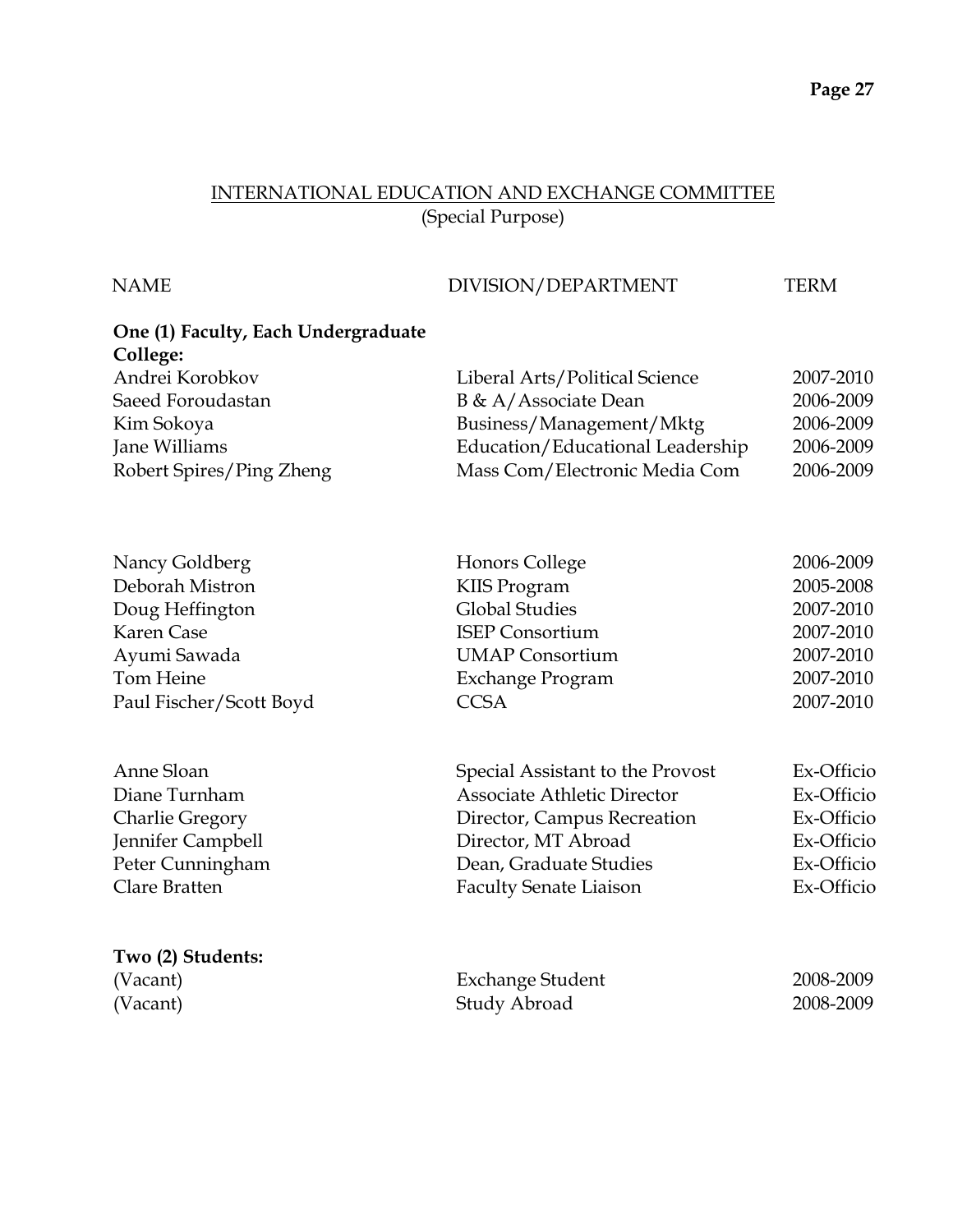#### INTELLECTUAL PROPERTY ADVISORY COMMITTEE (Special Purpose)

| <b>NAME</b>          | DIVISION/DEPARTMENT              | <b>TERM</b> |
|----------------------|----------------------------------|-------------|
| Andrienne Friedli    | $B \& A/C$ hemistry              | 2006-2009   |
| <b>Charles Perry</b> | B & A/Engineering Technology     | 2006-2009   |
| William Robertson    | B & A/Physics/Astronomy          | 2006-2009   |
| John Mullane         | Business/Management/Mktg         | 2006-2009   |
| Stephanie Taylor     | Mass Com/Recording Industry Mgmt | 2006-2009   |
|                      |                                  |             |
|                      |                                  |             |
|                      |                                  |             |

| Michael Allen  | Vice Provost/Research | Ex-Officio |
|----------------|-----------------------|------------|
| Robert Carlton | Professor of Physics  | Ex-Officio |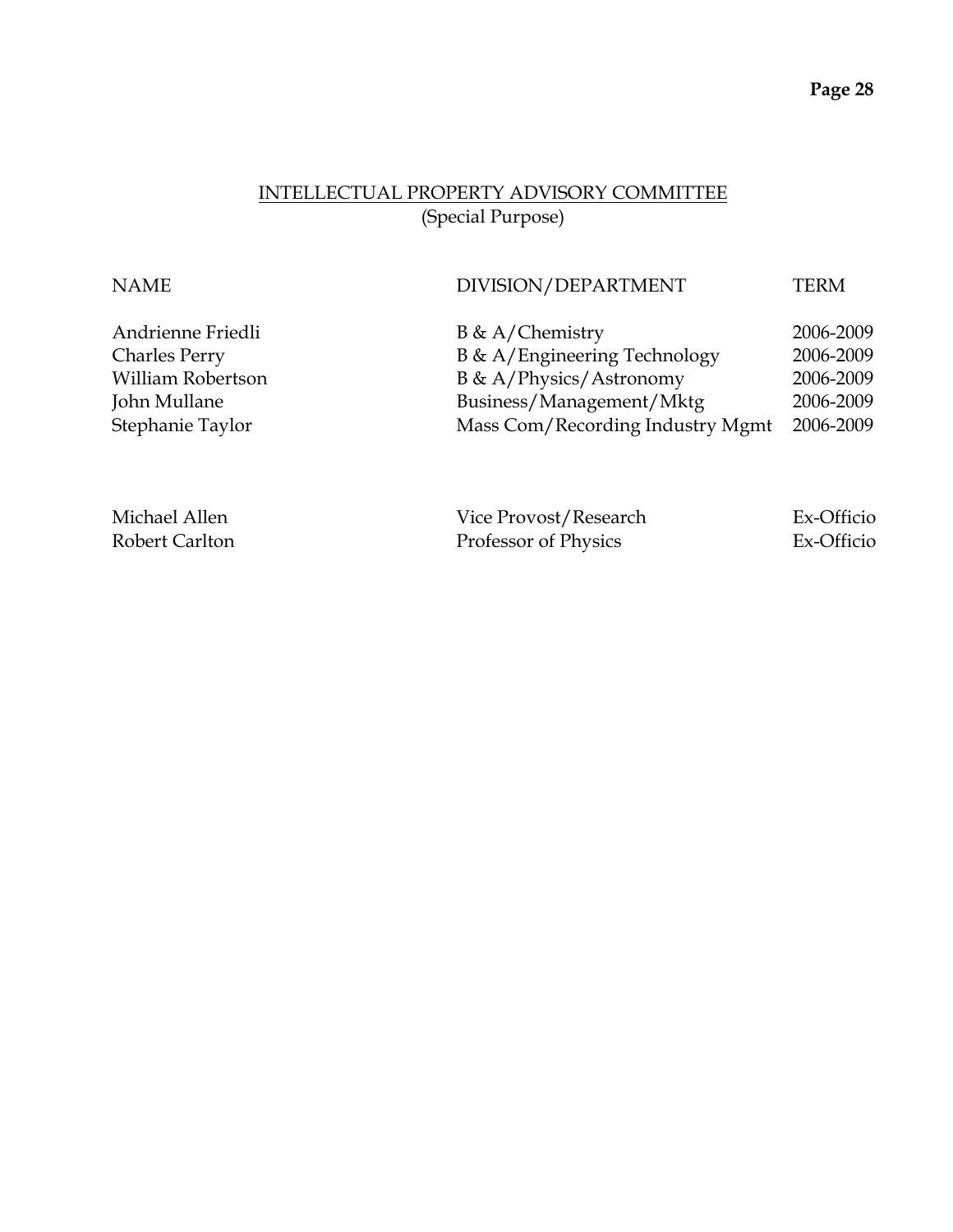## LIBRARY COMMITTEE

| <b>NAME</b>                                  | DIVISION/DEPARTMENT                 | <b>TERM</b> |
|----------------------------------------------|-------------------------------------|-------------|
| One (1) Faculty, Each Undergraduate College: |                                     |             |
| Mary Phillips                                | Business/Accounting                 | 2008-2010   |
| Sandra Cavender                              | Liberal Arts/English                | 2008-2010   |
| Medha Sarkar                                 | B & A/Computer Science              | 2007-2009   |
| Joon Soo Lim                                 | Mass Com/Journalism                 | 2007-2009   |
| David Kelly                                  | Education/Psychology                | 2007-2009   |
| Two (2) At-Large Faculty:                    |                                     |             |
| Shannon Hodge                                | Liberal Arts/Sociology/Anthropology | 2008-2010   |
| Mike Alleyne                                 | Mass Com/Recording Industry Mgmt    | 2008-2010   |
| Michael Allen                                | Dean, Graduate Studies              | Ex-Officio  |
| Don Craig                                    | Dean, University Library            | Ex-Officio  |
| Two (2) Students:                            |                                     |             |
| (Vacant)                                     | Graduate Student                    | 2008-2009   |
| <b>Steven Disser</b>                         | Undergraduate Student               | 2008-2009   |
|                                              |                                     |             |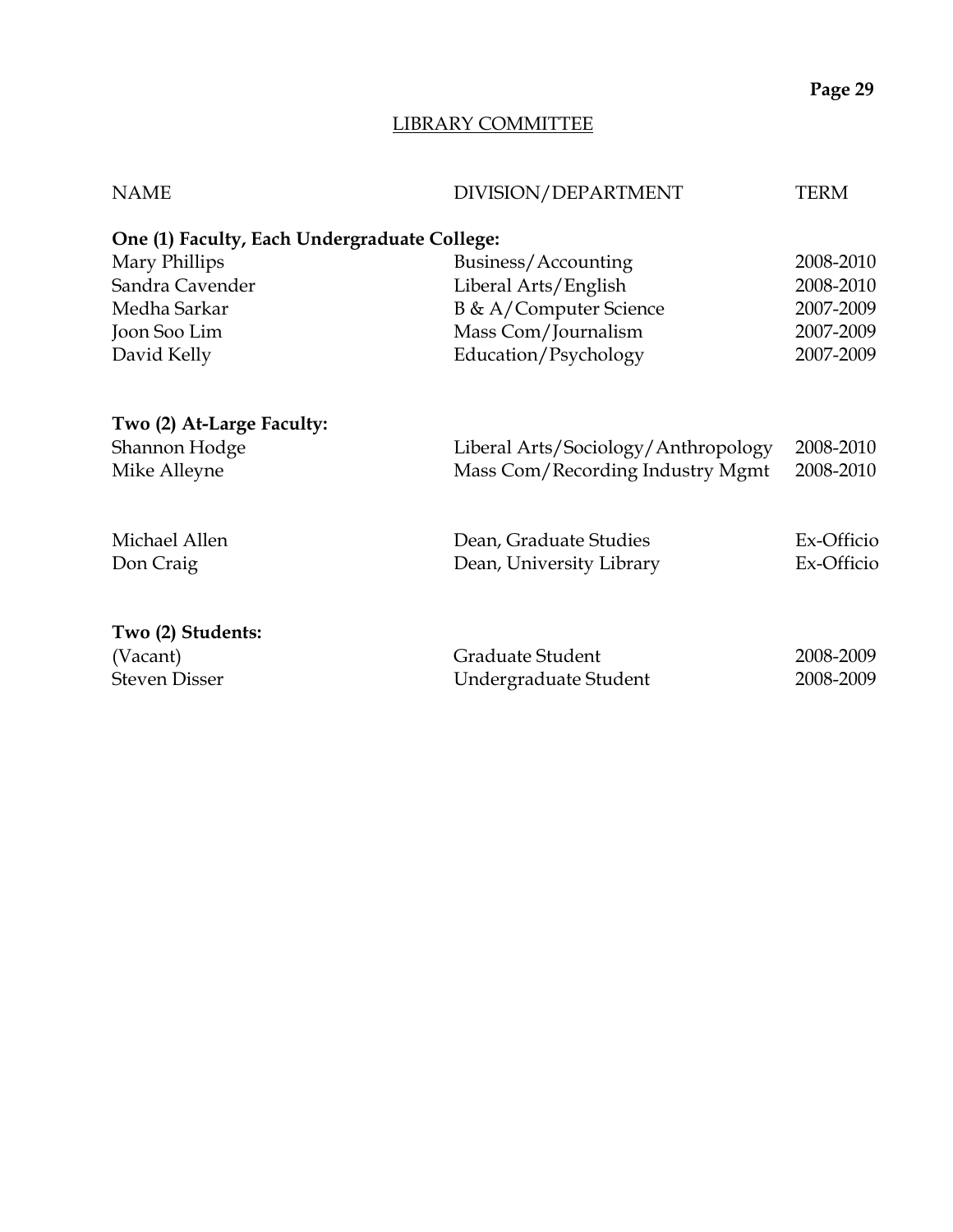# MTSU PLANNING COMMITTEE

| <b>NAME</b>                         | DIVISION/DEPARTMENT                  | <b>TERM</b>            |
|-------------------------------------|--------------------------------------|------------------------|
| One (1) Faculty, Each Undergraduate |                                      |                        |
| College:                            |                                      |                        |
| Doug Timmons                        | Business/Economics/Finance           | 2008-2011<br>2008-2011 |
| (Vacant)<br>Ray Wong                | Liberal Arts/<br>Mass Com/Journalism | 2007-2010              |
| <b>Walter Boles</b>                 | B & A/Engineering Tech/Ind Studies   | 2006-2009              |
| Tae Myung Choo                      | Education/Criminal Justice           | 2006-2009              |
| One (1) Faculty, Graduate Studies:  |                                      |                        |
| Peter McCluskey                     | Liberal Arts/English                 | 2008-2011              |
| Diane Miller                        | Vice Provost, Academic Affairs       | 2008-2009              |
| Mike Gower                          | Business & Finance                   | 2007-2009              |
| Tom Tozer                           | Development & University Relations   | 2007-2009              |
| Tom Wallace                         | <b>Information Technology</b>        | 2008-2010              |
| Laurie Witherow                     | <b>Student Affairs</b>               | 2008-2009              |
| Alfred Lutz                         | President, Faculty Senate            | 2008-2009              |
| John Vile                           | Dean, Honors College                 | 2008-2009              |
| Sondra Wilson                       | President, Student Government Assoc  | 2008-2009              |
| Mary Esther Reed                    | President, MTSU Alumni Assoc         | 2008-2009              |
| Kaylene Gebert                      | Provost                              | Chair                  |
| John Cothern                        | Senior Vice President                | Ex-Officio             |
| Joe Bales                           | V.P., Development & Univ Relations   | Ex-Officio             |
| Lucinda Lea                         | V.P., Information Technology         | Ex-Officio             |
| Debra Sells                         | Interim V.P., Student Affairs        | Ex-Officio             |
| John McDaniel                       | Dean, Liberal Arts                   | Ex-Officio             |
| Tom Cheatham                        | Dean, Basic & Applied Sciences       | Ex-Officio             |
| E. James Burton                     | Dean, Business                       | Ex-Officio             |
| Mike Boyle                          | Dean, Continuing Education           | Ex-Officio             |
| Harold Whiteside                    | Interim Dean, Education              | Ex-Officio             |
| Roy Moore                           | Dean, Mass Communication             | Ex-Officio             |
| Faye Parham                         | <b>Institutional Effectiveness</b>   | Ex-Officio             |
| Cornelia Wills                      | <b>Institutional Research</b>        | Ex-Officio             |
| Sherian Huddleston                  | Assoc V.P., Enrollment Services      | Ex-Officio             |
| One (1) Graduate Student:           |                                      |                        |

(Vacant) Graduate Student 2008-2009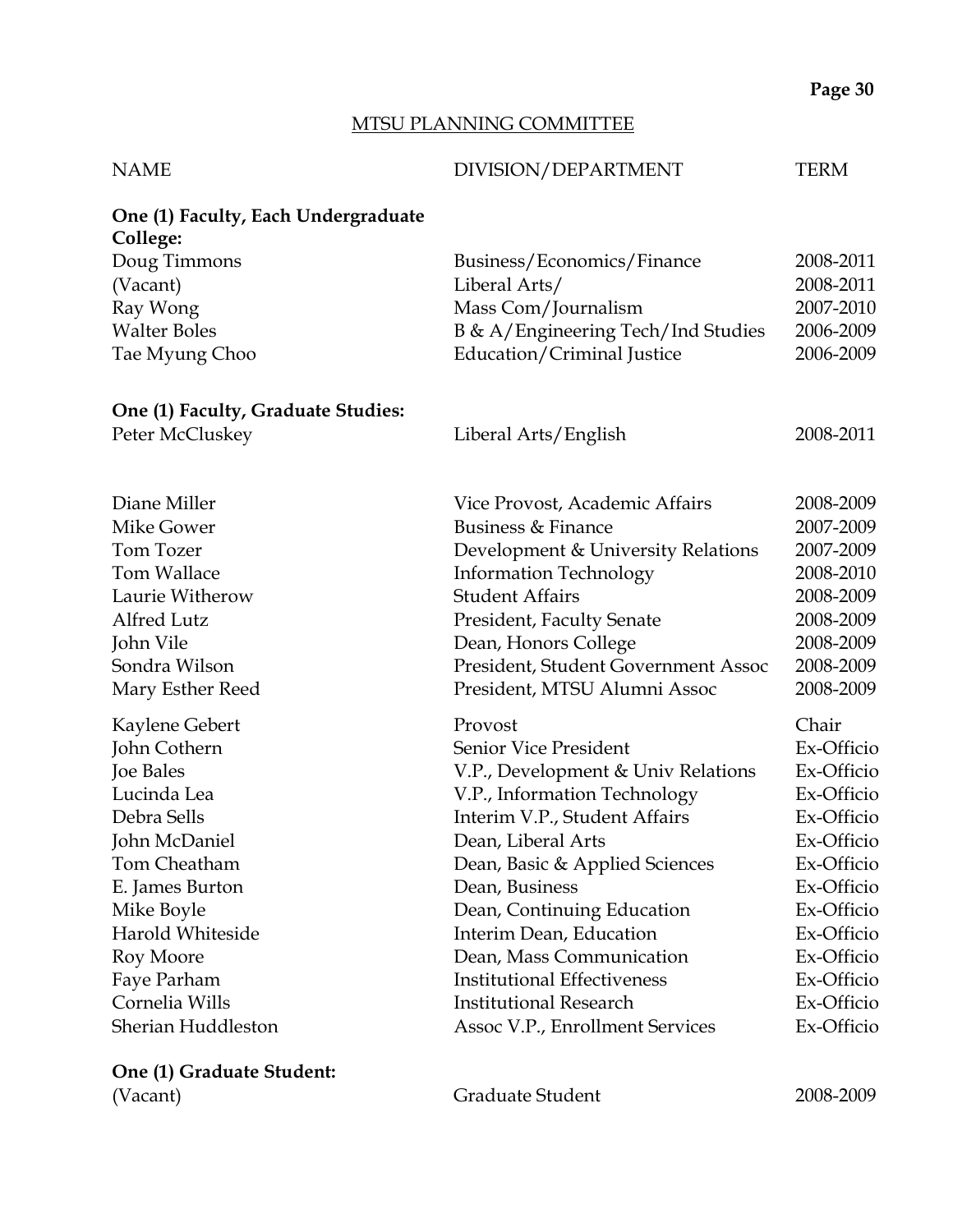#### NON-INSTRUCTIONAL ASSIGNMENT COMMITTEE

NAME DIVISION/DEPARTMENT TERM

# **Two (2 Faculty, Each Undergraduate College:**

| <b>Beverly Boulware</b> | Education/Elementary/Special Ed  | 2008-2010  |
|-------------------------|----------------------------------|------------|
| <b>Betty Harper</b>     | Business/Accounting              | 2008-2010  |
| Erin Anfinson           | Liberal Arts/Art                 | 2008-2010  |
| Justin Gardner          | B & A/Agribusiness/Agriscience   | 2008-2010  |
| Charles Dahan           | Mass Com/Recording Industry Mgmt | 2008-2010  |
| Ann Campbell            | Education/Elementary/Special Ed  | 2008-2010  |
| <b>Troy Festervand</b>  | Business/Management/Mktg         | 2008-2010  |
| Fred Crawford           | Liberal Arts/History             | 2008-2009  |
| Xiaoya Zha              | B & A/Mathematical Sciences      | 2007-2009  |
| <b>Rich Barnet</b>      | Mass Com/Recording Industry Mgmt | 2007-2009  |
|                         |                                  |            |
| <b>Bill Badley</b>      | <b>Assistant Vice Provost</b>    | Ex-Officio |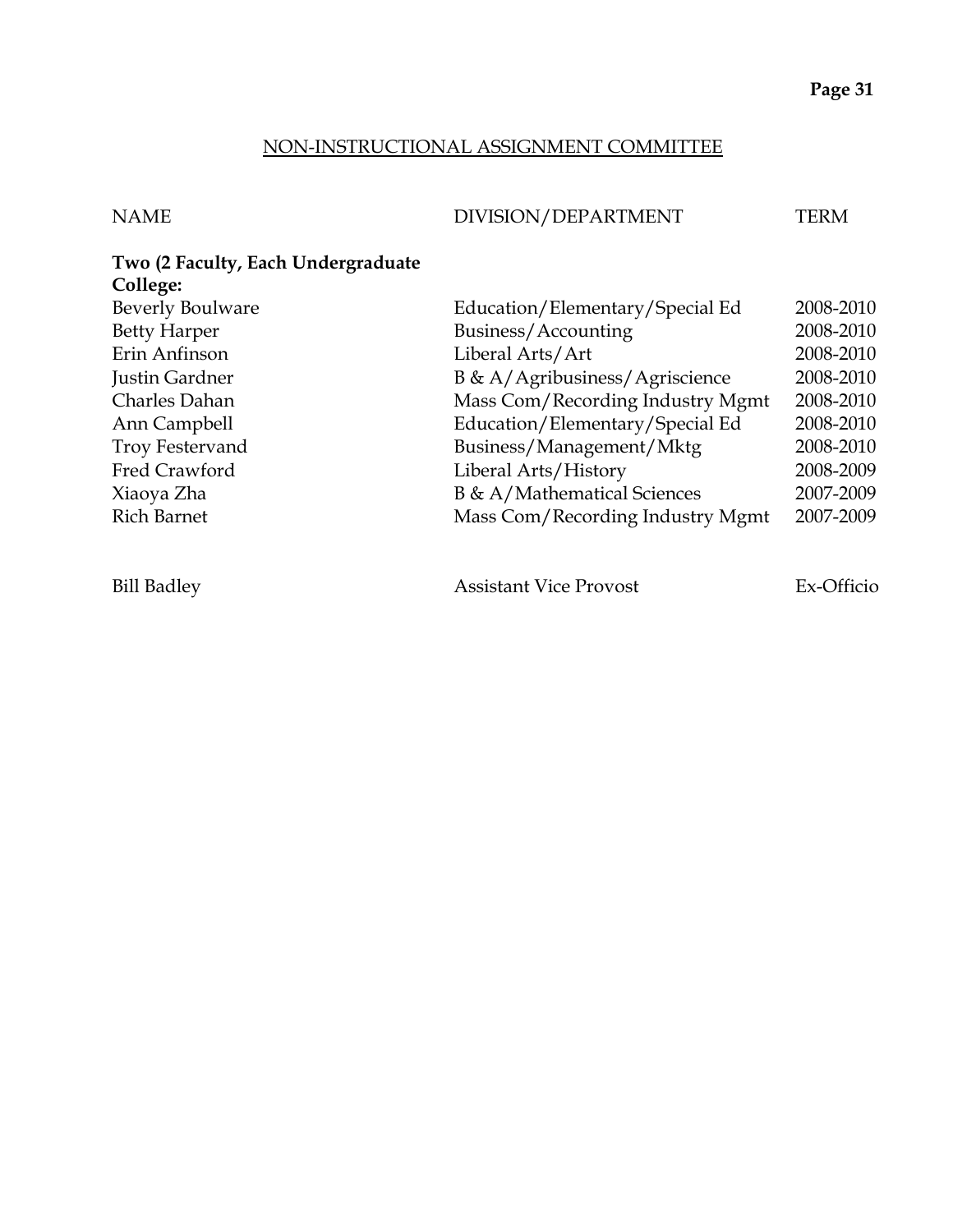## PUBLIC SERVICE COMMITTEE

| NAME | DIVISION/DEPARTMENT | TERM |
|------|---------------------|------|
|      |                     |      |

| Two (2) Faculty, Each Undergraduate |                                     |           |
|-------------------------------------|-------------------------------------|-----------|
| College:                            |                                     |           |
| Don Hong                            | B & A/Mathematical Sciences         | 2008-2010 |
| Larry Howard                        | Business/Management/Mktg            | 2008-2010 |
| Janet Colson                        | <b>Education/Human Sciences</b>     | 2008-2010 |
| <b>William Canak</b>                | Liberal Arts/Sociology/Anthropology | 2008-2010 |
| Mayo Taylor                         | Mass Com/Library                    | 2008-2010 |
| Debra Sullivan                      | $B \& A/Nursing$                    | 2007-2009 |
| Patrick Geho                        | Business/Bus Com/Entrepreneurship   | 2007-2009 |
| Tae Choo                            | Education/Criminal Justice          | 2007-2009 |
| Cheryl Flanigan                     | Liberal Arts/English                | 2007-2009 |
| Melissa Wald                        | Mass Com/Recording Industry Mgmt    | 2007-2009 |
|                                     |                                     |           |

| Mike Boyle                      | Dean, Continuing Studies | Ex-Officio |
|---------------------------------|--------------------------|------------|
| Two (2) Undergraduate Students: |                          |            |
| Dean Andrews                    | Student                  | 2008-2009  |
| Jasmine Gray                    | Student                  | 2008-2009  |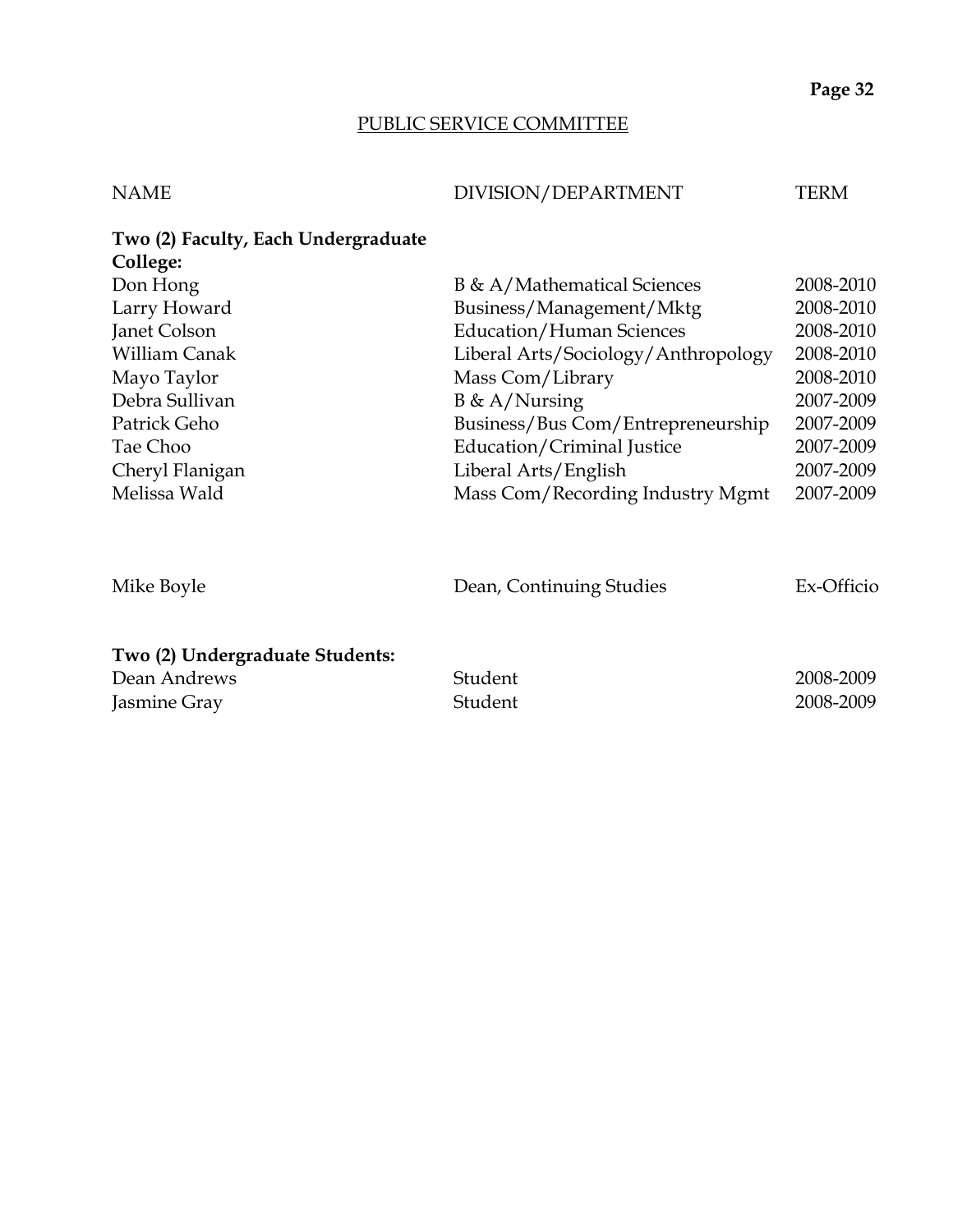#### **The following committees report to the Senior Vice President :**

#### ENVIRONMENTAL HEALTH AND SAFETY COMMITTEE

| <b>NAME</b>                            | DIVISION/DEPARTMENT            | TERM       |
|----------------------------------------|--------------------------------|------------|
| One (1) Representative, Each Division: |                                |            |
| Kathy Mathis                           | <b>Academic Affairs</b>        | 2007-2009  |
| Linda Pellegrini                       | Business & Finance             | 2007-2009  |
| <b>William Fisher</b>                  | Dev & University Relations     | 2007-2009  |
| <b>Tom Wallace</b>                     | <b>Information Technology</b>  | 2007-2009  |
| Sarah Sudak                            | <b>Student Affairs</b>         | 2007-2009  |
| One (1) Faculty Member:                |                                |            |
| <b>Sharon Smith</b>                    | Liberal Arts/Speech/Theatre    | 2008-2010  |
| One (1) Coordinator, Each Division:    |                                |            |
| <b>Watson Harris</b>                   | <b>Academic Affairs</b>        | Ex-Officio |
| Gerald Caudill                         | Business & Finance             | Ex-Officio |
| <b>Tony Snook</b>                      | Dev & University Relations     | Ex-Officio |
| <b>Mike Parks</b>                      | <b>Information Technology</b>  | Ex-Officio |
| Rick Chapman                           | <b>Student Affairs</b>         | Ex-Officio |
| James Floyd                            | <b>University Counsel</b>      | Ex-Officio |
| Terry Logan                            | Enviro Health & Safety Officer | Ex-Officio |
| Tom Tozer                              | News & Public Affairs          | Ex-Officio |
|                                        | Chief, Public Safety           | Ex-Officio |
| <b>Buddy Peaster</b>                   |                                |            |
| <b>One Student:</b>                    |                                |            |
| Meredith Howell                        | Undergraduate Student          | 2008-2009  |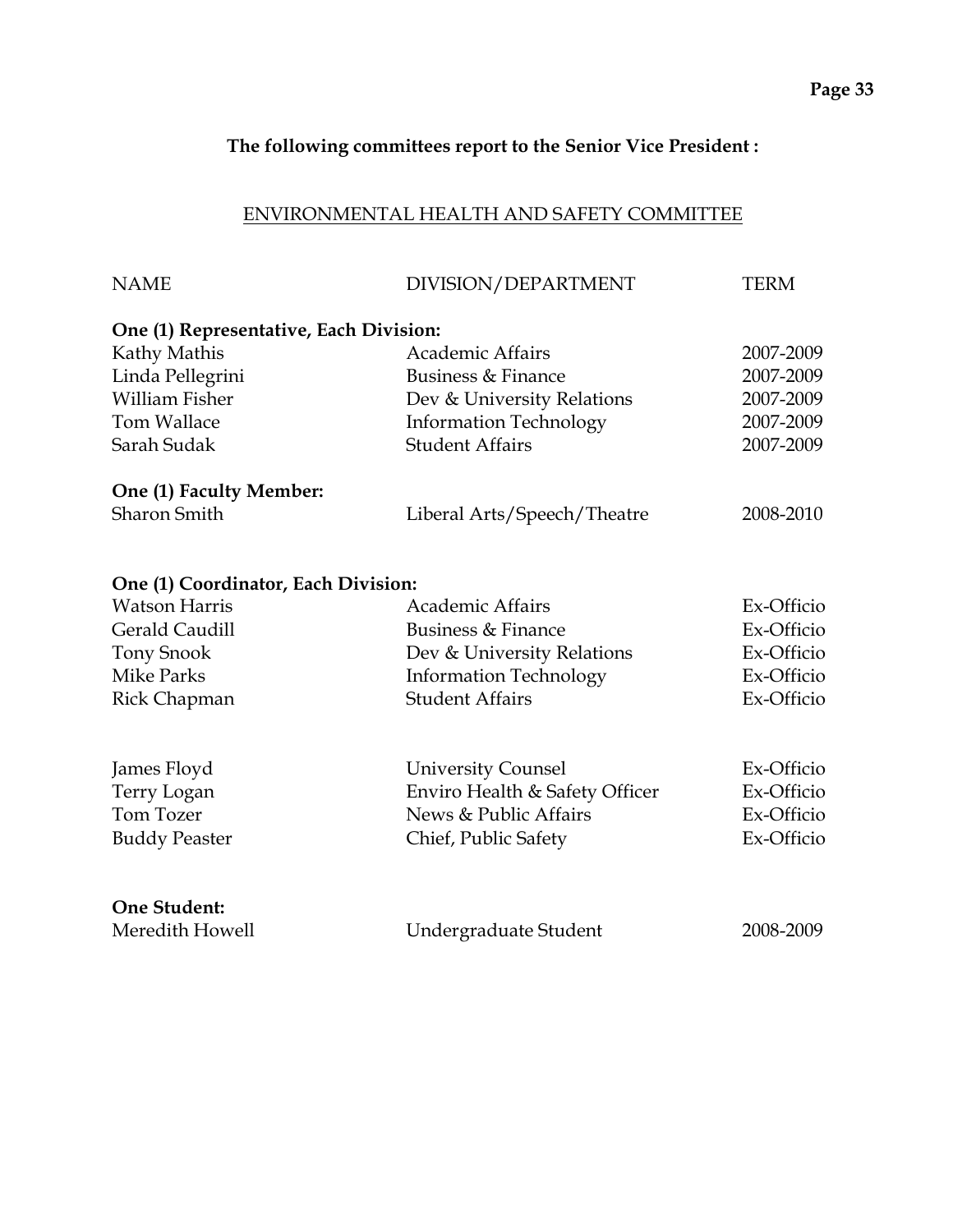## TRAFFIC COMMITTEE

| <b>NAME</b>                               | DIVISION/DEPARTMENT                                                                   | <b>TERM</b> |
|-------------------------------------------|---------------------------------------------------------------------------------------|-------------|
| One (1) Faculty, Each Undergraduate       |                                                                                       |             |
| College:                                  |                                                                                       |             |
| Jim Calder                                | Education/Elementary/Special Ed                                                       | 2008-2010   |
| Anne Willingham                           | Liberal Arts/Speech/Theatre                                                           | 2008-2010   |
| Suann Alexander                           | Mass Com/Library                                                                      | 2008-2010   |
| <b>Walter Boles</b>                       | B & A/Engineering Technology                                                          | 2007-2009   |
| <b>Betty Harper</b>                       | Business/Accounting                                                                   | 2007-2009   |
| One (1) Administrative<br>Representative: |                                                                                       |             |
| Greg Schaffer                             | <b>Information Technology</b>                                                         | 2008-2010   |
|                                           | One (1) Classified Representative (President's Classified Employees Committee Chair): | 2008-2009   |
| Ron Malone                                | Asst Vice President/Events/Transp                                                     | Permanent   |
| Nancy Weatherly                           | Manager/Parking/Transp Services                                                       | Permanent   |
| Two (2) Students:                         |                                                                                       |             |

William Shults Student 2008-2009 Shayna Taylor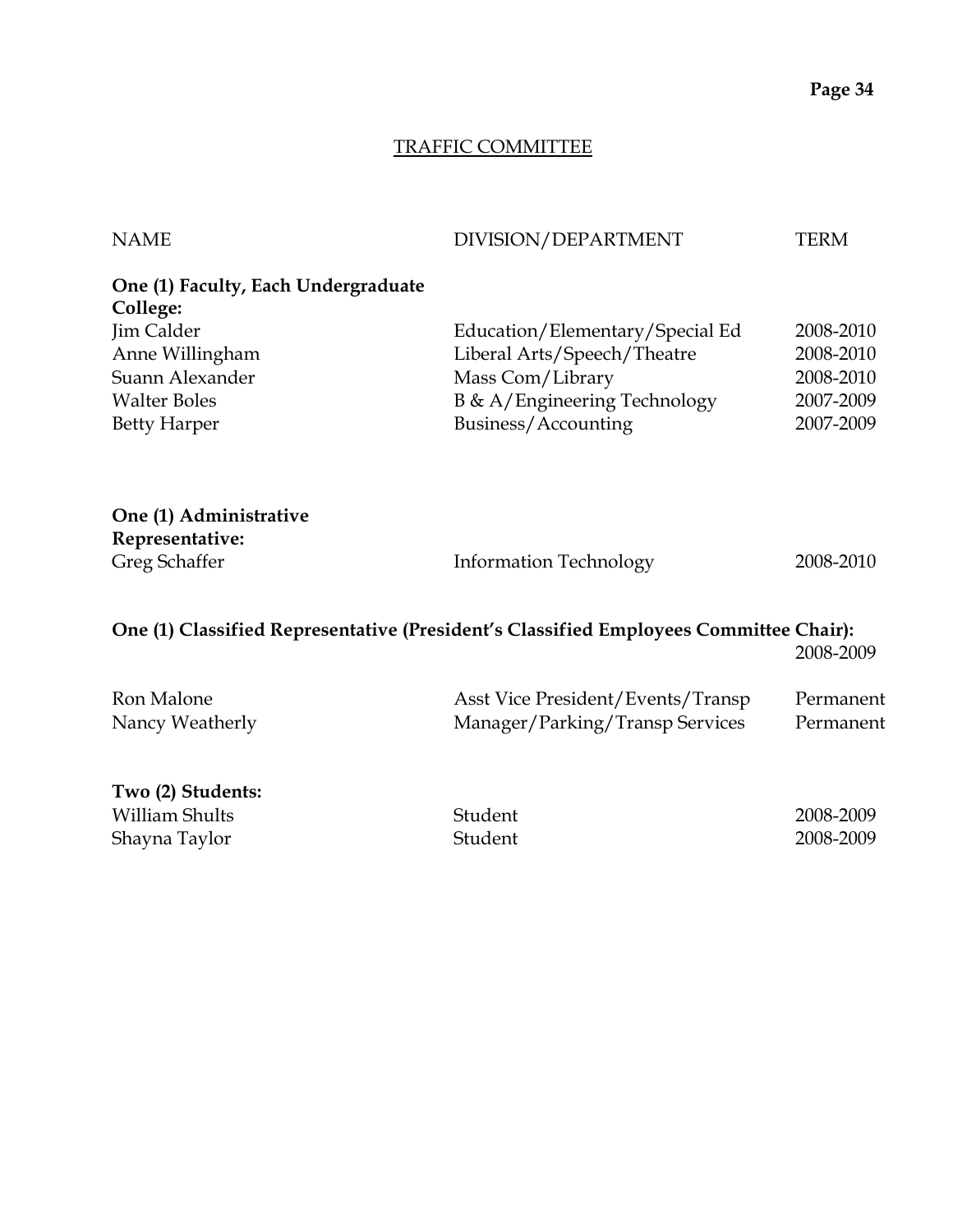## **The following committees report to the Vice President for Student Affairs:**

#### MTSU COMMITTEE ON DISABILITY ISSUES

**Four (4) Students:**

#### NAME DIVISION/DEPARTMENT TERM

| One (1) Faculty, Each Undergraduate |                                 |           |
|-------------------------------------|---------------------------------|-----------|
| College:                            |                                 |           |
| (Vacant)                            | B & A/                          | 2008-2010 |
| <b>Christy Groves</b>               | Mass Com/Library                | 2008-2010 |
| Patricia Wall                       | Business/Accounting             | 2007-2009 |
| Jeremy Winters                      | Education/Elementary/Special Ed | 2007-2009 |
| Gary Hamilton                       | Liberal Arts/Speech/Theatre     | 2007-2009 |

| John Harris          | Director, Disabled Student Services  | Permanent |
|----------------------|--------------------------------------|-----------|
| Patti Miller         | Campus Planning                      | Permanent |
| James Floyd          | <b>University Counsel</b>            | Permanent |
| <b>Watson Harris</b> | ADA/504 Coordinator                  | Permanent |
| Sarah Sudak          | Housing & Residential Life           | Permanent |
| Gail Fedak           | <b>Instructional Media Relations</b> | Permanent |
| Lucinda Lea          | V.P., Information Technology         | Permanent |

| Samantha Meeks        | Graduate Student      | 2008-2009 |
|-----------------------|-----------------------|-----------|
| Meaghan Bynum         | Undergraduate Student | 2008-2009 |
| Kevin Kovacs          | Undergraduate Student | 2008-2009 |
| <b>Grace Martinez</b> | Undergraduate Student | 2008-2009 |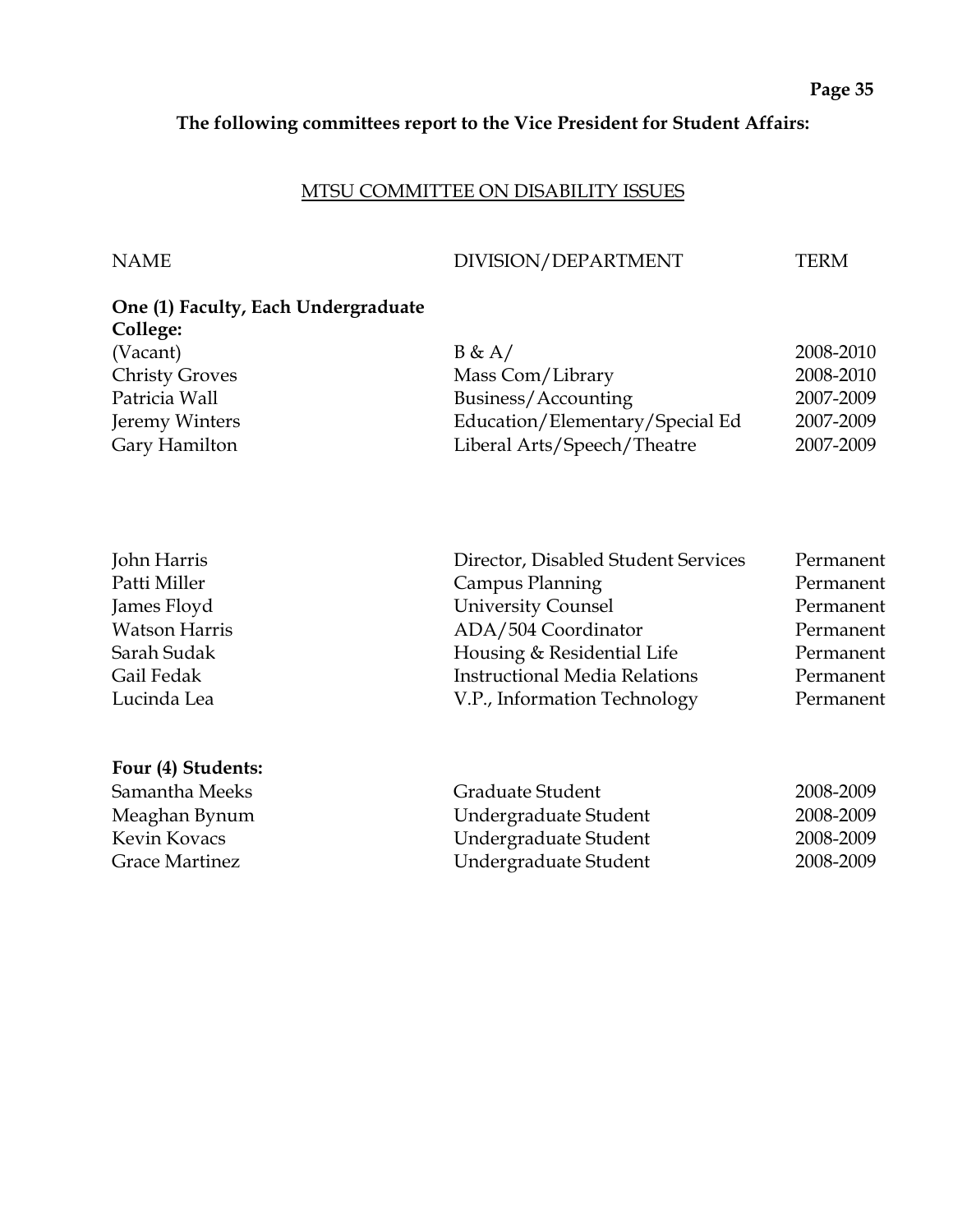#### STUDENT APPEALS COMMITTEE

#### NAME DIVISION/DEPARTMENT TERM

# **One (1) Faculty, Each Undergraduate College:**

| <b>Annette Williams</b> | Mass Com/Academic Enrichment           | 2008-2010 |
|-------------------------|----------------------------------------|-----------|
| Harry Allen             | $B \& A/Aerospace$                     | 2007-2009 |
| Steven Morris           | Business/Computer Info Systems         | 2007-2009 |
| Andrew Owusu            | Education/Health/Human Perf            | 2007-2009 |
| <b>Stacey Graham</b>    | Liberal Arts/Ctr/Historic Preservation | 2007-2009 |
|                         |                                        |           |

| Gene Fitch       | Assoc Vice Pres/Dean, Student Life | Ex-Officio |
|------------------|------------------------------------|------------|
| Lynn Palmer      | Admissions/Records                 | Ex-Officio |
| Karissa Garrison | <b>Graduate Admissions</b>         | Ex-Officio |
| Angie Melton     | International Programs/Services    | Ex-Officio |

#### **Four (4) Students:**

| Chassen Haynes | Graduate Student      | 2008-2009 |
|----------------|-----------------------|-----------|
| Chad Hardy     | Undergraduate Student | 2008-2009 |
| Erin Johnson   | Undergraduate Student | 2008-2009 |
| Marcy Videau   | Undergraduate Student | 2008-2009 |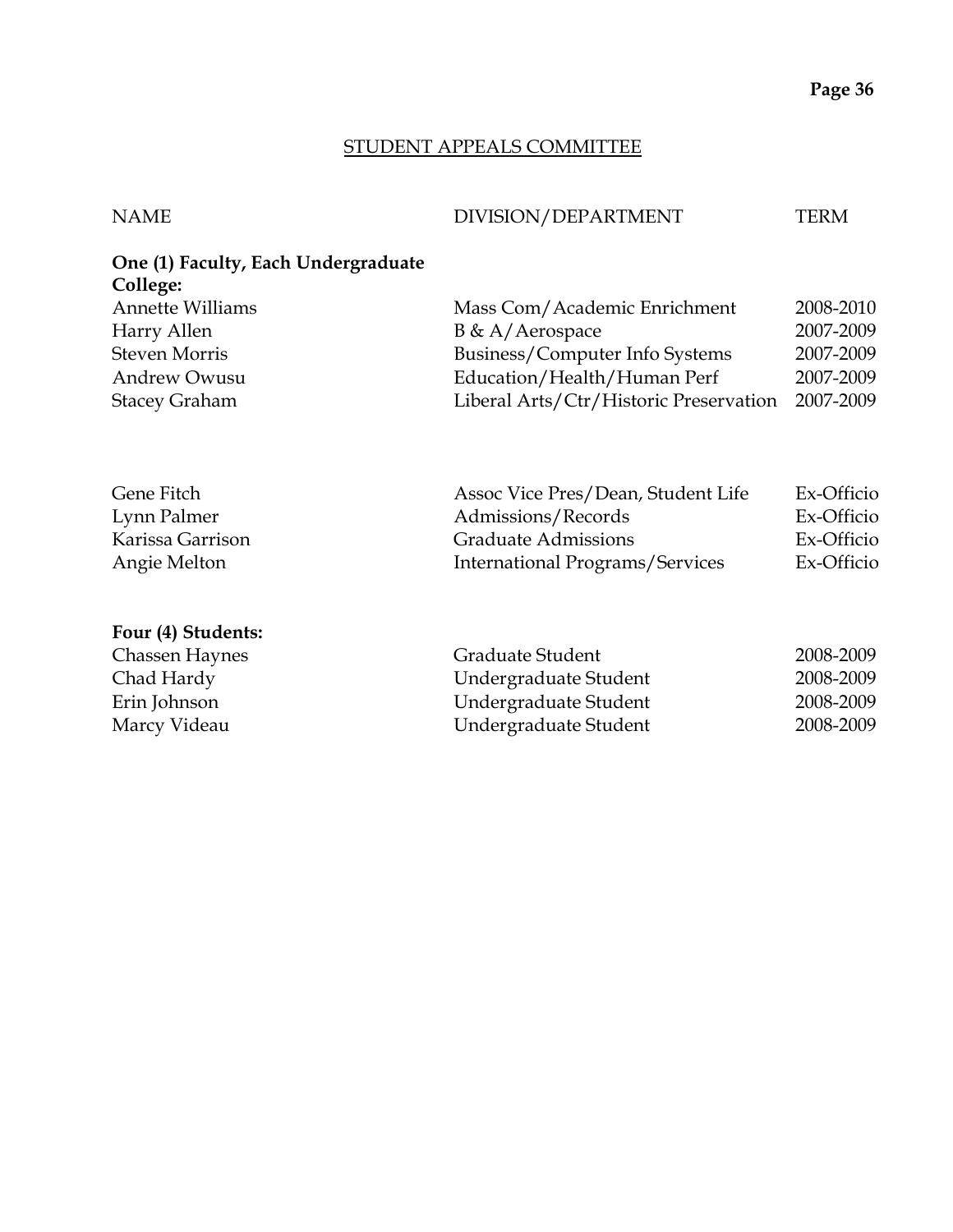#### UNIVERSITY AWARDS COMMITTEE

| <b>NAME</b>                                     | DIVISION/DEPARTMENT               | <b>TERM</b> |
|-------------------------------------------------|-----------------------------------|-------------|
| One (1) Faculty, Each Undergraduate<br>College: |                                   |             |
| Wendy Beckman                                   | $B \& A/Aerospace$                | 2008-2010   |
| Deana Raffo                                     | Liberal Arts/Speech/Theatre       | 2008-2010   |
| Neil Scott                                      | Mass Com/Library                  | 2008-2010   |
| Carol Cox                                       | Business/Accounting               | 2007-2009   |
| Brandi Eveland-Sayers                           | Education/Health/Human Perf       | 2007-2009   |
| Two (2) Student Affairs Representatives:        |                                   |             |
| Latonda Knight                                  | Student Affairs/Academic Support  | 2008-2010   |
| <b>Travis Tipton</b>                            | <b>Student Affairs/Admissions</b> | 2008-2010   |
| Danny Kelley                                    | Student Involvement/Leadership    | Ex-Officio  |
| Three (3) Undergraduate Students:               |                                   |             |
| <b>Richard Billings</b>                         | Student                           | 2008-2009   |
| Rebecca Cathey                                  | Student                           | 2008-2009   |
| <b>Jimmy Richardson</b>                         | Student                           | 2008-2009   |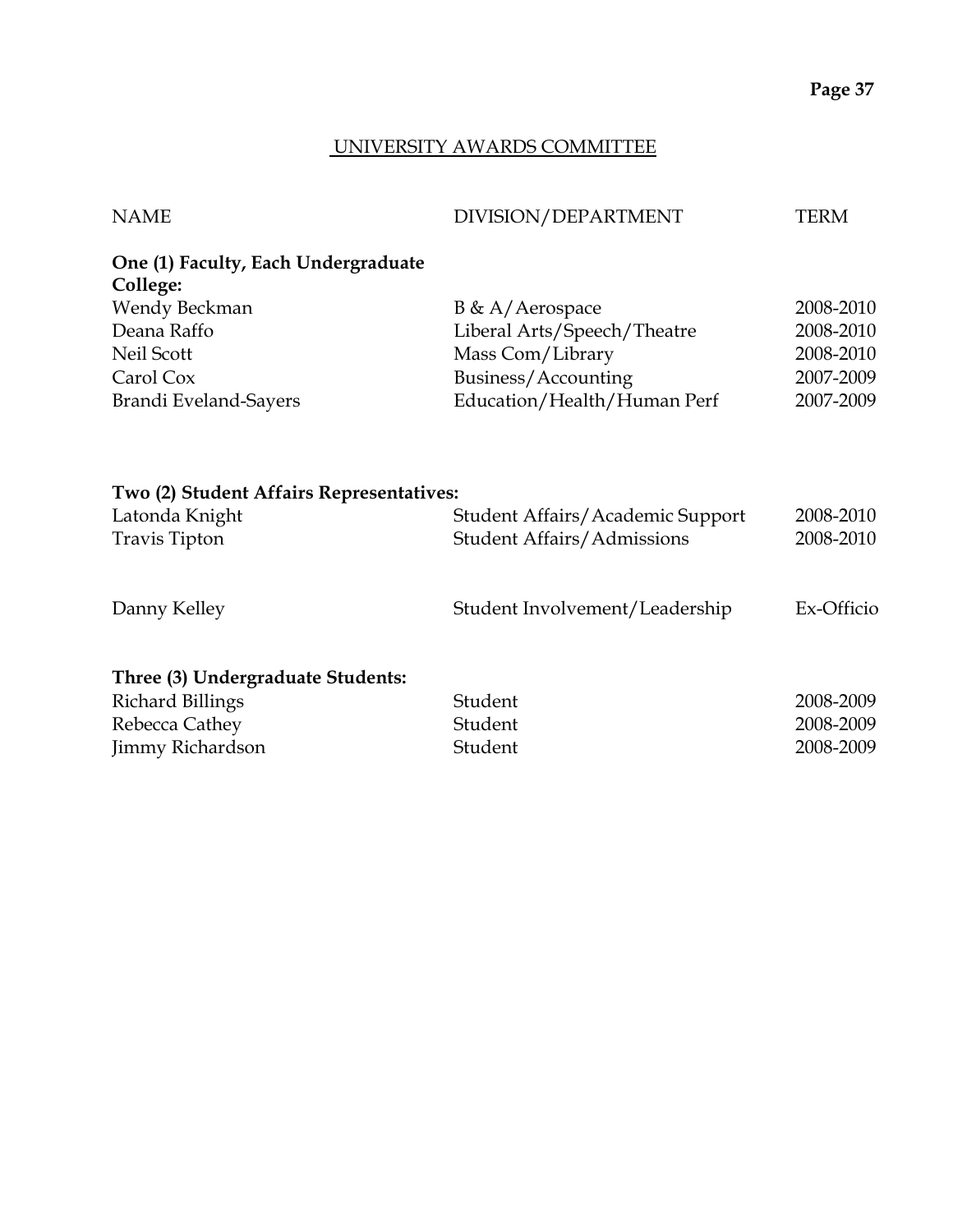#### UNIVERSITY DISCIPLINE COMMITTEE

| <b>NAME</b> | DIVISION/DEPARTMENT | TERM |
|-------------|---------------------|------|

| One (1) Faculty, Each Undergraduate |                                  |           |
|-------------------------------------|----------------------------------|-----------|
| College:                            |                                  |           |
| (Vacant)                            | B & A/                           | 2008-2010 |
| Joe Thomas                          | Business/Management/Mktg         | 2008-2010 |
| Craig Rice                          | Education/Elementary/Special Ed  | 2007-2009 |
| Kenneth Lancaster                   | Liberal Arts/Social Work         | 2007-2009 |
| Suzanne Mangrum                     | Mass Com/Library                 | 2007-2009 |
| Four (4) At-Large Faculty:          |                                  |           |
| Melinda Richards                    | Liberal Arts/Speech/Theatre      | 2008-2010 |
| Richard Bauer                       | Education/Psychology             | 2008-2010 |
| Donald Sneed                        | Education/Educational Leadership | 2008-2010 |
| Dennis Walsh                        | B & A/Mathematical Sciences      | 2007-2009 |
|                                     |                                  |           |
|                                     |                                  |           |
|                                     |                                  |           |

# Gene Fitch Assoc Vice Pres, Dean, Student Life Ex-Officio

#### **Six (6) Students:**

| (Vacant)                | Graduate Student      | 2008-2009 |
|-------------------------|-----------------------|-----------|
| Sarah Ayache            | Undergraduate Student | 2008-2009 |
| Justin Hart             | Undergraduate Student | 2008-2009 |
| Cord Martin             | Undergraduate Student | 2008-2009 |
| <b>Patrick Mertes</b>   | Undergraduate Student | 2008-2009 |
| <b>Mallory Phillips</b> | Undergraduate Student | 2008-2009 |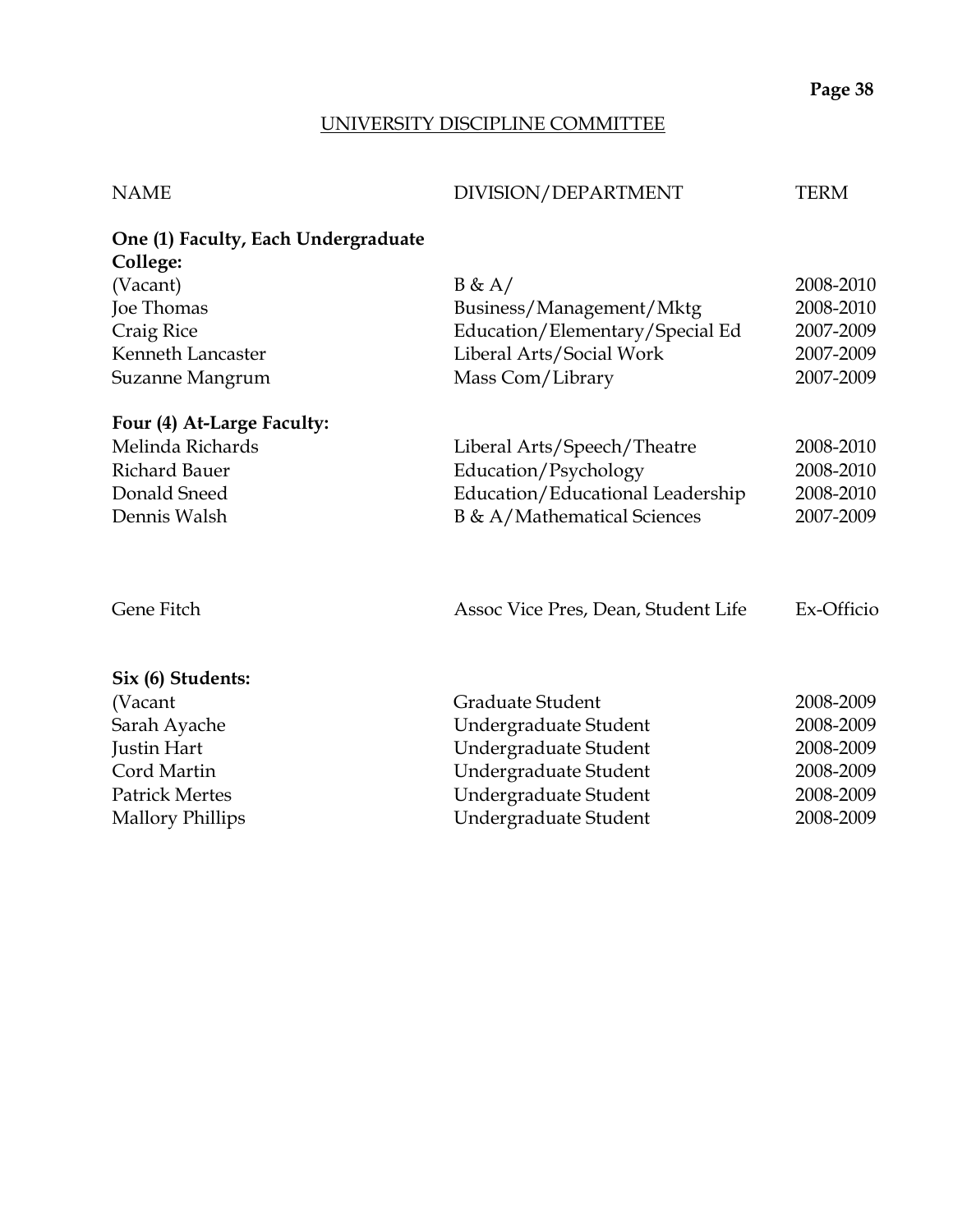#### UNIVERSITY RULES COMMITTEE

| DIVISION/DEPARTMENT                  | <b>TERM</b>                                                                                        |
|--------------------------------------|----------------------------------------------------------------------------------------------------|
|                                      |                                                                                                    |
| B & A/Engineering Technology         | 2008-2010                                                                                          |
| Mass Com/Library                     | 2008-2010                                                                                          |
| Business/Accounting                  | 2007-2009                                                                                          |
| Education/Psychology                 | 2007-2009                                                                                          |
|                                      | 2007-2009                                                                                          |
| Business/Management/Mktg             | 2008-2010<br>2008-2010                                                                             |
|                                      |                                                                                                    |
| Assoc Vice Pres, Dean, Student Life  | Ex-Officio                                                                                         |
| Assistant Dean, Judicial Affairs and | Ex-Officio                                                                                         |
|                                      |                                                                                                    |
|                                      |                                                                                                    |
| Graduate Student                     | 2008-2009                                                                                          |
| <b>Upper-division Undergraduate</b>  | 2008-2009                                                                                          |
| <b>Upper-division Undergraduate</b>  | 2008-2009                                                                                          |
|                                      | 2008-2009                                                                                          |
|                                      | Liberal Arts/Foreign Lang/Literatures<br><b>Mediation Services</b><br>Upper-division Undergraduate |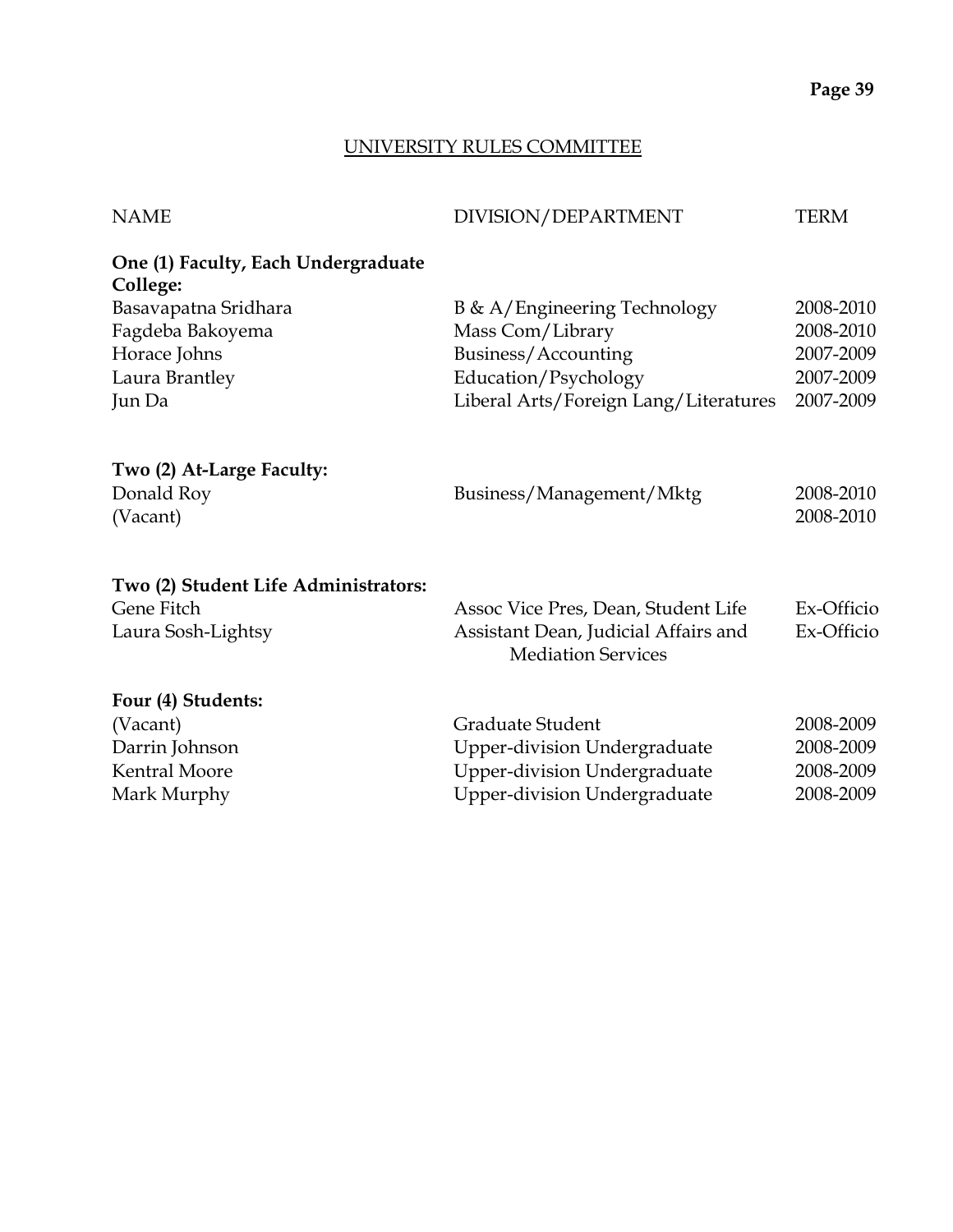#### COMMITTEE ON INTERNATIONAL PROGRAMS AND SERVICES

| <b>NAME</b>                                    | DIVISION/DEPARTMENT                                                    | <b>TERM</b> |
|------------------------------------------------|------------------------------------------------------------------------|-------------|
| Two (2) Faculty Each Undergraduate<br>College: |                                                                        |             |
| Debra Wilson                                   | $B \& A/Nursing$                                                       | 2008-2010   |
| Jong-Sung Lee                                  | Business/Computer Info Systems                                         | 2008-2010   |
| Zaf Khan                                       | Education/Elementary/Special Ed                                        | 2008-2010   |
| Justyna Kostkowska                             | Liberal Arts/English                                                   | 2008-2010   |
| Ramona DeSalvo                                 | Mass Com/Recording Industry                                            | 2008-2010   |
| Vatsala Krishnamani                            | <b>B</b> & A/Mathematical Sciences                                     | 2007-2009   |
| Wen-Jang Jih                                   | Business/Computer Info Systems                                         | 2007-2009   |
| Doug Winborn                                   | Education/Health/Human Perf                                            | 2007-2009   |
| Yang Soo Kim                                   | Liberal Arts/Speech/Theatre                                            | 2007-2009   |
| Jiannan Wang                                   | Mass Com/Library                                                       | 2007-2009   |
| Tech Wubneh                                    | Director, International Prog/Services                                  | Ex-Officio  |
| Harry Horne                                    | Community Leader<br><b>Community Leader</b><br><b>Community Leader</b> |             |
| Marcy Videau                                   | Student                                                                | 2008-2009   |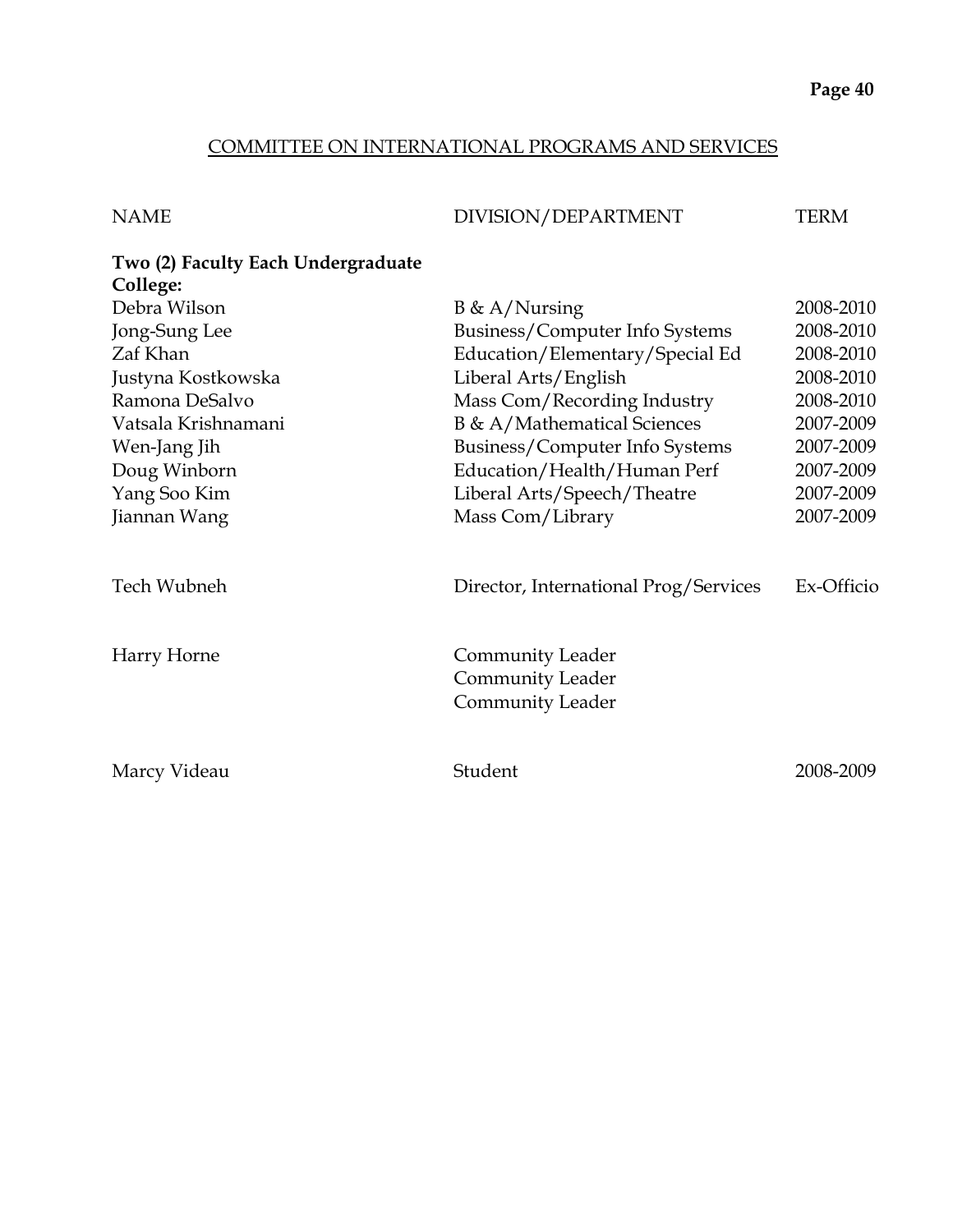#### LOAN AND SCHOLARSHIP COMMITTEE

#### NAME DIVISION/DEPARTMENT TERM

| Three (3) Faculty, Each       |                                     |            |
|-------------------------------|-------------------------------------|------------|
| <b>Undergraduate College:</b> |                                     |            |
| Carolyn Hix                   | $B \& A/Nursing$                    | 2008-2010  |
| Rachel Wilson                 | Business/Bus Com/Entrepreneurship   | 2008-2010  |
| Horace Johns                  | Business/Accounting                 | 2008-2010  |
| Brandi Eveland-Sayer          | Education/Health/Human Perf         | 2008-2010  |
| Harold Newman                 | Mass Com/Recording Industry Mgmt    | 2008-2010  |
| Nate Callender                | B & A/Aerospace                     | 2007-2009  |
| Steven Edwards                | $B \& A/Biology$                    | 2007-2009  |
| Melodie Phillips              | Business/Management/Mktg            | 2007-2009  |
| Carol Detmer                  | <b>Education/Human Sciences</b>     | 2007-2009  |
| <b>Tracey Ring</b>            | Education/Elementary/Special Ed     | 2007-2009  |
| Fred Crawford                 | Liberal Arts/History                | 2007-2009  |
| Patricia Gaitely              | Liberal Arts/English                | 2007-2009  |
| <b>Carol Nies</b>             | Liberal Arts/Music                  | 2007-2009  |
| (Vacant)                      | Mass Com/                           | 2007-2009  |
| Lawanna Fisher                | Mass Com/Academic Enrichment        | 2007-2009  |
| Lance Ikard                   | Continuing Education/Distance Learn | 2007-2009  |
| Teresa Thomas                 | Director, Records                   | Ex-Officio |
| David Hutton                  | Director, Student Financial Aid     | Ex-Officio |
| Jane Tipps                    | Director, Counseling Services       | Ex-Officio |
| (Vacant)                      | Director, Development               | Consultant |
| John Cothern                  | <b>Senior Vice President</b>        | Consultant |
|                               |                                     |            |

## **Two (2) Students:** Mary Avent Graduate Student 2008-2009 Erin Johnson Undergraduate Student 2008-2009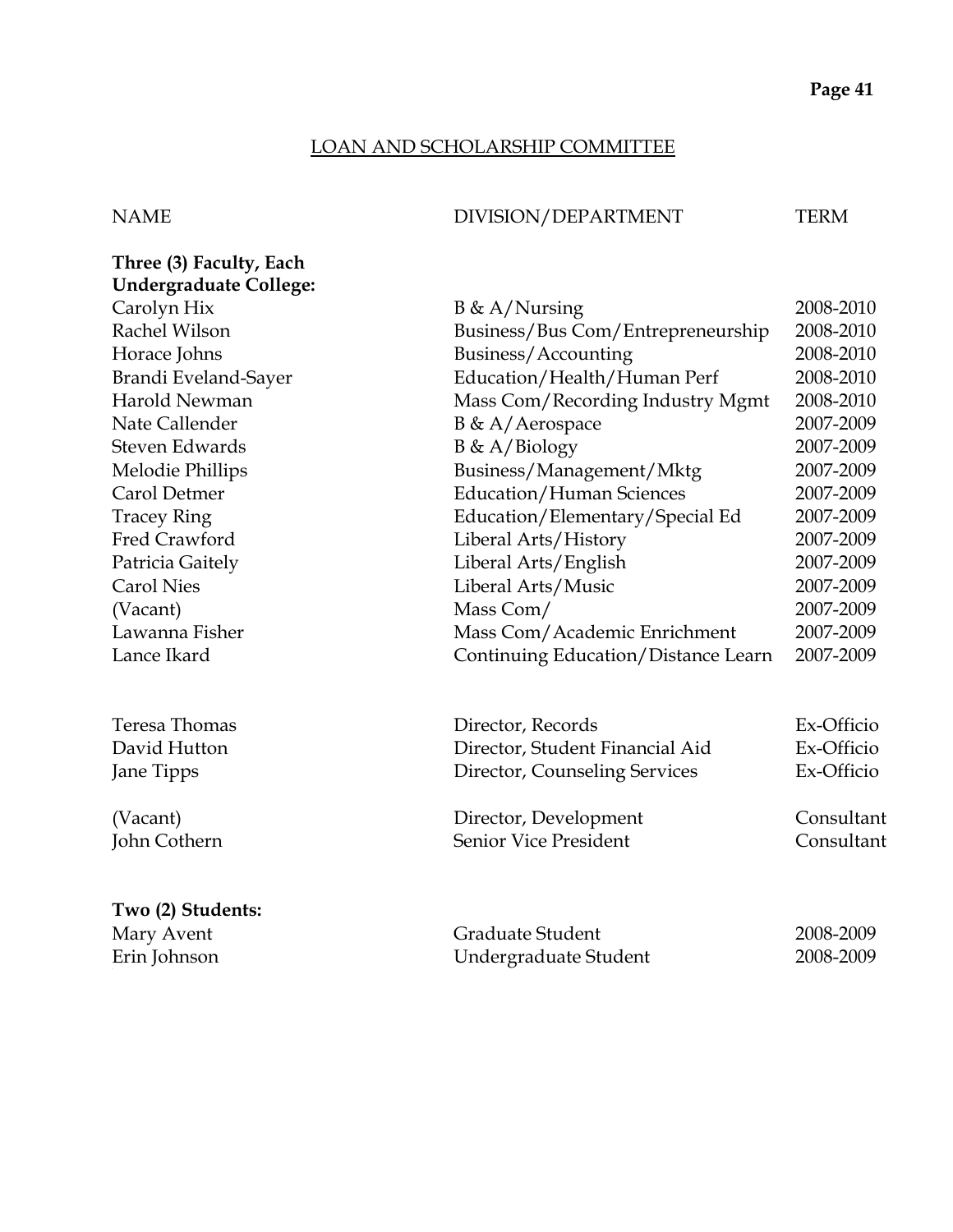#### COMMITTEE ON ADMISSIONS AND STANDARDS

#### NAME DIVISION/DEPARTMENT TERM

#### **Two (2) Faculty-Each Undergraduate College:**

| <b>Jenny Sauls</b>      | $B \& A/Nursing$                | 2008-2010 |
|-------------------------|---------------------------------|-----------|
| <b>Mamit Deme</b>       | Business/Economics/Finance      | 2008-2010 |
| Ellen Slicker           | Education/Psychology            | 2008-2010 |
| Sheila Otto             | Liberal Arts/English            | 2008-2010 |
| (Vacant)                | Mass Com/                       | 2008-2010 |
| David Hatfield          | B & A/Engineering Technology    | 2007-2009 |
| Donald Roy              | Business/Management/Mktg        | 2007-2009 |
| Georganne Ross          | Education/Elementary/Special Ed | 2007-2009 |
| Jamila McWhirter        | Liberal Arts/Music              | 2007-2009 |
| <b>Annette Williams</b> | Mass Com/Academic Enrichment    | 2007-2009 |
|                         |                                 |           |

| Sherian Huddleston | Assoc Vice Provost, Enrollment Serv   | Ex-Officio |
|--------------------|---------------------------------------|------------|
| Michael Allen      | Dean, College of Graduate Studies     | Ex-Officio |
| <b>Bill Badley</b> | Asst Vice Provost, Academic Affairs   | Ex-Officio |
| Tech Wubneh        | Director, International Services/Prog | Ex-Officio |

| Two (2) Students-Upperclassmen |         |           |
|--------------------------------|---------|-----------|
| Cord Martin                    | Student | 2008-2009 |
| (Vacant)                       | Student | 2008-2009 |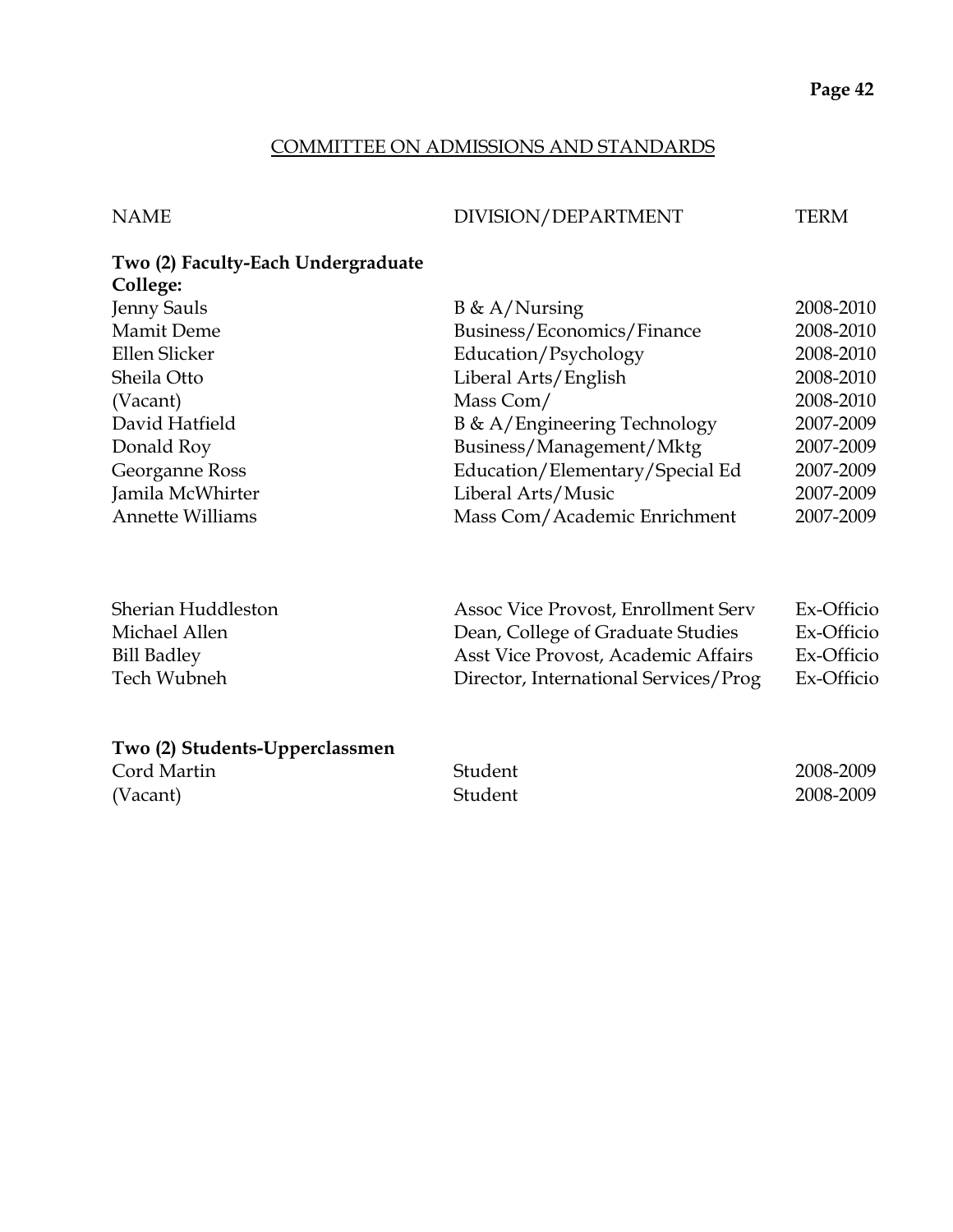### **The following committee reports to the Vice President for Development and University Relations:**

#### UNIVERSITY RELATIONS COMMITTEE

#### NAME DIVISION/DEPARTMENT TERM

| Two (2) Faculty, Each Undergraduate |                                   |           |
|-------------------------------------|-----------------------------------|-----------|
| College:                            |                                   |           |
| Basavapatna Sridhara                | B & A/Engineering Technology      | 2008-2010 |
| Kay Blasingame-Boike                | Business/Bus Com/Entrepreneurship | 2008-2010 |
| Kenneth Rushlow                     | Education/Elementary/Special Ed   | 2008-2010 |
| Karen Petersen                      | Liberal Arts/Political Science    | 2008-2010 |
| Jason Vance                         | Mass Com/Library                  | 2008-2010 |
| Patrick Kayser                      | B & A/Agribusiness/Agriscience    | 2007-2009 |
| Virginia Hemby-Grubb                | Business/Bus Com/Entrepreneurship | 2007-2009 |
| Janis Brickey                       | <b>Education/Human Sciences</b>   | 2007-2009 |
| Michael Baggarly                    | Liberal Arts/Art                  | 2007-2009 |
| Kristen West                        | Mass Com/Library                  | 2007-2009 |
|                                     |                                   |           |
|                                     |                                   |           |

Doug Williams Director, Marketing Tom Tozer Director, News/Public Affairs Mark Owens Director, Athletic Media Relations Randy O'Brien News Director, WMOT Radio Pat Jackson **Production Manager**, TV Services Joe Bales Vice Pres, Dev/University Relations Ex-Officio

**Two (2) Students:** Savannah Grandey Student 2008-2009 Jessica Putman Student 2008-2009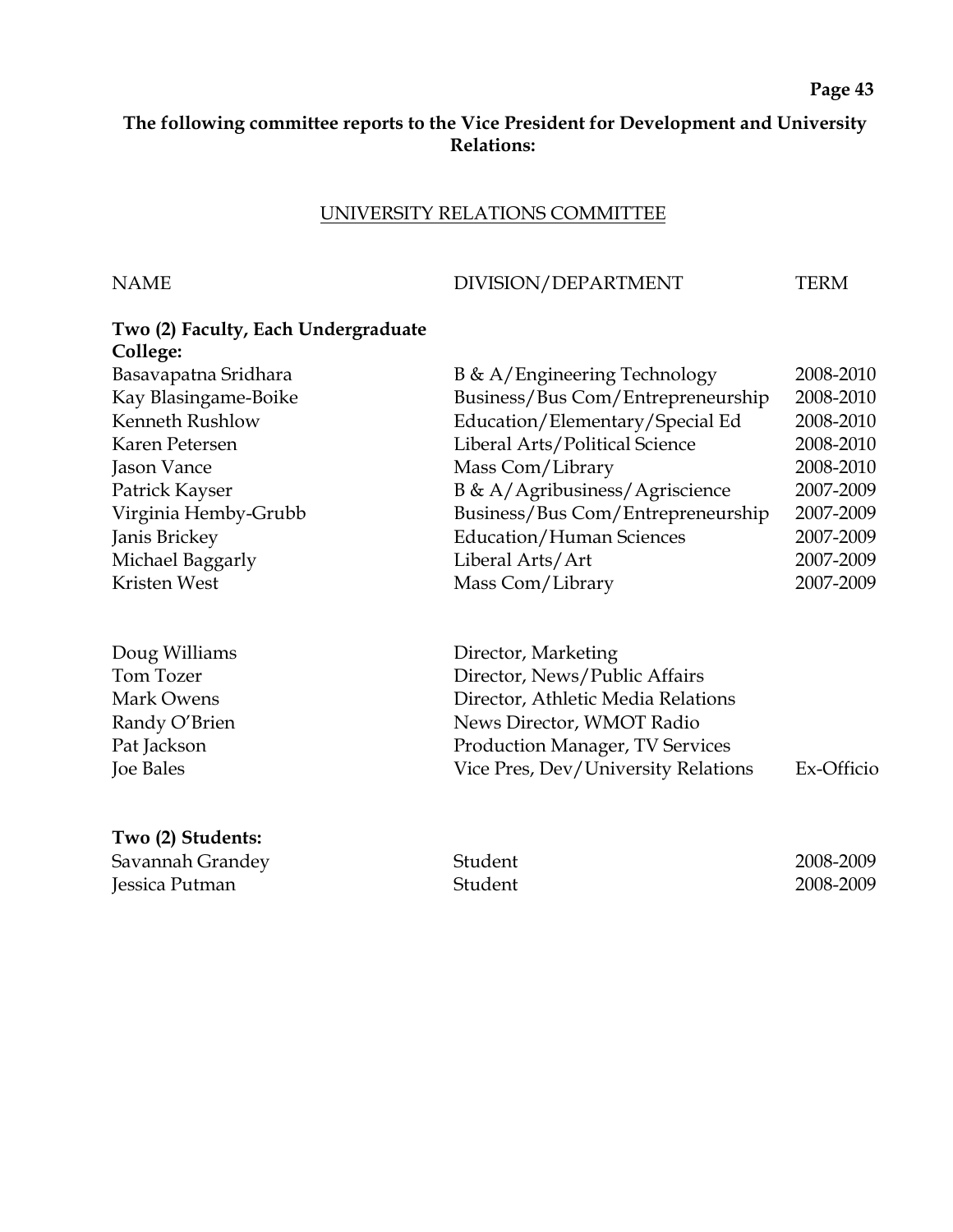#### **The following committees report to the Vice President for Information Technology:**

#### INSTRUCTIONAL TECHNOLOGIES DEVELOPMENT COMMITTEE

| <b>NAME</b>                         | DIVISION/DEPARTMENT               | TERM      |
|-------------------------------------|-----------------------------------|-----------|
| One (1) Faculty, Each Undergraduate |                                   |           |
| College:                            |                                   |           |
| Saleh Sbenaty                       | B & A/Engineering Technology      | 2008-2010 |
| <b>Sherry Roberts</b>               | Business/Bus Com/Entrepreneurship | 2008-2010 |
| <b>Phil Oliver</b>                  | Liberal Arts/Philosophy           | 2008-2010 |
| Sanjay Asthana                      | Mass Com/Journalism               | 2008-2010 |
| Minsoo Kang                         | Education/Health/Human Perf       | 2007-2009 |
| Two (2) At-Large Faculty:           |                                   |           |
| Cin Li                              | B & A/Computer Science            | 2007-2009 |
| <b>Andrew Owusu</b>                 | Education/Health/Human Perf       | 2007-2009 |
|                                     |                                   |           |
|                                     |                                   |           |
|                                     |                                   |           |

| Peter Cunningham | <b>Graduate Studies</b>       | Ex-Officio |
|------------------|-------------------------------|------------|
| Brenda Kerr      | <b>Information Technology</b> | Ex-Officio |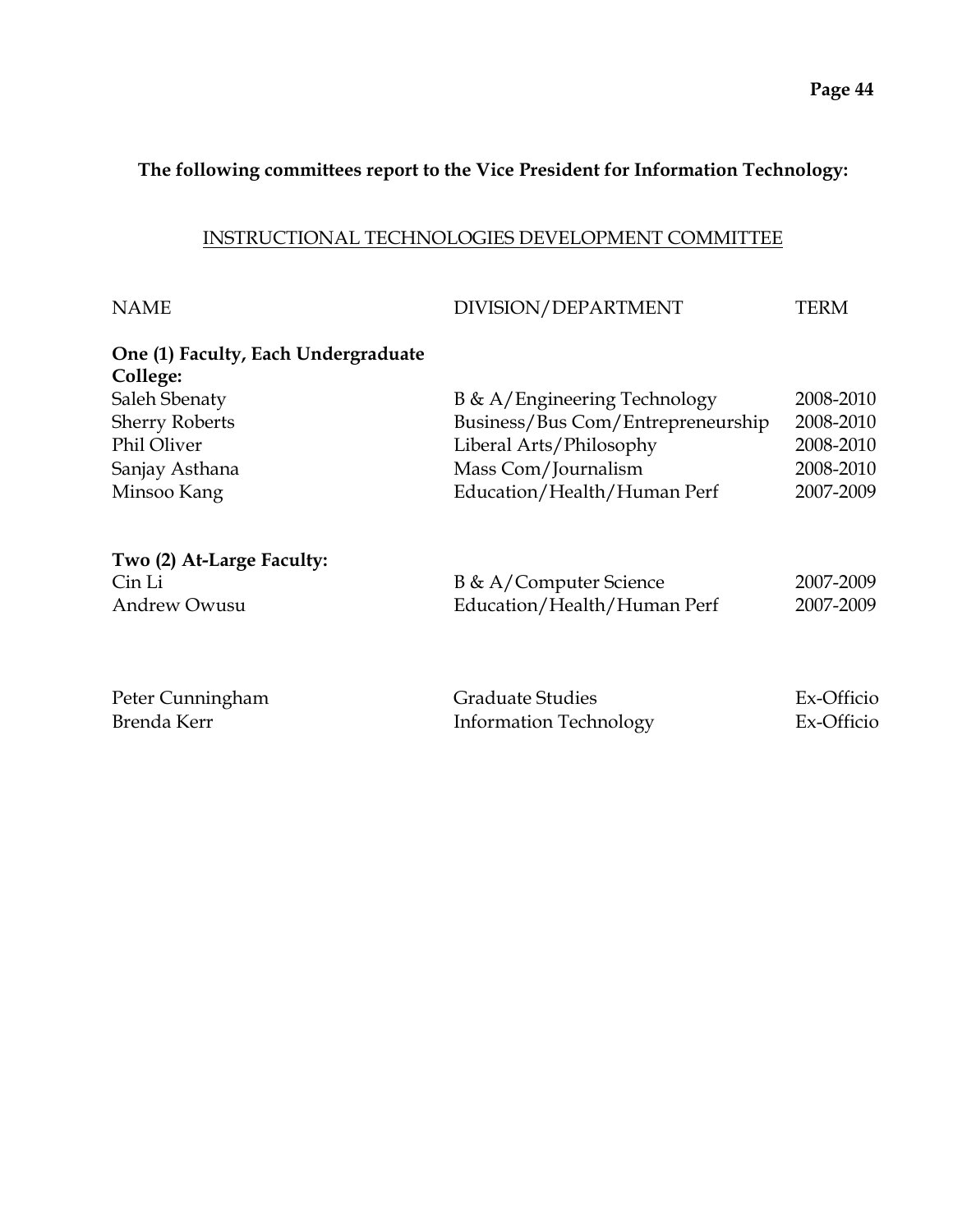#### INSTRUCTIONAL TECHNOLOGY COMMITTEE

| <b>NAME</b>                                    | DIVISION/DEPARTMENT                  | <b>TERM</b> |
|------------------------------------------------|--------------------------------------|-------------|
| One (1) Faculty-Each Undergraduate<br>College: |                                      |             |
| Don Hong                                       | B & A/Mathematical Sciences          | 2008-2010   |
| Raholanda White                                | Business/Bus Com/Entrepreneurship    | 2008-2010   |
| <b>William Crabtree</b>                        | Mass Com/Recording Industry Mgmt     | 2007-2009   |
| Joey Gray                                      | Education/Health/Human Perf          | 2007-2009   |
| Tee Quillin                                    | Liberal Arts/Speech/Theatre          | 2007-2009   |
|                                                |                                      |             |
| James Burton                                   | Academic Dean                        | 2007-2009   |
| Terrance Quinn                                 | Academic Chair                       | 2007-2009   |
| David Robinson                                 | Manager, Library Automation          | 2007-2009   |
| Mike Gower                                     | Administrator, Business/Finance      | 2007-2009   |
| Lucinda Lea                                    | Vice Pres, Information Technology    | Permanent   |
| Deb Sells                                      | <b>Administrator-Student Affairs</b> | 2007-2009   |
| Amy Burks                                      | <b>Administrator-Student Affairs</b> | 2007-2009   |
| <b>Anthony Tate</b>                            | Computer Lab Director/Faculty        | 2007-2009   |
| <b>Alfred Lutz</b>                             | President, Faculty Senate            | 2008-2009   |
| Kevin Smith                                    | Past President, Faculty Senate       | 2008-2009   |
| <b>Watson Harris</b>                           | Director of Academic Technology      | Ex-Officio  |
| Sondra Wilson                                  | <b>SGA President</b>                 | 2008-2009   |
| Jimmy Richardson                               | Student                              | 2008-2009   |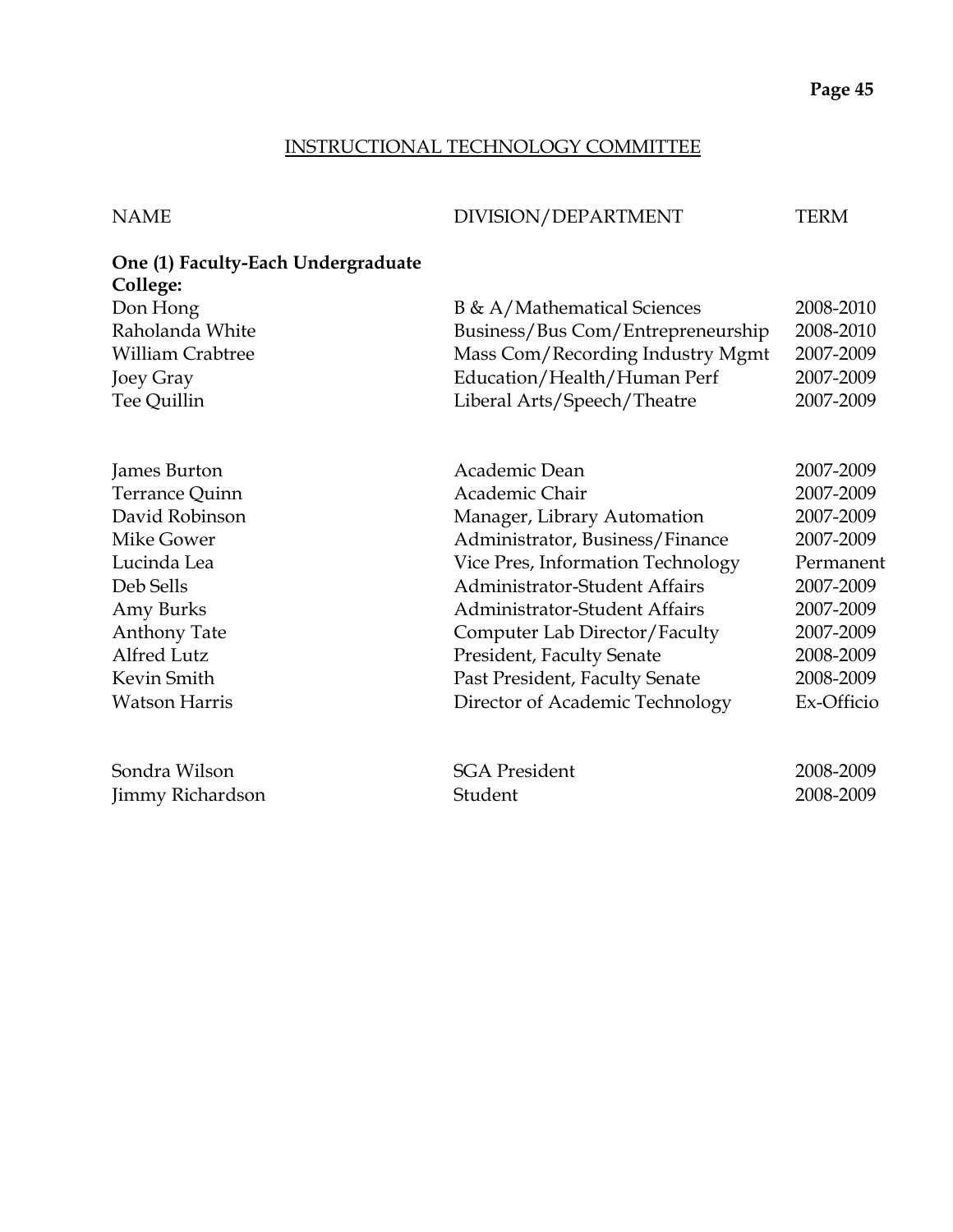#### ADMINISTRATIVE COMPUTING COMMITTEE

| <b>NAME</b>                         | DIVISION/DEPARTMENT                    | TERM       |
|-------------------------------------|----------------------------------------|------------|
| One (1) Administrator-Each VP Area: |                                        |            |
| Tonjanita Johnson                   | Development/University Relations       | 2008-2010  |
| Gene Fitch                          | Student Affairs/Student Life           | 2008-2010  |
| Joe Whitefield                      | Business/Finance                       | 2007-2009  |
| <b>Hilary Stallings</b>             | Academic Affairs                       | 2007-2009  |
| <b>Forrestine Williams</b>          | President's Division                   | 2007-2009  |
| Lucinda Lea                         | <b>Information Technology</b>          | Permanent  |
| Two (2) At-Large Administrators:    |                                        |            |
| Diane Miller                        | <b>Academic Affairs</b>                | 2008-2010  |
| Kathy Thurman                       | Business/Budget/Financial Planning     | 2008-2010  |
| Lisa Rogers                         | <b>Adm Information System Services</b> | Ex-Officio |
| Greg Schaffer                       | <b>Network Services</b>                | Ex-Officio |
| One (1) Student:                    |                                        |            |
| Sondra Wilson                       | Student                                | 2008-2009  |